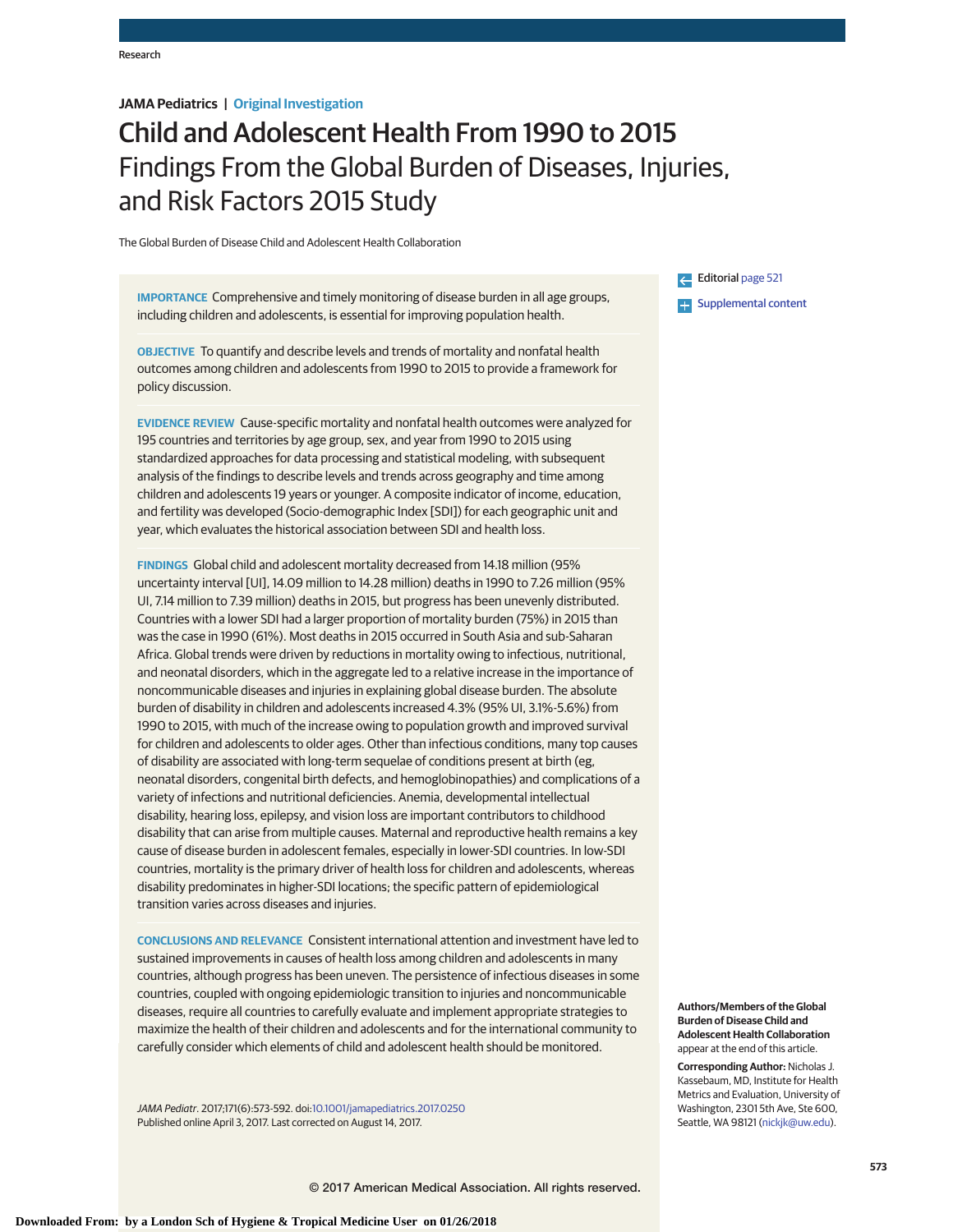educing mortality among children younger than 5 years has been a focus of significant international attention for several decades, beginning with the Convention on the Rights of the Child, accelerating during the Millennium Development Goal era, and continuing with the Sustainable Development Goals (SDGs).<sup>1-3</sup> Global progress in reducing death in children younger than 5 years has been substantial,<sup>4</sup> but much less attention has been focused on quantifying and minimizing mortality burden among older children and adolescents.<sup>5</sup> Likewise, nonfatal health outcomes have received comparatively little attention despite the fact that injuries, noncommunicable diseases (NCDs), and acquired chronic conditions with childhood onset profoundly affect long-term health trajectories, future health care needs, intellectual development, and economic and productivity prospects.<sup>6-8</sup>

High return on investment is expected when evidencebased interventions are implemented to address the health and well-being of children and adolescents.<sup>9</sup> During the past decades, the world experienced rapid economic changes along with declines in fertility and greater longevity in many countries, collectively leading to marked changes in global demographics.<sup>10,11</sup> The identification of successes, unmet needs, and emerging challenges must therefore consider sociodemographic information to contextualize levels and trends of disease burden.5,12 This information can guide prevention and intervention efforts, tracking and allocation of resources for health and other youth-centric services (eg, education), and monitoring progress for countries at all points on the spectrum of economic development.

Two comprehensive reports on the burden of diseases and injuries in young persons were published following the Global Burden of Diseases, Injuries, and Risk Factors (GBD) 2013 Study.<sup>13,14</sup> The first report covered children and adolescents 19 years or younger; the second described disease burden in young persons aged 10 to 24 years.<sup>15</sup> In the present study-an extension of GBD 2015—we again focus on children and adolescents 19 years or younger, extending the data to 2015 and to 195 countries and territories. We present results separately by sex, describe the epidemiologic factors of several highly disabling conditions that arise from multiple GBD causes, report levels and trends in pregnancy complications among adolescents, and evaluate the association between metrics of disease burden and the Socio-demographic Index (SDI), a composite indicator of development status generated for GBD 2015.

#### Methods

Detailed methods for each analytic step in GBD 2015 are described elsewhere and are compliant with the Guidelines for Accurate and Transparent Health Estimates Reporting (GATHER).4,16-21 Data are available online at the Global Health Data Exchange [\(http://ghdx.healthdata.org\)](http://ghdx.healthdata.org).

Briefly, we quantified an extensive set of health loss metrics—with corresponding uncertainty intervals (UIs) from 1990 to 2015 for 20 age groups and both sexes in 195 countries and territories. For the present study, we further **Question** What are the levels and trends of mortality and nonfatal health loss among children and adolescents from 1990 to 2015?

**Findings** This study found significant global decreases in all-cause child and adolescent mortality from 1990 to 2015, but with increasing global inequality. In countries with a low Socio-demographic Index (SDI), mortality is the primary driver of health loss in children and adolescents, largely owing to infectious, nutritional, maternal, and neonatal causes, while nonfatal health loss prevails in locations with a higher SDI.

**Meaning** Nations should evaluate drivers of disease burden among children and adolescents to aid implementation of appropriate strategies to maximize the health of populations.

analyzed levels and trends for children and adolescents 19 years or younger, which includes the first 7 age groups of the GBD 2015 analyses. Health loss metrics in this analysis include all-cause mortality, cause-specific mortality (deaths and years of life lost [YLLs]), nonfatal health outcomes (prevalence and years lived with disability [YLDs]), and total disease burden (disability-adjusted life years [DALYs]). Countries and territories were hierarchically organized into 21 regions and 7 super-regions, which are aggregates of the 21 regions in the GBD location hierarchy. The GBD cause list organizes all diseases and injuries into a 4-level hierarchy. The first level has 3 categories: (1) communicable, maternal, neonatal, and nutritional disorders (group I conditions); (2) NCDs; and (3) injuries. Level 2 of the hierarchy has 21 cause groups, while levels 3 (166 causes) and 4 (261 causes) contain more disaggregated causes and cause groups. The full GBD cause list with corresponding *International Classification of Diseases* (*ICD)-9* and *ICD-10* codes is available in previous publications on cause-specific mortality and nonfatal health outcomes.<sup>16,17</sup>

Our all-cause and cause-specific mortality analyses used systematic approaches to address data challenges such as variation in both death certification practices and coding schemes, inconsistent age group reporting, and misclassification of human immunodeficiency virus (HIV) or AIDS. Each death was assigned to a single underlying cause. Cause-of-death ensemble modeling was the most widely used statistical tool for estimating cause-specific mortality across GBD 2015. Cause-of-death ensemble modeling uses a train-test-test approach to evaluate a wide range of families of statistical models, maximizing out-of-sample predictive validity of final models. Years of life lost were calculated by multiplying counts of age-specific death and normative life expectancy at the age of death.<sup>16</sup>

Analyses of nonfatal health outcomes used detailed epidemiologic data from systematic reviews of the literature, hospital and claims databases, health surveys, case notification systems, cohort studies, and disease-specific registries. DisMod-MR 2.1, a statistical modeling method developed in-house, was the most widely used statistical method in GBD 2015; it is a Bayesian meta-regression tool that synthesizes all available data, adjusting for different case definitions or sampling strategies, to generate internally consis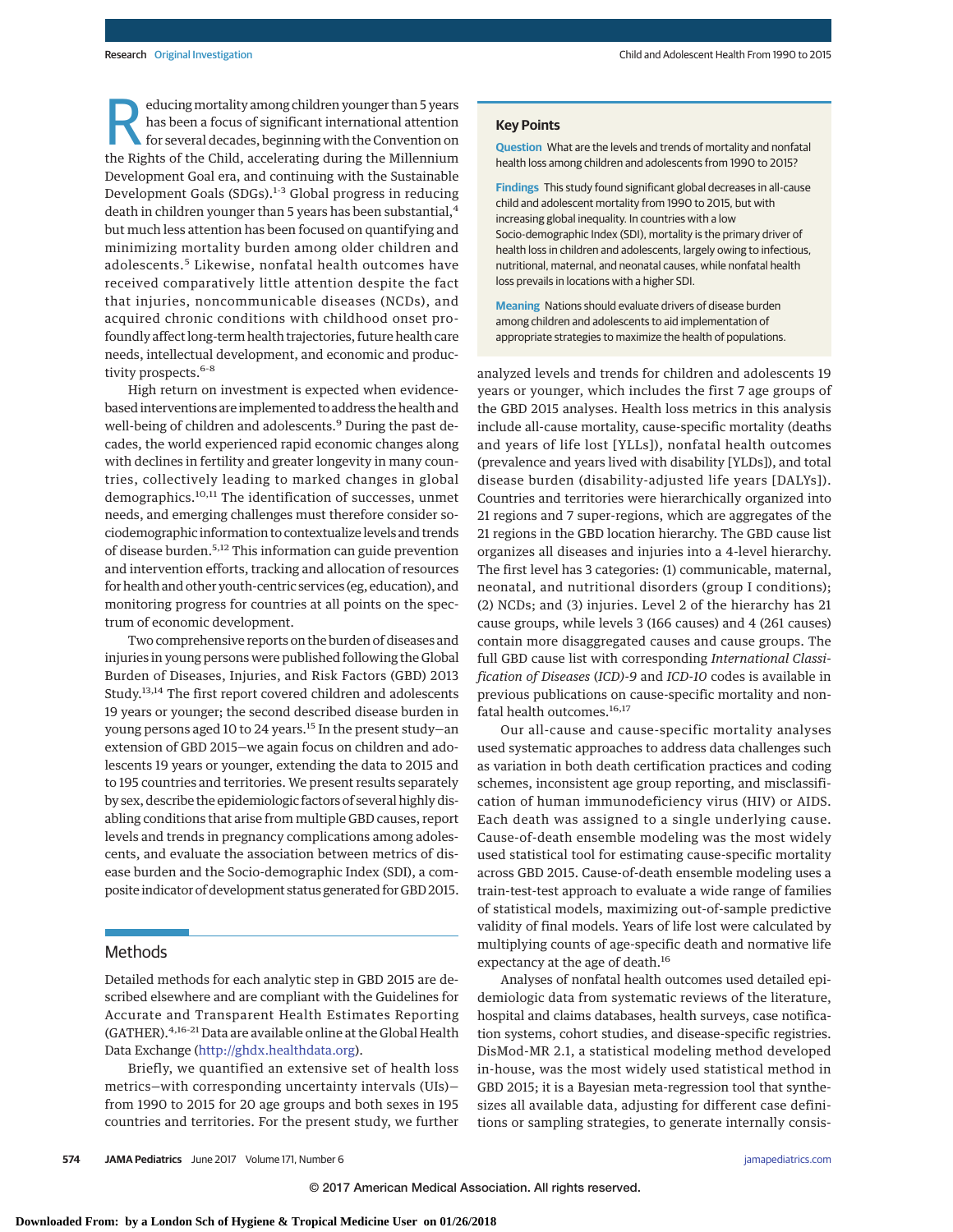tent results for prevalence, incidence, remission, and excess mortality in each population.<sup>22</sup> Each most-specific cause was paired with a variable number of mutually exclusive and collectively exhaustive sequelae, which quantify the main outcomes (including asymptomatic states) of diseases and injuries and are the units of analysis for nonfatal health outcomes. Years lived with disability were calculated as the product of sequela-specific prevalence and corresponding GBD disability weights derived from population surveys with more than 60 000 respondents.<sup>23,24</sup> Disability weights were assumed to be invariant by geography, but the distribution of sequelae—and therefore cumulative disability per case—varies by geography, year, sex, and age. Finally, we adjusted for comorbid illness using a microsimulation framework within each population and proportionally adjusting YLDs for each comorbid condition. Disabilityadjusted life years are the sum of YLLs and YLDs.<sup>17</sup>

We developed the SDI for GBD 2015, as described previously, to characterize epidemiologic transitions more robustly than is possible with analyses based only on income.4,16-19 The SDI is a composite measure of developmental status as it is associated with health, calculated as the geometric mean of the following 3 indicators: total rate of fertility, log income per capita, and mean years of education among those 15 years or older. Socio-demographic Index scores were scaled from 0 (highest fertility, lowest income, and lowest education) to 1 (highest income, highest education, and lowest fertility), and each geographical unit was assigned an SDI score for each year. We analyzed the average association between SDI score and all-ages rates of YLLs, YLDs, and DALYs for all level 2 and level 3 causes. For comparisons across SDI quintiles, each geographical unit was assigned to a single quintile according to its SDI in 2015 (eFigure 1 in the [Supplement\)](http://jama.jamanetwork.com/article.aspx?doi=10.1001/jamapediatrics.2017.0250&utm_campaign=articlePDF%26utm_medium=articlePDFlink%26utm_source=articlePDF%26utm_content=jamapediatrics.2017.0250).

For all results, 95% UIs were derived from 1000 draws of the posterior distribution at each analytic step and represent the ordinal 25th and 975th draws. Unlike confidence intervals, which capture only sampling error, UIs provide a means of also capturing other sources of uncertainty owing to model specification (eg, parameter selection) and estimation (eg, data adjustments from nonreference categories and β values for covariates). Cumulative and annualized rates of change were calculated on point estimates, and corresponding UIs were derived from the same calculations performed at the draw level.

We present results as both total numbers to illustrate the absolute magnitude of burden, and all-age rates, to compare across geographical areas with differently sized populations. We completed age standardization for ages 19 years or younger for the 10 highest-ranked global causes of death and disability to help compare across populations with different age structures; all other results are presented as total number and all-ages rates only. Results for the global level, along with SDI quintile and region in order of decreasing SDI, are presented in the main article. Results for each country and territory are contained in the [Supplement](http://jama.jamanetwork.com/article.aspx?doi=10.1001/jamapediatrics.2017.0250&utm_campaign=articlePDF%26utm_medium=articlePDFlink%26utm_source=articlePDF%26utm_content=jamapediatrics.2017.0250) and are available online at http://vizhub.healthdata.org/gbd[compare](http://vizhub.healthdata.org/gbd-compare) by age group and sex.

# **Results**

# All-Cause Mortality and Cause-Specific Mortality in Children and Adolescents

Total deaths and the age-standardized mortality rate (per 100 000 population) for all causes combined, as well as the 10 largest level 3 causes of death globally, are shown for children and adolescents 19 years or younger in 1990 and 2015 in Table 1. Corresponding country-level results, with uncertainty and cu-mulative percent change, are in eTable 1 in the [Supplement](http://jama.jamanetwork.com/article.aspx?doi=10.1001/jamapediatrics.2017.0250&utm_campaign=articlePDF%26utm_medium=articlePDFlink%26utm_source=articlePDF%26utm_content=jamapediatrics.2017.0250) for children and adolescents 19 years or younger and eTable 2 in the [Supplement](http://jama.jamanetwork.com/article.aspx?doi=10.1001/jamapediatrics.2017.0250&utm_campaign=articlePDF%26utm_medium=articlePDFlink%26utm_source=articlePDF%26utm_content=jamapediatrics.2017.0250) for children and adolescents 5 years or younger. In 2015, there were 7.26 million (95% UI, 7.14 million to 7.39 million) deaths among children and adolescents globally, of which 5.82million (95% UI, 5.69million to 5.95million) occurred among children younger than 5 years, 463 000 (95% UI, 453 000-473 000) among those aged 5 to 9 years, 391 000 (95% UI, 383 000-402 000) among children aged 10 to 14 years, and 588 000 (95% UI, 567 000-610 000) among those aged 15 to 19 years.

As can be seen in Table 1, mortality in children and adolescents 19 years or younger decreased in all SDI quintiles, but inequality increased. Nearly 75% of all deaths among children and adolescents in 2015 occurred in the 2 lowest SDI quintiles (compared with 61% in 1990), while only 1.6% occurred in the highest SDI quintile (compared with 2.1% in 2015). Agestandardized rates of death declined from 1990 to 2015 at similar rates of 55% and 56% in the 2 lowest and highest SDI quintiles, respectively, while they declined by 63% in middle and high-middle SDI quintiles. South Asia accounted for 2.21 million (95% UI, 2.15 million to 2.27 million) child and adolescent deaths, 30.4% of the global total and the most of any region. Next were Western sub-Saharan Africa (1.68 million; 95% UI, 1.61 million to 1.76 million [23.1%]), Eastern sub-Saharan Africa (1.11million; 95% UI, 1.07million to 1.14million [15.3%]), North Africa and the Middle East (529 000; 95% UI, 499 000- 562 000 [7.3%]), and central sub-Saharan Africa (463 000; 95% UI, 408 000-524 000 [6.4%]). Geographical patterns of mortality in children younger than 5 years were similar to those in children and adolescents 19 years or younger but with a slightly greater concentration of mortality burden in the 2 lowest SDI quintiles (77% of total). Mortality rates (per 100 000 population) varied from a low of 26.0 (95% UI, 25.1-26.8) in the high-income Asia Pacific region to a high of 666 (95% UI, 638-696) inWestern sub-Saharan Africa among all children and adolescents 19 years or younger and from 58.8 (95% UI, 55.8- 61.8) in the high-income Asia Pacific region to 2133 (95% UI, 2029-2245) inWestern sub-Saharan Africa for children 5 years or younger in 2015.

#### Cause-Specific Mortality

As seen in Table 1 across the entire age range, rankings were dominated by those affecting the youngest children. Globally, the most common causes of death were neonatal preterm birth complications (mortality rate, 31.4 per 100 000 population; 95% UI, 29.1-34.2 deaths per 100 000 population), lower respiratory tract infections (LRIs) (31.1; 95% UI,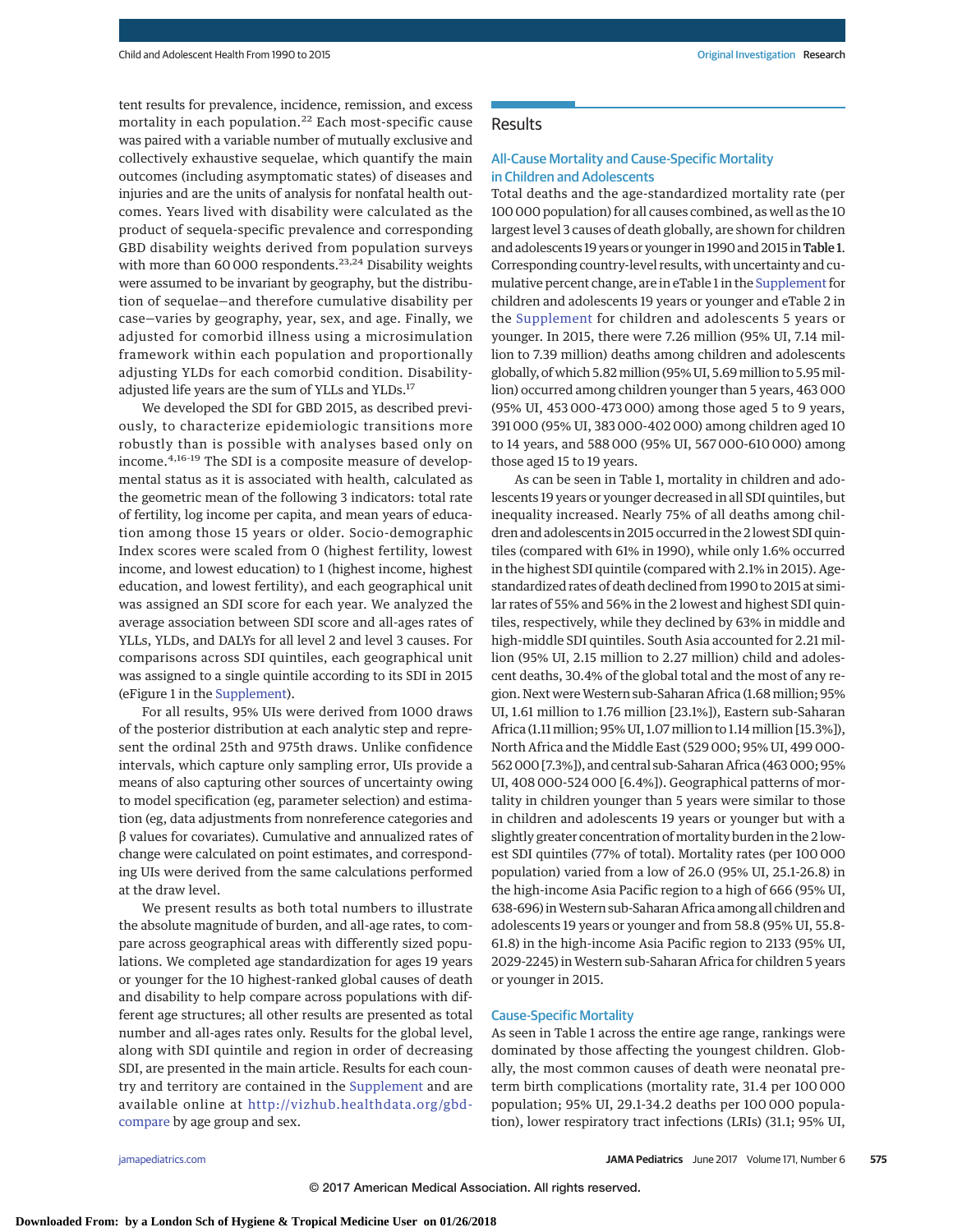| 3 418 022 (425.4)<br>1996 606 (581.6)<br>7 263 484 (285.4)<br>1191374 (174.8)<br>536318 (118.3)<br>114654 (128.2)<br>118 122 (43.9)<br>61200 (180.5)<br>10849 (48.1)<br>16800 (85.5)<br>32817 (76.0)<br>42 322 (48.5)<br>25449 (29.6)<br>2582 (35.4)<br>8211 (26.0)<br>All Causes<br>Western Europe<br>Eastern Europe<br>Central Europe<br>High-income<br>North America<br>Latin America<br>Latin America<br>High-income<br>High-middle<br>Low-middle<br>Central Asia<br>Australasia<br>Asia Pacific<br><b>GBD</b> Location<br>Southern<br>GBD region<br>Central<br>Middle<br>High<br>Low<br>Global<br>SDI | Neonatal<br>Preterm Birth<br>Complications |                                                 |                                                                     |                       |                         |                |                                                           |               |                                       |               |
|------------------------------------------------------------------------------------------------------------------------------------------------------------------------------------------------------------------------------------------------------------------------------------------------------------------------------------------------------------------------------------------------------------------------------------------------------------------------------------------------------------------------------------------------------------------------------------------------------------|--------------------------------------------|-------------------------------------------------|---------------------------------------------------------------------|-----------------------|-------------------------|----------------|-----------------------------------------------------------|---------------|---------------------------------------|---------------|
| 2015                                                                                                                                                                                                                                                                                                                                                                                                                                                                                                                                                                                                       |                                            | Σ<br>Infections<br>Lower<br>Respirator<br>Tract | Neonatal<br>Encephalopathy<br>Due to Birth<br>Asphyxia<br>or Trauma | Diarrheal<br>Diseases | Congenital<br>Anomalies | Malaria        | Sepsis and<br>Infections<br>Neonatal<br>Neonatal<br>Other | Meningitis    | <b>Disorders</b><br>Neonatal<br>Other | HIV and AIDS  |
|                                                                                                                                                                                                                                                                                                                                                                                                                                                                                                                                                                                                            |                                            |                                                 |                                                                     |                       |                         |                |                                                           |               |                                       |               |
|                                                                                                                                                                                                                                                                                                                                                                                                                                                                                                                                                                                                            | 805778 (31.4)                              | (31.1)<br>792 992                               | 740 424 (28.8)                                                      | 569737 (22.4)         | 543 314 (21.3)          | 534007 (21.0)  | 351667 (13.7)                                             | 220530 (8.7)  | 220247 (8.6)                          | 202929 (8.1)  |
|                                                                                                                                                                                                                                                                                                                                                                                                                                                                                                                                                                                                            |                                            |                                                 |                                                                     |                       |                         |                |                                                           |               |                                       |               |
|                                                                                                                                                                                                                                                                                                                                                                                                                                                                                                                                                                                                            | 13 493 (5.2)                               | 4399 (1.7)                                      | 5509 (2.1)                                                          | 832 (0.3)             | 23775 (9.1)             | 1(0.0)         | 2920 (1.1)                                                | 958 (0.4)     | 5802 (2.2)                            | 699(0.3)      |
|                                                                                                                                                                                                                                                                                                                                                                                                                                                                                                                                                                                                            | 75776 (17.4)                               | 43653 (9.7)                                     | 49568 (11.4)                                                        | 11265 (2.5)           | 79782 (18.0)            | 428 (0.1)      | 18756 (4.3)                                               | 7066 (1.5)    | 21014 (4.8)                           | 21175 (4.6)   |
|                                                                                                                                                                                                                                                                                                                                                                                                                                                                                                                                                                                                            | 178438 (26.2)                              | 108851 (16.0)                                   | 133759 (19.7)                                                       | 49594 (7.3)           | 132103 (19.4)           | 6396 (0.9)     | 44875 (6.6)                                               | 23862 (3.5)   | 36 854 (5.4)                          | 21159 (3.1)   |
|                                                                                                                                                                                                                                                                                                                                                                                                                                                                                                                                                                                                            | 410824 (50.0)                              | 382 444 (47.5)                                  | 432718 (52.6)                                                       | 322586 (40.2)         | 193453 (23.8)           | 252862 (31.7)  | 173 049 (21.1)                                            | 99 627 (12.5) | 99 004 (12.1)                         | 91953 (11.7)  |
|                                                                                                                                                                                                                                                                                                                                                                                                                                                                                                                                                                                                            | 126934 (34.2)                              | 253 251 (72.3)                                  | 118676 (32.0)                                                       | 185251 (53.7)         | 113896 (32.0)           | 274248 (80.4)  | 111929 (30.2)                                             | 88 928 (26.2) | 57 449 (15.5)                         | 67860 (22.1)  |
|                                                                                                                                                                                                                                                                                                                                                                                                                                                                                                                                                                                                            |                                            |                                                 |                                                                     |                       |                         |                |                                                           |               |                                       |               |
|                                                                                                                                                                                                                                                                                                                                                                                                                                                                                                                                                                                                            | 5914 (7.3)                                 | 826 (1.0)                                       | 1683 (2.1)                                                          | 328 (0.4)             | 7144 (8.6)              | 0(0.0)         | 730 (0.9)                                                 | 252 (0.3)     | 2382 (2.9)                            | 95(0.1)       |
|                                                                                                                                                                                                                                                                                                                                                                                                                                                                                                                                                                                                            | 205 (3.0)                                  | 55 (0.8)                                        | 150 (2.2)                                                           | 16(0.2)               | 513 (7.3)               | 0(0.0)         | 36 (0.5)                                                  | 18(0.3)       | 141 (2.0)                             | 2(0.0)        |
|                                                                                                                                                                                                                                                                                                                                                                                                                                                                                                                                                                                                            | 519 (1.8)                                  | 325 (1.1)                                       | 205 (0.7)                                                           | 54 (0.2)              | 1718 (5.9)              | 0(0.0)         | 172 (0.6)                                                 | 39 (0.1)      | 303 (1.1)                             | 14 (0.0)      |
|                                                                                                                                                                                                                                                                                                                                                                                                                                                                                                                                                                                                            | 3090 (3.8)                                 | 594 (0.7)                                       | 1247 (1.5)                                                          | 176 (0.2)             | 5728 (6.9)              | 0(0.0)         | 514 (0.6)                                                 | 232 (0.3)     | 1205 (1.5)                            | 59 (0.1)      |
|                                                                                                                                                                                                                                                                                                                                                                                                                                                                                                                                                                                                            | 2582 (13.6)                                | 892 (4.6)                                       | 579 (3.0)                                                           | 173 (0.9)             | 3821 (19.9)             | (0.0)          | 658 (3.5)                                                 | 186 (1.0)     | 677 (3.6)                             | 77 (0.4)      |
|                                                                                                                                                                                                                                                                                                                                                                                                                                                                                                                                                                                                            | 2390 (5.1)                                 | 2112 (4.7)                                      | 2082 (4.5)                                                          | 199 (0.4)             | 6781 (14.8)             | (0.0)0         | 1318 (2.8)                                                | 429 (0.9)     | 1584 (3.4)                            | 532 (1.2)     |
|                                                                                                                                                                                                                                                                                                                                                                                                                                                                                                                                                                                                            | 1330 (6.3)                                 | 955 (4.3)                                       | 423 (2.0)                                                           | 71(0.3)               | 2323 (10.8)             | (0.0)0         | 164 (0.8)                                                 | 98 (0.4)      | 532 (2.5)                             | 25(0.1)       |
|                                                                                                                                                                                                                                                                                                                                                                                                                                                                                                                                                                                                            | 7663 (21.8)                                | 14789 (42.6)                                    | 8096 (23.0)                                                         | 1777 (5.1)            | 6966 (20.0)             | 3(0.0)         | 1242 (3.5)                                                | 793 (2.4)     | 2421 (6.9)                            | 48 (0.2)      |
|                                                                                                                                                                                                                                                                                                                                                                                                                                                                                                                                                                                                            | 13 254 (15.5)                              | 11000 (12.5)                                    | 5894 (6.9)                                                          | 4339 (4.9)            | 20035 (23.0)            | 20 (0.0)       | 6190 (7.2)                                                | 1039 (1.2)    | 3064 (3.6)                            | 596 (0.7)     |
| 30164 (135.9)<br>Latin America<br>Andean                                                                                                                                                                                                                                                                                                                                                                                                                                                                                                                                                                   | 3123 (14.2)                                | 4242 (19.1)                                     | 2508 (11.4)                                                         | 1012 (4.6)            | 3657 (16.5)             | 2(0.0)         | 2472 (11.2)                                               | 413 (1.9)     | 642 (2.9)                             | 22 (0.1)      |
| 32 608 (222.5)<br>Caribbean                                                                                                                                                                                                                                                                                                                                                                                                                                                                                                                                                                                | 3476 (24.3)                                | 3652 (25.2)                                     | 2384 (16.7)                                                         | 2913 (20.2)           | 3669 (25.3)             | 36 (0.2)       | 1959 (13.7)                                               | 932 (6.4)     | 1544 (10.8)                           | 933 (6.1)     |
| 83965 (133.3)<br>Latin America<br>Tropical                                                                                                                                                                                                                                                                                                                                                                                                                                                                                                                                                                 | 10 140 (17.5)                              | 6045 (10.0)                                     | 6083 (10.5)                                                         | 1978 (3.3)            | 10729 (18.1)            | 20(0.0)        | 5271 (9.1)                                                | 1446 (2.3)    | 4525 (7.8)                            | 710 (1.1)     |
| 309899 (95.6)<br>East Asia                                                                                                                                                                                                                                                                                                                                                                                                                                                                                                                                                                                 | 39 620 (12.5)                              | 28066 (8.7)                                     | 558 (8.7)<br>27                                                     | 2230 (0.7)            | 53615 (16.7)            | 27 (0.0)       | 2766 (0.9)                                                | 3041 (0.9)    | 7121 (2.2)                            | 1655(0.5)     |
| 365942 (162.2)<br>Southeast Asia                                                                                                                                                                                                                                                                                                                                                                                                                                                                                                                                                                           | 47 066 (21.2)                              | 46590 (20.8)                                    | 31717 (14.3)                                                        | 17561 (7.8)           | 39415 (17.6)            | 3273 (1.4)     | 18379 (8.3)                                               | 8862 (3.9)    | 10376 (4.7)                           | 2295 (1.0)    |
| 15005 (290.4)<br>Oceania                                                                                                                                                                                                                                                                                                                                                                                                                                                                                                                                                                                   | 1244 (23.5)                                | 2778 (53.1)                                     | 738 (14.0)                                                          | 617 (12.0)            | 851 (16.2)              | 413 (8.3)      | 314 (5.9)                                                 | 371 (7.2)     | 671 (12.7)                            | 64 (1.3)      |
| 529160 (222.5)<br>North Africa<br>and Middle East                                                                                                                                                                                                                                                                                                                                                                                                                                                                                                                                                          | 83 998 (34.3)                              | 55221 (22.8)                                    | 19930 (8.1)                                                         | 24 608 (10.1)         | 81812 (33.6)            | 4371 (1.8)     | 17737 (7.2)                                               | 11040 (4.6)   | 19646 (8.0)                           | 494 (0.2)     |
| 2 205 667 (343.6)<br>South Asia                                                                                                                                                                                                                                                                                                                                                                                                                                                                                                                                                                            | 379 162 (59.8)                             | (37.0)<br>235756                                | 413 928 (65.2)                                                      | 175213 (27.4)         | 111162 (17.4)           | 21434 (3.3)    | 61781 (9.8)                                               | 55 233 (8.6)  | 71394 (11.3)                          | 15984 (2.4)   |
| 126790 (386.8)<br>sub-Saharan Africa<br>Southern                                                                                                                                                                                                                                                                                                                                                                                                                                                                                                                                                           | 10 049 (29.4)                              | $\widehat{8}$<br>9265 (27                       | 9157 (26.8)                                                         | 11466 (34.3)          | 4269 (12.7)             | 873 (2.6)      | 4274 (12.5)                                               | 1932 (5.9)    | 6571 (19.2)                           | 40778 (128.4) |
| 1680122 (665.5)<br>sub-Saharan Africa<br>Western                                                                                                                                                                                                                                                                                                                                                                                                                                                                                                                                                           | 93 613 (34.1)                              | (66.7)<br>170118                                | 105 859 (38.6)                                                      | 197475 (77.6)         | 72544 (27.8)            | 353769 (141.8) | 141738 (51.7)                                             | 71368 (28.9)  | 955 (11.0)<br>29                      | 47729 (21.4)  |
| 1 106 529 (476.2)<br>sub-Saharan Africa<br>Eastern                                                                                                                                                                                                                                                                                                                                                                                                                                                                                                                                                         | 70810 (28.4)                               | (0.65)<br>140 010 (                             | 74910 (30.1)                                                        | 96769 (41.8)          | 81468 (33.9)            | 73950 (31.9)   | 57493 (23.1)                                              | 44 598 (19.4) | 39 987 (16.1)                         | 78604 (37.0)  |
| 462738 (591.5)<br>sub-Saharan Africa<br>Central                                                                                                                                                                                                                                                                                                                                                                                                                                                                                                                                                            | 26521 (30.7)                               | 59690 (74.4)                                    | 25 282 (29.3)                                                       | 30751 (38.8)          | 25084 (30.4)            | 75807 (98.2)   | 26449 (30.7)                                              | 18 196 (23.7) | 15 497 (18.0)                         | 12202 (18.2)  |

© 2017 American Medical Association. All rights reserved.

**576 JAMA Pediatrics** June 2017 Volume 171, Number 6 **(Reprinted)** and properties com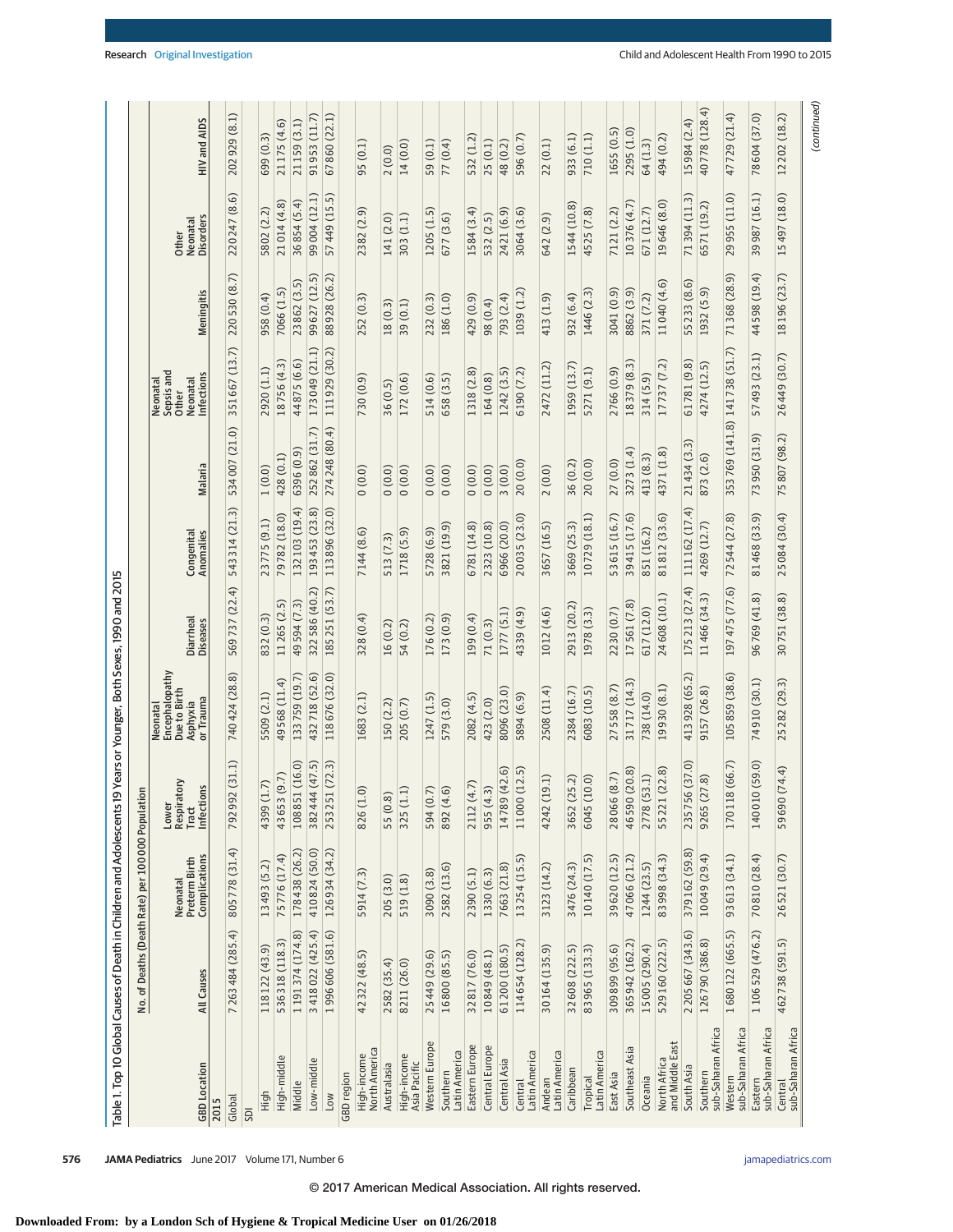| Table 1. Top 10 Global Causes of Death in Children and Adolescents 19                                                                             |                                   |                                                   |                                                        | Years or Younger, Both Sexes, 1990 and 2015 (continued)             |                             |                              |                               |                                                           |                   |                                              |              |
|---------------------------------------------------------------------------------------------------------------------------------------------------|-----------------------------------|---------------------------------------------------|--------------------------------------------------------|---------------------------------------------------------------------|-----------------------------|------------------------------|-------------------------------|-----------------------------------------------------------|-------------------|----------------------------------------------|--------------|
|                                                                                                                                                   |                                   | No. of Deaths (Death Rate) per 100 000 Population |                                                        |                                                                     |                             |                              |                               |                                                           |                   |                                              |              |
| <b>GBD</b> Location                                                                                                                               | All Causes                        | Complications<br>Neonatal<br>Preterm Birth        | Lower<br>Respiratory<br>Tract<br><b>SU</b><br>Infectio | Encephalopathy<br>Due to Birth<br>Asphyxia<br>or Trauma<br>Neonatal | Diarrheal<br>Diseases       | Congenital<br>Anomalies      | Malaria                       | Sepsis and<br>Infections<br>Neonatal<br>Neonatal<br>Other | Meningitis        | <b>Disorders</b><br>Neonatal<br><b>Other</b> | HIV and AIDS |
| 1990                                                                                                                                              |                                   |                                                   |                                                        |                                                                     |                             |                              |                               |                                                           |                   |                                              |              |
| Global                                                                                                                                            | 14182624 (584.6) 1795211 (71.5)   |                                                   | 3(91.6)<br>22417                                       | 915 323 (36.4)                                                      |                             | 1536806 (63.3) 696037 (28.3) | 791867 (32.9)                 | 329 296 (13.1)                                            | 376652 (15.6)     | 351304 (14.0)                                | 39363 (1.6)  |
| SDI                                                                                                                                               |                                   |                                                   |                                                        |                                                                     |                             |                              |                               |                                                           |                   |                                              |              |
| High                                                                                                                                              | 295736 (100.5)                    | 42760 (15.5)                                      | (6.1)<br>17451                                         | 17881 (6.5)                                                         | 3350 (1.2)                  | 50953 (18.1)                 | 9(0.0)                        | 4644 (1.7)                                                | 4573 (1.6)        | 9008 (3.3)                                   | 927(0.3)     |
| High-middle                                                                                                                                       | 1666079 (319.0)                   | 286715 (54.8)                                     | (47.4)<br>248629                                       | 96928 (18.5)                                                        | 107312 (20.5)               | 161837 (30.9)                | 918(0.2)                      | 25555 (4.9)                                               | 32 409 (6.2)      | 54939 (10.5)                                 | 1269 (0.2)   |
| Middle                                                                                                                                            | 3 608 743 (473.5)                 | 575 921 (73.6)                                    | 622 238 (80.8)                                         | 240 833 (30.8)                                                      | 317411 (41.5)               | 219456 (28.5)                | 12876(1.7)                    | 62606 (8.0)                                               | 84860 (11.2)      | 87 112 (11.2)                                | 1502 (0.2)   |
| Low-middle                                                                                                                                        | 6 148 482 (934.4)                 | 765 273 (107.7)                                   | 1023454 (153.8)                                        | 459777 (64.6)                                                       |                             | 784970 (120.3) 186302 (27.4) | 366926 (57.3)                 | 149 124 (21.0)                                            | 156 226 (24.2)    | 137559 (19.5)                                | 17592 (2.7)  |
| Low                                                                                                                                               | 2 457 431 (1297.4) 123 952 (56.3) |                                                   | (168.1)<br>328981                                      | 99603 (45.2)                                                        | 322951 (170.3) 77154 (38.1) |                              | 410936 (224.0)                | 87218 (39.8)                                              | 98 394 (52.6)     | 62 494 (28.6)                                | 18035 (9.6)  |
| GBD region                                                                                                                                        |                                   |                                                   |                                                        |                                                                     |                             |                              |                               |                                                           |                   |                                              |              |
| North America<br>High-income                                                                                                                      | 74124 (91.8)                      | 12 644 (15.7)                                     | $\overline{4}$<br>1903 (2                              | 3113 (3.9)                                                          | 250 (0.3)                   | 11613 (14.4)                 | 0(0.0)                        | 963 (1.2)                                                 | 391 (1.1)         | 3264 (4.1)                                   | 487 (0.6)    |
| Australasia                                                                                                                                       | 4856 (80.1)                       | 658 (11.5)                                        | $\overline{1}$<br>120 (2.                              | 277 (4.8)                                                           | 10(0.2)                     | 829 (14.3)                   | 0(0.0)                        | 60(1.1)                                                   | 57 (1.0)          | 77(1.3)                                      | 7(0.1)       |
| High-income<br>Asia Pacific                                                                                                                       | 30483 (69.1)                      | 2632 (7.1)                                        | 1550 (3.7)                                             | 886 (2.4)                                                           | 213 (0.5)                   | 5776 (15.0)                  | 5(0.0)                        | 489 (1.3)                                                 | 373 (0.9)         | 635 (1.7)                                    | 29 (0.1)     |
| Western Europe                                                                                                                                    | 67742 (74.7)                      | 10 249 (12.4)                                     | $\ddot{.}$<br>1934 (2                                  | 4157 (5.0)                                                          | 261 (0.3)                   | 12813 (15.1)                 | (0.0)                         | 1041 (1.3)                                                | 1073 (1.2)        | 1225 (1.5)                                   | 212 (0.2)    |
| Latin America<br>Southern                                                                                                                         | 33064 (172.3)                     | 7143 (37.0)                                       | (6.7)<br>3231 (1)                                      | 1866 (9.7)                                                          | 981 (5.1)                   | 5072 (26.3)                  | 2(0.0)                        | 1171 (6.1)                                                | 668 (3.5)         | 1078 (5.6)                                   | 94 (0.5)     |
| Eastern Europe                                                                                                                                    | 97965 (164.7)                     | 9661 (17.7)                                       | (6.5)<br>9579(1                                        | 8884 (16.3)                                                         | 1901 (3.3)                  | 16902 (29.6)                 | (0.0)                         | 1805 (3.3)                                                | 2274 (3.8)        | 3293 (6.0)                                   | 199 (0.3)    |
| Central Europe                                                                                                                                    | 51452 (150.4)                     | 8394 (26.4)                                       | 8268 (24.8)                                            | 2840 (8.9)                                                          | 856 (2.6)                   | 7929 (24.2)                  | (0.0)                         | 574 (1.8)                                                 | 929 (2.7)         | 2772 (8.7)                                   | 136 (0.4)    |
| Central Asia                                                                                                                                      | 136834 (390.1)                    | 13 318 (36.7)                                     | 51286 (143.6)                                          | 12803 (35.3)                                                        | 13 444 (37.4)               | 8107 (22.7)                  | 12(0.0)                       | 1524 (4.2)                                                | 2341 (6.8)        | 3213 (8.9)                                   | 18(0.1)      |
| Latin America<br>Central                                                                                                                          | 262420 (297.0)                    | 31927 (35.4)                                      | (39.1)<br>34869                                        | 18532 (20.5)                                                        | 40 522 (45.4)               | 22447 (25.1)                 | 233 (0.3)                     | 8584 (9.5)                                                | 3995 (4.5)        | 6459 (7.2)                                   | 364 (0.4)    |
| Latin America<br>Andean                                                                                                                           | 107369 (508.1)                    | 8778 (39.8)                                       | (115.2)<br>24661                                       | 4969 (22.6)                                                         | 13822 (65.0)                | 3676 (17.0)                  | 50(0.3)                       | 4127 (18.8)                                               | 1412 (6.8)        | 1557 (7.1)                                   | 25(0.1)      |
| Caribbean                                                                                                                                         | 73033 (455.0)                     | 7303 (44.7)                                       | 8756 (54.3)                                            | 4272 (26.1)                                                         | 14855 (92.1)                | 4551 (28.2)                  | 160(1.0)                      | 2378 (14.6)                                               | 2687 (16.7)       | 2538 (15.5)                                  | 775 (4.8)    |
| Latin America<br><b>Tropical</b>                                                                                                                  | 238315 (343.6)                    | 42 309 (61.3)                                     | (47.3)<br>32888                                        | 14189 (20.5)                                                        | 41 650 (60.2)               | 13525 (19.5)                 | 485 (0.7)                     | 9689 (14.0)                                               | 6676 (9.6)        | 4045 (5.9)                                   | 392 (0.6)    |
| East Asia                                                                                                                                         | 1864295 (383.0)                   | 333 663 (67.9)                                    | (83.1)<br>409 264                                      | 72246 (14.7)                                                        | 64 343 (13.2)               | 165662 (33.8)                | 76 (0.0)                      | 7371 (1.5)                                                | 27 587 (5.7)      | 38 942 (7.9)                                 | 55 (0.0)     |
| Southeast Asia                                                                                                                                    | 1068595 (480.1)                   | 122 834 (54.4)                                    | (94.8)<br>211599                                       | 62520 (27.7)                                                        | 102556 (46.1)               | 48562 (21.7)                 | 15537 (7.1)                   | 25592 (11.3)                                              | 26 666 (12.0)     | 29 145 (12.9)                                | 733 (0.3)    |
| Oceania                                                                                                                                           | 19733 (517.9)                     | 1410 (34.8)                                       | .18.0)<br>4610 (1)                                     | 700 (17.3)                                                          | 1526 (40.3)                 | 647 (16.5)                   | 592 (16.1)                    | 231 (5.7)                                                 | 546 (14.4)        | 592 (14.7)                                   | 13 (0.4)     |
| North Africa and<br>Middle East                                                                                                                   | 1045 563 (531.5)                  | 153 951 (75.1)                                    | (84.4)<br>168843                                       | 28635 (14.0)                                                        | 123274 (61.4)               | 105344 (52.3)                | 4665 (2.4)                    | 17328 (8.5)                                               | 23 954 (12.1)     | 37 480 (18.3)                                | 91(0.0)      |
| South Asia                                                                                                                                        | 4939233 (808.2)                   | 831361 (127.9)                                    | (120.5)<br>741686                                      | 497 476 (76.5)                                                      | 586134 (97.0)               | 136714 (21.8)                | 56232 (9.7)                   | 79611 (12.3)                                              | 5<br>122 461 (20. | 111976 (17.4)                                | 537 (0.1)    |
| sub-Saharan Africa<br>Southern                                                                                                                    | 144842 (497.4)                    | 11693 (38.6)                                      | (70.5)<br>20799                                        | 7794 (25.7)                                                         | 29 998 (101.6)              | 4607 (15.5)                  | 831 (2.9)                     | 3686 (12.2)                                               | 2585 (9.0)        | 12 584 (41.6)                                | 3422 (11.7)  |
| sub-Saharan Africa<br>Western                                                                                                                     | 1853 426 (1333.6) 84 305 (52.7)   |                                                   | (159.6)<br>226611                                      | 81707 (51.0)                                                        | 246187 (177.6)              | 53610 (36.3)                 | 368547 (275.3)                | 96745 (60.6)                                              | 76 499 (56.0)     | 32 635 (20.5)                                | 5590 (4.1)   |
| sub-Saharan Africa<br>Eastern                                                                                                                     | 1612637 (1193.5) 80 419 (52.0)    |                                                   | (159.4)<br>222 288                                     | 72023 (46.5)                                                        | 214691 (159.5)              | 53005 (37.0)                 | 249 176 (189.0) 48 757 (31.7) |                                                           | 58781 (44.1)      | 45 654 (29.6)                                | 23340 (17.3) |
| sub-Saharan Africa<br>Central                                                                                                                     | 456634 (1160.0)                   | 20 547 (44.8)                                     | (139.7)<br>57016                                       | 15424 (33.7)                                                        | 39 323 (98.5)               | 14638 (34.4)                 | 95 256 (248.6)                | 17562 (38.4)                                              | 14 185 (36.8)     | 12 130 (26.6)                                | 2833 (7.4)   |
| Abbreviations: GBD, Global Burden of Diseases, Injuries, and Risk Factors Study; HIV, human immunodeficiency virus; SDI, Socio-demographic Index. |                                   |                                                   |                                                        |                                                                     |                             |                              |                               |                                                           |                   |                                              |              |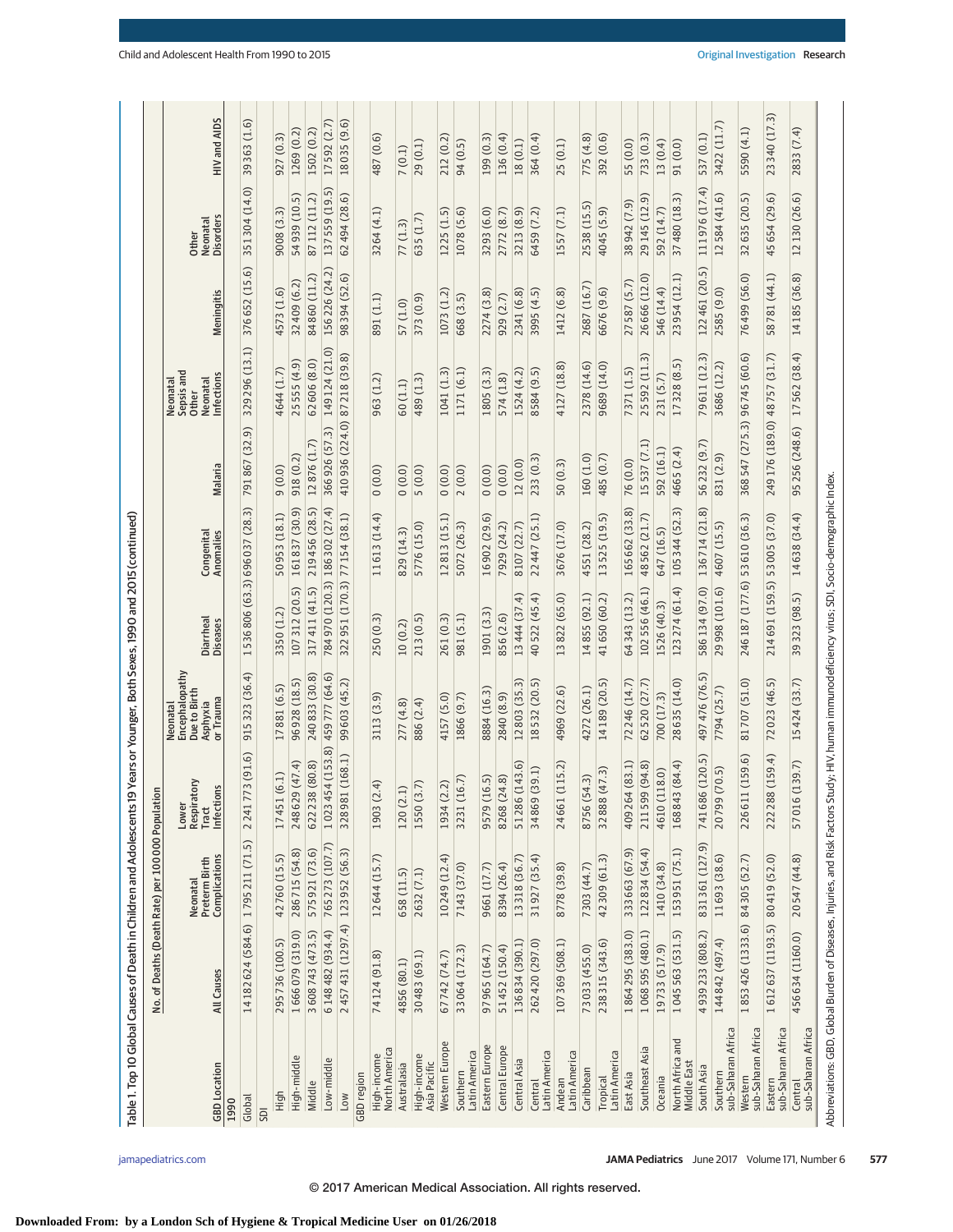29.2-33.0), neonatal encephalopathy owing to birth asphyxia and trauma (28.8; 95% UI, 26.5-31.5), diarrheal diseases (22.4; 95% UI, 20.5-24.2), congenital anomalies (21.3; 95% UI, 19.7- 23.1), malaria (21.0; 95% UI, 16.2-25.6), neonatal sepsis (13.7; 95% UI, 10.7-16.7), other neonatal disorders (8.6; 95% UI, 7.4- 10.3),meningitis (8.7; 95% UI, 6.8-10.4), and HIV and AIDS (8.1; 95% UI, 7.8-8.3). With the exception of the infectious causes (malaria, diarrheal diseases, and meningitis) each cause was highly ranked in all regions.

Rankings of the 25 leading level 3 causes of death among children and adolescents 19 years or younger, disaggregated by sex, are shown in Figure 1. Besides the causes listed above, others ranking in the top 10 in specific regions included hemoglobinopathies and hemolytic anemias (in Western sub-Saharan Africa, where sickle cell disease is the largest level 4 cause of hemoglobinopathies), as well as selected infections (measles, HIV and AIDS, whooping cough, intestinal infectious disease, sexually transmitted infections excluding HIV [ie, congenital syphilis], and encephalitis) and injuries (drowning, road injuries, direct effects of war [ie, collective violence] and natural disasters, exposure to mechanical forces, aspiration of a foreign body, and fire).

#### Differences in Causes of Death by Geography, Age, and Sex

We found important differences in mortality patterns for each of the 7 component age groups 19 years or younger in 2015 (eFigure 2A-G in the [Supplement\)](http://jama.jamanetwork.com/article.aspx?doi=10.1001/jamapediatrics.2017.0250&utm_campaign=articlePDF%26utm_medium=articlePDFlink%26utm_source=articlePDF%26utm_content=jamapediatrics.2017.0250). During the neonatal period (ie, 6 days or less and 7-27 days), rankings across SDI quintiles and regions were broadly similar; mortality was dominated by neonatal complications, congenital anomalies, and LRIs. Divergence began to appear during the postneonatal period (ie, 28-364 days), when acquired infections such as LRIs, diarrhea, malaria, and meningitis predominated in lower-SDI geographical areas and congenital anomalies and sudden infant death syndrome predominated in higher-SDI geographical areas. Protein-energy malnutrition also emerged as an important cause of death in the postneonatal period in several regions, especially in males, a trend that continued into children aged 1 to 4 years, where it ranked fourth globally in both sexes. Malaria, LRIs, and diarrhea were the 3 highestranked causes of death in children aged 1 to 4 years; because protein-energy malnutrition and other forms of malnutrition raise the mortality risk for each, the effect of malnutrition is even higher than that reflected in results for protein-energy malnutrition alone. Geographic heterogeneity was also observed in other causes of death in children aged 1 to 4 years for both females and males at the global level, including measles (concentrated in the lowest 3 SDI quintiles, particularly Oceania and Southeast Asia), leukemia, road injuries, and drowning (all concentrated in the 3 highest SDI quintiles).

Geographical differences in causes of death in 2015 were more pronouncedwith increasing age (ie, 5-9 years, 10-14 years, and 15-19 years). Congenital anomalies and cancers (leukemia, brain cancer, and other neoplasms [eg, sarcomas]) were highly ranked in high-SDI regions in all age groups, simultaneously reflecting continued risk of mortality beyond the time of initial diagnosis and lower overall risk of mortality in the population. Intestinal infectious disease was highly ranked

globally (second in children aged 5-9 years for both males and females), driven primarily by very large mortality numbers in South Asia and Southeast Asia. Human immunodeficiency virus and AIDS rose to be ranked first globally among children aged 10 to 14 years, driven almost entirely by epidemics in the Caribbean and sub-Saharan Africa. Diarrhea, LRIs, malaria, and protein-energy malnutrition remained important causes of death throughout all age groups but were largely limited except in geographical areas with lower SDIs. Five level 3 causes of maternal mortality—hemorrhage, hypertensive disorders, indirect causes, other direct causes, and the combined category of abortion, ectopic pregnancy, and miscarriage—were in the top 25 causes of maternal mortality globally in females aged 15 to 19 years, reflecting the high burden of maternal mortality among adolescents in the 2 lowest SDI quintiles.

The ranking of injuries as causes of death increased consistently with age and with increasing SDI; all injuries except self-harm ranked higher in males than females. Road injuries were the leading injury-associated cause of death in all age groups, rising to first globally among all causes for both sexes in adolescents aged 15 to 19 years. Drowning was the next highest-ranked cause of injury-associated death in children aged 5 to 9 years (ninth overall among females and sixth among males) and 10 to 14 years (eighth overall in females and third in males), while self-harm (second overall in females and third in males) and interpersonal violence (14th overall in females and second in males) were the next most common injuryassociated causes of death among adolescents aged 15 to 19 years. The direct mortality burden of war was extremely large in North Africa and the Middle East, where it ranked second for each sex among children aged 1 to 4 years and first in all subsequent age groups in 2015.

# Leading Causes of Nonfatal Health Outcomes in Children and Adolescents

Total prevalent cases and the age-standardized prevalence rate (per 100 000 population) for all causes combined, as well as the 10 leading level 3 causes with the most YLDs globally, are shown for children and adolescents 19 years or younger in Table 2. Corresponding country-level results for 1990 and 2015, with uncertainty and mean annualized rates of change, are in eTable 3 in the [Supplement](http://jama.jamanetwork.com/article.aspx?doi=10.1001/jamapediatrics.2017.0250&utm_campaign=articlePDF%26utm_medium=articlePDFlink%26utm_source=articlePDF%26utm_content=jamapediatrics.2017.0250) for children and adolescents 19 years or younger and eTable 4 in the [Supplement](http://jama.jamanetwork.com/article.aspx?doi=10.1001/jamapediatrics.2017.0250&utm_campaign=articlePDF%26utm_medium=articlePDFlink%26utm_source=articlePDF%26utm_content=jamapediatrics.2017.0250) for children 5 years or younger. In 2015, nonfatal health outcomes caused 154 million (95% UI, 117 million to 196 million) YLDs among children and adolescents, of which 33.3 million (95% UI, 23.5 million to 45.3million) were in children 5 years or younger, 35.0 million (95% UI, 24.9 million to 47.4 million) in those aged 5 to 9 years, 40.9 million (95% UI, 29.8 million to 54.9 million) in those aged 10 to 14 years, and 44.4 million (95% UI, 32.9 million to 58.0 million) in those aged 15 to 19 years.

Iron-deficiency anemia was the highest-ranking level 3 cause of YLDs in children and adolescents, followed by skin and subcutaneous diseases, asthma, hemoglobinopathies and hemolytic anemias, diarrheal diseases, congenital anomalies, protein-energy malnutrition, epilepsy, malaria, and neonatal complications of preterm birth. Among children 5 years or younger, there was higher relative importance of disability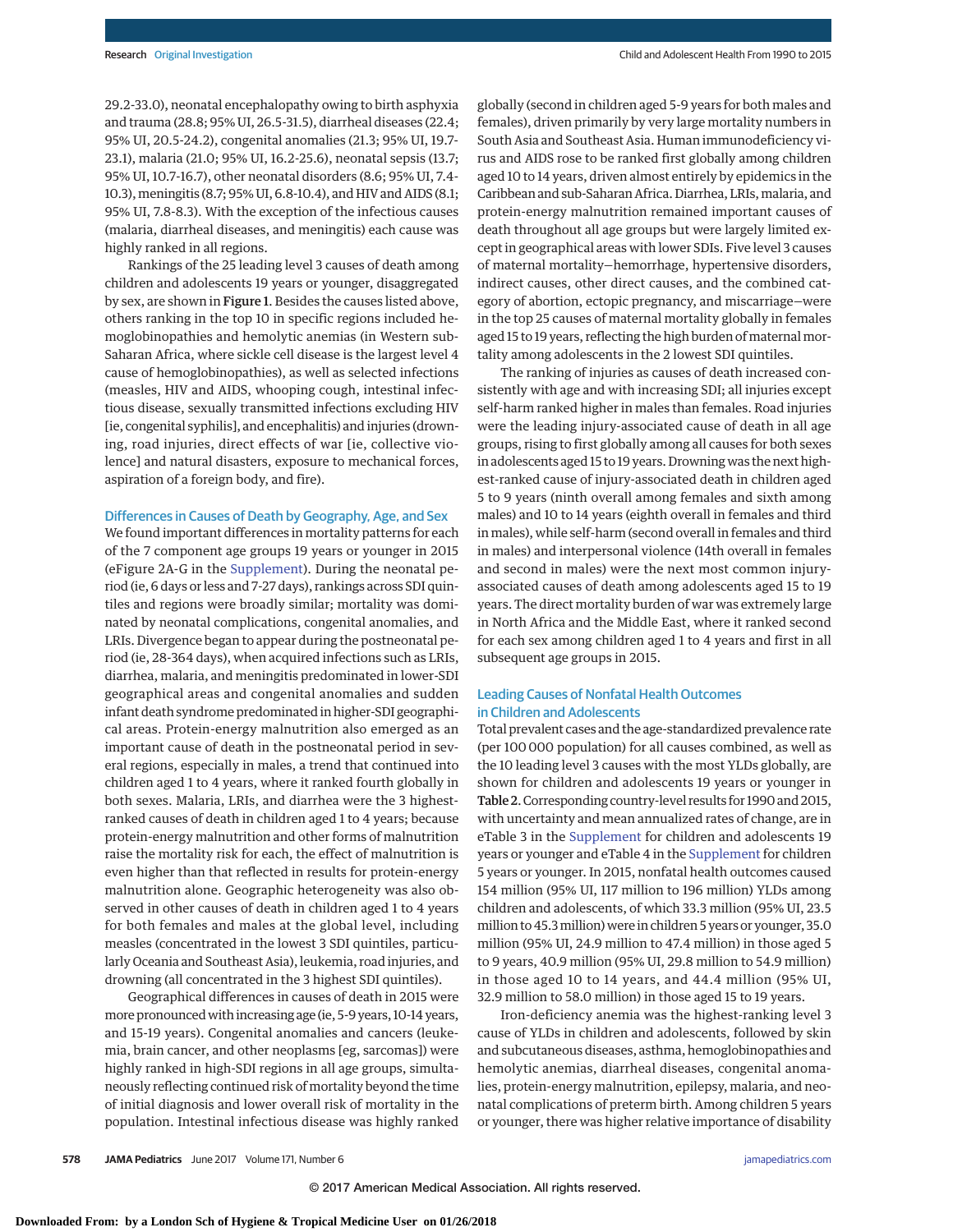Figure 1. Ranking of the Top 25 Global Causes of Death in 2015 by 5 Socio-demographic Index (SDI) Quintiles and 21 Regions in the Global Burden of Diseases, Injuries, and Risk Factors Study (GBD)

| <b>Cause for females</b>                                 | Global         | tigh            | ā<br>High-middle | Middle SDI     | ā<br>Low-middle  | Low SDI          | North America<br>High-income | Australasia    | Pacific<br>High-income Asia | Western Europe | America<br>Southern Latin | Eastern Europ           | Central Europe   | Central Asia   | America<br>Central Latin | America<br>Latin<br>Andean | Caribbean        | Tropical Latin America | East Asia       | Southeast Asia   | Oceania                  | East<br>Middle<br>Pue<br>North Africa | South Asia       | Southern sub-Saharan Africa | Western sub-Saharan Africa | Eastern sub-Saharan Africa | Central sub-Saharan Africa |
|----------------------------------------------------------|----------------|-----------------|------------------|----------------|------------------|------------------|------------------------------|----------------|-----------------------------|----------------|---------------------------|-------------------------|------------------|----------------|--------------------------|----------------------------|------------------|------------------------|-----------------|------------------|--------------------------|---------------------------------------|------------------|-----------------------------|----------------------------|----------------------------|----------------------------|
|                                                          |                |                 |                  |                |                  |                  |                              |                |                             |                |                           |                         |                  |                |                          |                            |                  |                        |                 |                  |                          |                                       |                  |                             |                            |                            |                            |
| Lower respiratory tract infections                       | $\mathbf{1}$   | $6\phantom{1}6$ | 4                | $\overline{4}$ | $\overline{3}$   | $\overline{2}$   | 9                            | 11             | 5                           | 11             | $\overline{3}$            | $\overline{4}$          | $\overline{3}$   | $\mathbf{1}$   | 3                        | $\mathbf{1}$               | $\overline{2}$   | $\overline{4}$         | $\overline{4}$  | $\overline{2}$   | $\mathbf{1}$             | $\overline{\mathbf{3}}$               | 3                | $\overline{4}$              | $\overline{3}$             | $\mathbf{1}$               | $\overline{2}$             |
| Neonatal preterm birth complications                     | $\overline{2}$ | $\overline{2}$  | $\overline{2}$   |                | $\overline{2}$   | 5                | $\overline{2}$               | $\overline{3}$ | 3                           | $\overline{2}$ | $\overline{2}$            | $\overline{2}$          | $\overline{2}$   | $\overline{2}$ | $\overline{2}$           | 3                          | $\overline{3}$   | $\overline{2}$         | $\overline{2}$  | $\overline{1}$   | $\overline{2}$           | $\overline{2}$                        | $\overline{2}$   | 3                           | 5                          | $7\overline{ }$            | 7 <sup>7</sup>             |
| Neonatal encephalopathy due to birth asphyxia and trauma | 3              | $\sqrt{5}$      | 3                | $\overline{3}$ | $\,1\,$          | $\boldsymbol{6}$ | $\boldsymbol{6}$             | $\overline{4}$ | 9                           | $\overline{4}$ | $\overline{7}$            | $\overline{\mathbf{3}}$ | $\boldsymbol{6}$ | $\overline{4}$ | $\sqrt{5}$               | $\overline{4}$             | $\sqrt{5}$       | $\overline{3}$         | $\overline{3}$  | $\overline{4}$   | $\overline{5}$           | $6\phantom{1}6$                       | $\,1\,$          | $\sqrt{5}$                  | $\overline{4}$             | $\sqrt{6}$                 | 5                          |
| Diarrheal diseases                                       | 4              | 22              | 9                | 5              | $\overline{4}$   | 3                | 21                           | 25             | 26                          | 21             | 15                        | 26                      | 24               | $\sqrt{6}$     | 6                        | $\boldsymbol{8}$           | $\overline{4}$   | 9                      | 22              | $\boldsymbol{6}$ | 8                        | 5                                     | $\overline{4}$   | $\mathbf 2$                 | $\overline{2}$             | $\overline{2}$             | 3                          |
| Malaria                                                  | 5              | 127             | 62               | 27             | 5                | $\mathbf{1}$     |                              |                | 113                         |                | 105                       |                         |                  | 99             | 89                       | 94                         | 63               | 78                     | 100             | 16               | 9                        | 17                                    | 13               | 17                          | $\mathbf{1}$               | 5                          | $\mathbf{1}$               |
| Congenital anomalies                                     | 6              | $\mathbf{1}$    | $\mathbf{1}$     | $\overline{2}$ | 6                | $\overline{4}$   | $\mathbf{1}$                 | $\mathbf{1}$   | $\mathbf{1}$                |                | $\mathbf{1}$              | $\mathbf{1}$            | $\mathbf{1}$     | 3              | $\mathbf{1}$             | $\overline{2}$             | $\mathbf{1}$     | $\mathbf{1}$           | $\mathbf{1}$    | 3                | $\overline{4}$           | $1\,$                                 | 5                | $\,$ 8 $\,$                 | 6                          | $\overline{4}$             | $\overline{4}$             |
| Neonatal sepsis and other neonatal infections            | $\overline{7}$ | 10              | $8\phantom{1}$   | 6              | $\overline{7}$   | $8\phantom{1}$   | 13                           | 16             | 10                          | 13             | $\boldsymbol{6}$          | 7                       | 12               | $\bf 8$        | $\overline{4}$           | 5                          | $6\phantom{1}6$  | 5                      | 20              | 5                | 11                       | 9                                     | 8                | $\overline{7}$              | $7\overline{ }$            | 8                          | $6\phantom{.}6$            |
| Other neonatal disorders                                 | 8              | $\overline{4}$  | $7\overline{ }$  | 7              | $\,$ 8 $\,$      | 11               | $\overline{4}$               | 5              | 8                           | 5              | $\overline{5}$            | 6                       | 5                | 5              | 9                        | 9                          | $\overline{7}$   | 6                      | 9               | $\bf 8$          | $7\overline{ }$          | $\overline{7}$                        | $\overline{7}$   | $6\phantom{1}6$             | 12                         | 11                         | 11                         |
| Meningitis                                               | 9              | 19              | 14               | 10             | 9                | $7\overline{ }$  | 24                           | 22             | 29                          | 19             | 16                        | 18                      | 17               | 13             | 18                       | 14                         | 10               | 10                     | 14              | 13               | 10                       | 10                                    | $\overline{9}$   | 12                          | 8                          | 10                         | 9                          |
| HIV and AIDS                                             | 10             | 26              | 5                | 11             | $10\,$           | 10               | 38                           | 41             | 51                          | 41             | 31                        | 13                      | 40               | 50             | 25                       | 66                         | 9                | 17                     | 26              | 22               | 35                       | 66                                    | 21               | $\mathbf{1}$                | 11                         | $\overline{3}$             | 12                         |
| Protein-energy malnutrition                              | 11             | 56              | 22               | 19             | 12               | 9                | 63                           | 66             | 58                          | 66             | 22                        | 51                      | 57               | 41             | 10                       | 12                         | 11               | 13                     | 31              | 24               | 16                       | 26                                    | 16               | 10                          | 9                          | 9                          | $\bf 8$                    |
| Road injuries                                            | 12             | 3               | 6                | 8              | 16               | 16               | $\overline{3}$               | $\overline{2}$ | 4                           | 3              | $\overline{4}$            | 5                       | $\overline{4}$   | 9              | $\overline{7}$           | $\overline{7}$             | 8                | 7                      | 5               | 10               | 17                       | $8\phantom{1}$                        | 12               | 9                           | 17                         | 17                         | 13                         |
| Intestinal infectious diseases                           | 13             | 77              | 11               | 9              | 11               | 24               | 114                          | 95             | 110                         | 103            | 111                       | 86                      | 112              | 65             | 78                       | 92                         | 87               | 91                     | 30              | $\overline{7}$   | 24                       | 38                                    | $6\phantom{1}$   | 81                          | 20                         | 25                         | 44                         |
| Sexually transmitted diseases excluding HIV              | 14             | 44              | 34               | 38             | 15               | 12               | 71                           | 47             | 39                          | 73             | 26                        | 29                      | 26               | 16             | 27                       | 17                         | 15               | 32                     | 27              | 31               | 6                        | 22                                    | 20               | 15                          | 13                         | 12                         | 10                         |
| Hemoglobinopathies and hemolytic anemias                 | 15             | 39              | 31               | 26             | 13               | 14               | 39                           | 44             | 33                          | 37             | 42                        | 47                      | 38               | 15             | 45                       | 51                         | 20               | 31                     | 28              | 19               | 50                       | 21                                    | 22               | 36                          | 10                         | 15                         | 19                         |
| Drowning                                                 | 16             | 15              | 12               | 12             | 14               | 18               | 16                           | 13             | 15                          | 18             | 13                        | 8                       | 13               | $\overline{7}$ | 14                       | 11                         | 13               | 12                     | 6               | 12               | 14                       | 14                                    | 11               | 26                          | 18                         | 20                         | 15                         |
| Measles                                                  | 17             | 70              | 38               | 15             | 17               | 15               | 113                          | 85             | 79                          |                | 116 132 107               |                         | 83               | 113            |                          | 133 132 123                |                  | 120                    | 44              | $\overline{9}$   | 3                        | 15                                    | 17               | 14                          | 14                         | 14                         | 28                         |
| Whooping cough                                           | 18             | 68              | 47               | 37             | 19               | 13               | 70                           | 86             | 81                          | 72             | 35                        | 70                      | 46               | 32             | 46                       | 31                         | 12               | 56                     | 32              | 27               | 13                       | 13                                    | 23               | 29                          | 15                         | 13                         | 14                         |
| Encephalitis                                             | 19             | 30              | 17               | 13             | 18               | 32               | 40                           | 34             | 25                          | 29             | 33                        | 24                      | 20               | 12             | 22                       | 18                         | 37               | 43                     | 18              | 15               | 20                       | 35                                    | 10               | 34                          | 36                         | 26                         | 55                         |
| Tuberculosis                                             | 20             | 62              | 28               | 25             | 21               | 17               | 85                           | 73             | 44                          | 69             | 49                        | 43                      | 59               | 35             | 47                       | 26                         | 40               | 49                     | 43              | 18               | 60                       | 40                                    | 15               | 11                          | 23                         | 18                         | 17                         |
| Hemolytic disease and other neonatal jaundice            | 21             | 51              | 42               | 36             | 20               | 20               | 64                           | 65             | 68                          | 59             | 60                        | 38                      | 56               | 39             | 56                       | 55                         | 43               | 44                     | 29              | 66               | 58                       | 36                                    | 18               | 35                          | 16                         | 22                         | 21                         |
| Foreign body                                             | 22             | 16              | 13               | 22             | 24               | 25               | 17                           | 20             | 13                          | 17             | 9                         | 11                      | $11\,$           | 14             | 12                       | $6\phantom{1}6$            | 17               | 14                     | 15              | 17               | 25                       | 33                                    | 30               | 28                          | 19                         | 27                         | 23                         |
| Fire, heat, and hot substances                           | 23             | 18              | 18               | 28             | 22               | 22               | 19                           | 28             | 21                          | 23             | 20                        | 15                      | 25               | 11             | 32                       | 21                         | 19               | 30                     | 33              | 30               | 33                       | 25                                    | 19               | 20                          | 22                         | 23                         | 20                         |
| Collective violence and legal intervention               | 24             | 80              | 66               | 14             | 27               | 23               |                              |                |                             | 64             |                           | 22                      |                  |                |                          |                            |                  |                        |                 | 89               |                          | $\overline{4}$                        | 80               | 77                          | 32                         | 42                         | 61                         |
| Self-harm                                                | 25             |                 | 15               | 17             | 23               | 62               | $\boldsymbol{8}$             | $\overline{7}$ | 2                           | 12             | 8                         | $\overline{9}$          | 9                | $18\,$         | 13                       | 15                         | 23               | 18                     | 10              | 26               | 18                       | 37                                    | 14               | 22                          | 69                         | 60                         | 48                         |
| <b>Cause for males</b>                                   |                |                 |                  |                |                  |                  |                              |                |                             |                |                           |                         |                  |                |                          |                            |                  |                        |                 |                  |                          |                                       |                  |                             |                            |                            |                            |
| Neonatal preterm birth complications                     | $\mathbf{1}$   | 3               |                  |                | フ                | 5                | $\overline{2}$               | 4              | 4                           | 3              | $\overline{2}$            | 3                       | $\overline{2}$   | 3              | フ                        | 3                          | 3                | 3                      | $\overline{2}$  | $\overline{2}$   | $\overline{\phantom{a}}$ |                                       | 2                | 3                           | 6                          | 5                          | 5                          |
| Lower respiratory tract infections                       | $\overline{2}$ | $\,$ 8 $\,$     | $\overline{4}$   | $\overline{4}$ | $\overline{3}$   | $\overline{2}$   | 12                           | 13             | $\overline{7}$              | 12             | $\overline{5}$            | $\overline{4}$          | $\overline{4}$   | $1\,$          | $\overline{4}$           | $\mathbf{1}$               | $\mathbf{1}$     | 6                      | 5               | $\,1\,$          | $1\,$                    | $\overline{4}$                        | 3                | $\overline{5}$              | $\overline{4}$             | $1\,$                      | $\overline{2}$             |
| Neonatal encephalopathy due to birth asphyxia and trauma | $\mathsf 3$    | $\overline{7}$  | 3                | $\overline{2}$ | $1\,$            | $\sqrt{6}$       | $\bf 8$                      | $\sqrt{6}$     | 10                          | $\sqrt{6}$     | 9                         | $\boldsymbol{6}$        | $7\overline{ }$  | $\overline{2}$ | $7\overline{ }$          | 5                          | 5                | $\overline{5}$         | $\sqrt{6}$      | $\overline{4}$   | $\bf 8$                  | 8                                     | $\mathbf 1$      | $\overline{4}$              | 5                          | $\overline{4}$             | $\overline{7}$             |
| Diarrheal diseases                                       | 4              | 25              | 12               | 6              | $\overline{4}$   | $\overline{3}$   | 23                           | 27             | 24                          | 26             | 18                        | 31                      | 29               | 8              | 8                        | 8                          | $\overline{4}$   | 10                     | 25              | $6\phantom{.}6$  | 9                        | 6                                     | $\overline{4}$   | $\overline{2}$              | $\overline{2}$             | $\overline{2}$             | 4 <sup>1</sup>             |
| Congenital anomalies                                     | 5              | $\mathbf{1}$    | $\mathbf{1}$     | 3              | $\overline{7}$   | 8                | $\mathbf{1}$                 | $\mathbf{1}$   | $\mathbf{1}$                | $\mathbf{1}$   | $\mathbf{1}$              | $\mathbf{1}$            | $\mathbf{1}$     | $\overline{4}$ | $\mathbf{1}$             | $\overline{2}$             | $\overline{2}$   | $\overline{2}$         | $\mathbf{1}$    | 3                | $\overline{4}$           | $\overline{2}$                        | 5                | $8\phantom{1}$              | 9                          | 3                          | $\bf 8$                    |
| Malaria                                                  | $6\phantom{a}$ | 117             | 66               | 32             | 5                | $\,1$            |                              |                | 109                         |                | 106                       |                         |                  | 105            | 88                       | 92                         | 57               | 84                     | 100             | 24               | 13                       | 23                                    | 18               | 19                          | $1\,$                      | $\overline{7}$             | $\mathbf{1}$               |
| Neonatal sepsis and other neonatal infections            | $\overline{7}$ | 12              | 9                | $\overline{7}$ | $\boldsymbol{6}$ | $\overline{4}$   | 16                           | 17             | 13                          | 13             | $7\phantom{.0}$           | $9\,$                   | 13               | 10             | $\sqrt{6}$               | $\overline{4}$             | $\boldsymbol{6}$ | $7\phantom{.0}$        | 17              | $\overline{7}$   | 16                       | $7\overline{ }$                       | $\bf 8$          | 9                           | $\overline{3}$             | $\bf 8$                    | $\boldsymbol{6}$           |
| Road injuries                                            | 8              | $\overline{2}$  | 5                | 5              | 12               | 14               | $\overline{3}$               | $\overline{2}$ | $\overline{2}$              | $\overline{z}$ | $\overline{3}$            | $\overline{2}$          | $\overline{3}$   | $\overline{7}$ | 5                        | $6\phantom{1}$             | $\overline{7}$   | $\overline{4}$         | $\overline{3}$  | 5                | 10                       | 5                                     | 9                | $\overline{7}$              | 15                         | 14                         | 15                         |
| Meningitis                                               | 9              | 24              | 17               | 12             | $\,$ 8 $\,$      | 9                | 25                           | 23             | 31                          | 22             | 16                        | 20                      | 22               | 12             | 19                       | 15                         | 11               | 11                     | 16              | 11               | 11                       | 11                                    | 10               | 13                          | 8                          | 10                         | 10                         |
| Other neonatal disorders                                 | 10             | $\overline{5}$  | $6\phantom{.}6$  | 9              | $\overline{9}$   | 11               | $6\phantom{1}6$              | 5              | 8                           | 5              | $\sqrt{6}$                | 8                       | $6\phantom{1}6$  | 5              | 9                        | 12                         | 8                | 8                      | 10              | 10               | 5                        | 9                                     | $\overline{7}$   | $6\phantom{1}6$             | 12                         | 11                         | 12                         |
| Protein-energy malnutrition                              | 11             | 58              | 23               | 24             | 11               | $7\overline{ }$  | 65                           | 65             | 59                          | 68             | 26                        | 50                      | 59               | 41             | 13                       | 14                         | 13               | 14                     | 45              | 31               | 12                       | 28                                    | 14               | 11                          | $7\phantom{.0}$            | 9                          | $\overline{3}$             |
| HIV and AIDS                                             | 12             | 29              | 8                | 14             | 10               | 10               | 40                           | 59             | 44                          | 41             | 36                        | 18                      | 40               | 58             | 25                       | 63                         | 12               | 23                     | 28              | 27               | 40                       | 63                                    | 22               | $\mathbf{1}$                | 11                         | 6                          | 13                         |
| Drowning                                                 | 13             | $\overline{9}$  | 10               | 8              | 14               | 15               | 9                            | 9              | $6\phantom{.}6$             | 14             | 10                        | $\overline{7}$          | 8                | 6              | 10                       | 9                          | $\overline{9}$   | 9                      | $\overline{4}$  | 8                | 6                        | 10                                    | 11               | 17                          | 16                         | 16                         | 14                         |
| Intestinal infectious diseases                           | 14             | 79              | 14               | $10$           | 13               | 26               | 106                          | 91             |                             | 104 106        | 96                        | 88                      | 109              | 80             | 73                       | 87                         | 75               | 87                     | 30              | $9\,$            | 23                       | 42                                    | $\boldsymbol{6}$ | 72                          | 20                         | 28                         | 44                         |
| Hemoglobinopathies and hemolytic anemias                 | 15             | 42              | 34               | 25             | 15               | 13               | 41                           | 46             | 36                          | 38             | 44                        | 48                      | 39               | 19             | 45                       | 44                         | 23               | 34                     | 31              | 23               | 59                       | 21                                    | 27               | 39                          | 10                         | 13                         | $\overline{9}$             |
| Sexually transmitted diseases excluding HIV              | 16             | 47              | 42               | 48             | 16               | 12               | 77                           | 53             | 43                          | 78             | 32                        | 34                      | 31               | 22             | 37                       | 20                         | 19               | 40                     | 35              | 44               | $7\overline{ }$          | 24                                    | 23               | 16                          | 13                         | 12                         | 11                         |
| Interpersonal violence                                   | 17             | $6\phantom{1}6$ | $\overline{7}$   | 13             | 28               | 28               | $\overline{4}$               | 15             | 15                          | 16             | $\,$ 8 $\,$               | 10                      |                  | $15 \mid 21$   | $\overline{3}$           | 10                         | 10               | $1\,$                  | 14              | 18               | 21                       | 14                                    | 36               | 10                          | 42                         | 25                         | 28                         |
| <b>Measles</b>                                           | 18             | 74              | 45               | 20             | 17               | 17               | 105                          | 80             | 82                          |                | 107 121 105               |                         | 85               |                |                          | 110 122 121 110 112        |                  |                        | 46              | 12               | $\overline{3}$           | 19                                    | 16               | 15                          | 14                         | 15                         | 31                         |
| Collective violence and legal intervention               | 19             | 68              | 57               | 11             | 27               | 18               |                              |                |                             | 52             |                           | 16                      |                  |                |                          |                            |                  |                        |                 | 78               |                          | $\overline{3}$                        | 68               | 65                          | $27\,$                     | 38                         | 46                         |
| Encephalitis                                             | 20             | 32              | 19               | 15             | 18               | 31               | 38                           | 33             | 27                          |                | 30 37                     | 26                      | 26               | 14             | 24                       | 21                         | 36               | 45                     | 19              | 15               | 26                       | 40                                    | 12               | 36                          | 36                         | 23                         | 47                         |
| Exposure to mechanical forces                            | 21             | 14              | 15               | $17\,$         | 21               | 22               | $10\,$                       | $11\,$         | 18                          |                | 17 13                     | 17                      | 14               | 18             | 15                       | 13                         | 15               | 17                     | $7\phantom{.0}$ | 30 <sub>2</sub>  | 22                       | 16                                    | 29               | 18                          | 18                         | 32                         | 20                         |
| Foreign body                                             | 22             | 17              | $16\,$           | 22             | 19               | 20               | 19                           | 22             | 14                          |                | 18 11                     | 11                      | 12               | 16             | 14                       | $7\phantom{.0}$            | $14\,$           | 15                     | 18              | 16               | 20 <sub>2</sub>          | 26                                    | 26               | 23                          | 19                         | 22                         | 21                         |
| Self-harm                                                | 23             | 4 <sup>1</sup>  | 13 <sup>°</sup>  | 19             | 26               | 43               | $\sqrt{5}$                   | $\overline{3}$ | 3                           | $\overline{4}$ | $\overline{4}$            | $\overline{5}$          | 5                | 9              | 12                       | 16                         | 20               | 13                     | 11              | 20               | 15                       | 25                                    | 13               | 14                          | 45                         | 40                         | 29                         |
| Leukemia                                                 | 24             | $11\,$          | $11\,$           | 16             | 30               | 39               | 14                           | $\bf 8$        | $\sqrt{5}$                  | $7\phantom{.}$ | 12                        | 12                      | 9                | $11\,$         | 11                       | 11                         | 16               | 12                     | $\,$ 8 $\,$     | 14               | 29                       | 17                                    | 30               | 30                          | 35                         | 35                         | 38                         |
| Falls                                                    | 25             | 19              | 18               | 18             | 22               | 29               | 26                           | 20             | 16                          | 19             | 30                        | 15                      | 17               | 13             | 22                       | 25                         | 37               | 18                     | 9               | 19               | 41                       | 15                                    | 20               | 50                          | 23                         | 30                         | 36                         |
|                                                          |                |                 |                  |                |                  |                  |                              |                |                             |                |                           |                         |                  |                |                          |                            |                  |                        |                 |                  |                          |                                       |                  |                             |                            |                            |                            |

Ranking of causes of death in females and males. Global causes, SDI quintiles, and GBD regions appear in columns, sorted in order of decreasing SDI status. The causes are sorted according to their ranking at the global level. The color coding indicates the relative ranking of each cause, with red the highest and

green the lowest. The numbers appearing in each column indicate the geography-specific ranking of that cause in 2015. Blanks indicate causes that were not contracted in that geographical area. HIV indicates human immunodeficiency virus.

owing to protein-energy malnutrition (third highest-ranking cause) and diarrheal diseases (fourth highest-ranking cause), as well as neonatal encephalopathy (ninth highest-ranking cause) and other neonatal disorders (tenth highest-ranking cause). Although the age-standardized prevalence and rate of YLDs decreased for most conditions, it increased for malaria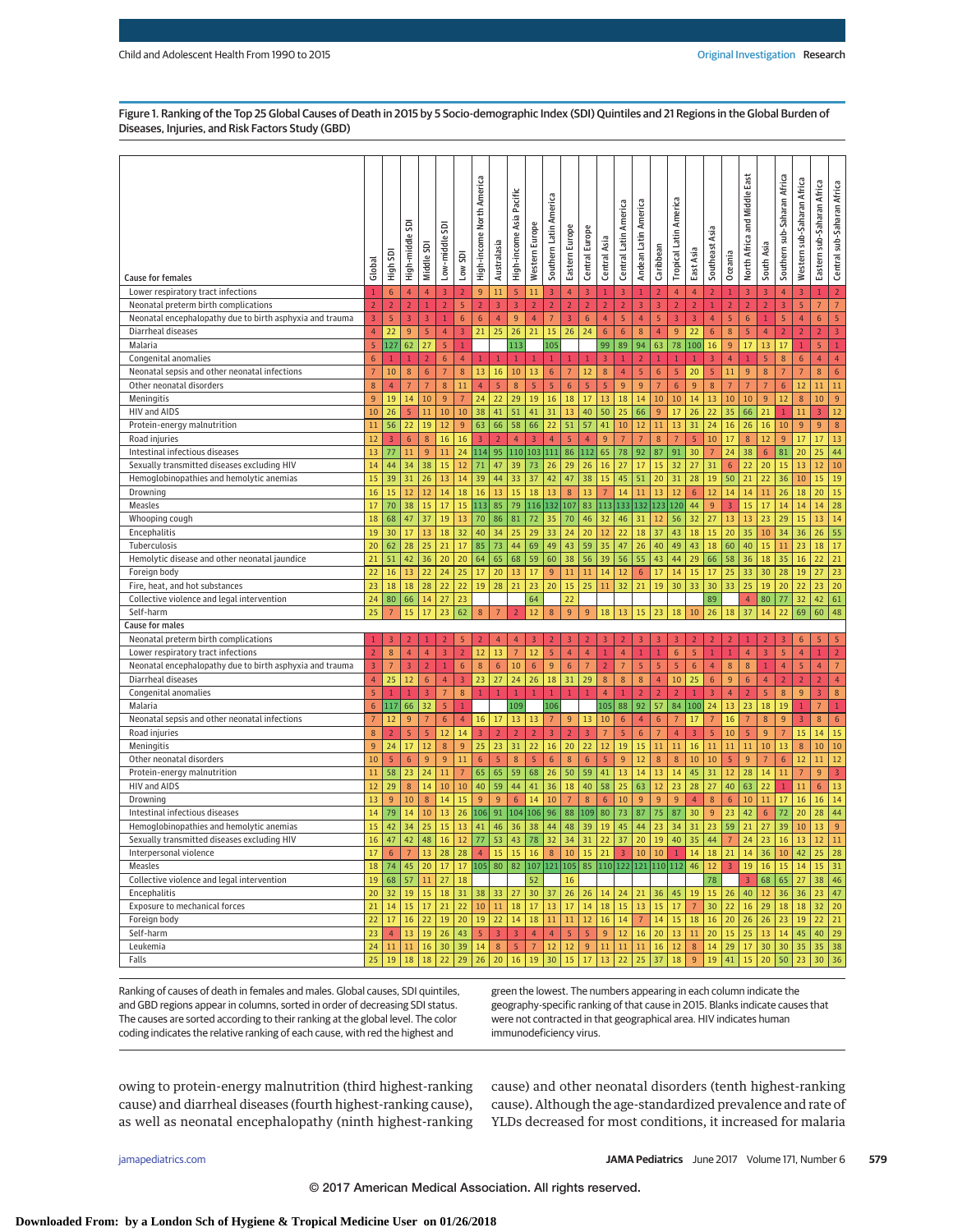| Table 2. Top 10 Global Causes of Years Lived With Disability (YLDs) in |                               |                                                |                                           |                        | Children and Adolescents 19 Years or Younger, Both Sexes, 1990 and 2015 |                              |                         |                                |                             |                                                       |                                            |
|------------------------------------------------------------------------|-------------------------------|------------------------------------------------|-------------------------------------------|------------------------|-------------------------------------------------------------------------|------------------------------|-------------------------|--------------------------------|-----------------------------|-------------------------------------------------------|--------------------------------------------|
|                                                                        |                               | No. (Rate) of Prevalent Cases and YLDs per 100 | 00 Population                             |                        |                                                                         |                              |                         |                                |                             |                                                       |                                            |
| <b>GBD</b> Location                                                    | All Causes                    | Iron-Deficiency<br><b>Anemia</b>               | eous<br>Skin and<br>Subcutane<br>Diseases | Asthma                 | Hemoglobinopathies<br>and Hemolytic<br>Anemias                          | Diarrheal<br><b>Diseases</b> | Congenital<br>Anomalies | Protein-Energy<br>Malnutrition | Epilepsy                    | Malaria                                               | Complications<br>Neonatal<br>Preterm Birth |
| Prevalence                                                             |                               |                                                |                                           |                        |                                                                         |                              |                         |                                |                             |                                                       |                                            |
| Global                                                                 | 2 289 784 742<br>(91 528)     | 713016539<br>(28435)                           | 320<br>8417943                            | 158 151 385<br>(6340)  | 590 315 873<br>(23 585)                                                 | 23261098<br>(920)            | 33930983<br>(1355)      | 22 448 815<br>(881)            | 8507896                     | 379<br>185157                                         | 514<br>19663<br>(780)                      |
| SDI                                                                    |                               |                                                |                                           |                        |                                                                         |                              |                         |                                |                             |                                                       |                                            |
| High                                                                   | 226113174<br>(82348)          | 6197097<br>(22899)                             | LO<br>8155152<br>(29298)                  | 16969001<br>(6194)     | 33076375<br>(12086)                                                     | 208573<br>(78)               | 4816429<br>(1759)       | 233687<br>(88)                 | 797827<br>(291)             | 173<br>$\odot$                                        | 2609151<br>(968)                           |
| High-middle                                                            | 426126367<br>(89979)          | 116899236<br>(24950)                           | 549<br>(33674)<br>161438                  | 31001285<br>(6567)     | 78113169<br>(16524)                                                     | 2383153<br>(519)             | 7606302<br>(1609)       | 5<br>199621<br>(439)           | 1685760<br>(357)            | 1903940<br>(407)                                      | 4007704<br>(866)                           |
| Middle                                                                 | 620437513<br>(91245)          | 183177818<br>(26995)                           | 024<br>(34526)<br>235523                  | 40051924<br>(5918)     | 147 366 794<br>(21680)                                                  | 5365803<br>(790)             | 9523656<br>(1401)       | 5312581<br>(780)               | $\infty$<br>227931<br>(335) | 8147684<br>(1204)                                     | 6 206 477<br>(912)                         |
| Low-midd                                                               | $\sim$<br>72849388<br>(94109) | 264078445<br>(33931)                           | 797<br>2542877<br>(33195)                 | 4<br>4757977<br>(6136) | 242 252 419<br>(31257)                                                  | 10271205<br>(1300)           | 8677889<br>(1118)       | 10895631<br>(1359)             | 304361<br>(394)             | 96717358<br>(12427)                                   | 5147836<br>(654)                           |
| Low                                                                    | 287519634<br>(95950)          | 86753142<br>(27923)                            | 223<br>108638<br>(37243)                  | 22328931<br>(7575)     | 89910958<br>(29897)                                                     | 5059868<br>(1574)            | 3262823<br>(1078)       | 4053749<br>(1174)              | 692913<br>(230)             | 78540101<br>(26024)                                   | 1678626<br>(511)                           |
| GBD region                                                             |                               |                                                |                                           |                        |                                                                         |                              |                         |                                |                             |                                                       |                                            |
| North America<br>High-income                                           | 73330440<br>(79912)           | 21068515<br>(23475)                            | 24019562<br>(25692)                       | 5707411<br>(6278)      | 14931029<br>(16373)                                                     | 4563<br>$\overline{5}$       | 1711199<br>(1877)       | 57                             | 307601<br>(335)             | $\circ$                                               | 1139482<br>(1295)                          |
| Australasia                                                            | 5588277<br>(77136)            | 1640974<br>(23319)                             | (29085)<br>214657                         | (11552)<br>832 472     | 283121<br>(3945)                                                        | 1639<br>(23)                 | 115479<br>(1603)        | $\odot$                        | 15614<br>(216)              | $\odot$                                               | 64327<br>(900)                             |
| High-income<br>Asia Pacific                                            | 26481561<br>(79059)           | 6465007<br>(19259)                             | 10625742<br>(30803)                       | 1693356<br>(5094)      | 1375105<br>(4121)                                                       | 6409<br>(21)                 | 617514<br>(1861)        | 22                             | 86975<br>(262)              | 170<br>$\left( \begin{matrix} 1 \end{matrix} \right)$ | 221380<br>(702)                            |
| Western Europe                                                         | 74207193<br>(82398)           | 4<br>2028927<br>(23000)                        | 25919813<br>(2833)                        | 6752467<br>(7434)      | 11491219<br>(12828)                                                     | 38753<br>(45)                | 1320347<br>(1474)       | 43                             | 271816<br>(303)             | $\odot$                                               | 737461<br>(848)                            |
| Latin America<br>Southern                                              | 17481603<br>(85921)           | 5289625<br>(26396)                             | 5828636<br>(28374)                        | 1743887<br>(8559)      | 1305899<br>(6438)                                                       | 14815<br>(75)                | 317631<br>(1565)        | 325<br>(2)                     | 81606<br>(401)              | $\odot$                                               | 163368<br>(817)                            |
| Eastern Europe                                                         | 35014905<br>(87740)           | 10661588<br>(26359)                            | 13133232<br>(33901)                       | 1682897<br>(4390)      | 2945210<br>(7331)                                                       | 109724<br>(245)              | 710175<br>(1762)        | 143535<br>(304)                | 74876<br>(189)              | $\circ$                                               | 364503<br>(860)                            |
| Central Europe                                                         | 20577466<br>(88408)           | 5438029<br>(24068)                             | 7978808<br>(33409)                        | 1063290<br>(4589)      | 1860190<br>(8037)                                                       | 24565<br>(110)               | 426788<br>(1840)        | 86646<br>(391)                 | 64416<br>(276)              | $\circ$                                               | 188351<br>(833)                            |
| Central Asia                                                           | 27637487<br>$(90\,263)$       | 8895722<br>(28648)                             | 9860451<br>(32898)                        | 1287972<br>(4347)      | 2758875<br>(8982)                                                       | 191 465<br>(572)             | 430890<br>(1398)        | 200781<br>(567)                | 162189<br>(541)             | $\odot$                                               | 492888<br>(1523)                           |
| Latin America<br>Central                                               | 83994289<br>(89808)           | 20274661<br>(21845)                            | 30778797<br>(32582)                       | 9302241<br>(9967)      | 10040751<br>(10760)                                                     | 548915<br>(616)              | 1353276<br>(1452)       | 189979<br>(216)                | 431697<br>(462)             | 144994<br>(161)                                       | 539148<br>(591)                            |
| Latin America<br>Andean                                                | 20988527<br>(93924)           | 7087131<br>(31757)                             | 7825043<br>(34967)                        | 2708694<br>(12148)     | 2196360<br>(9831)                                                       | 242067<br>(1085)             | 267 125<br>(1196)       | 29637<br>(133)                 | 86487<br>(387)              | 56971<br>(256)                                        | 228882<br>(1028)                           |
| Caribbean                                                              | 14098610<br>(91995)           | 4867798<br>(32025)                             | 5415326<br>(35027)                        | 2437520<br>(15925)     | 1639505<br>(10711)                                                      | 161040<br>(1090)             | 191664<br>(1253)        | 61637<br>(423)                 | 47701<br>(310)              | 31611<br>(211)                                        | 298919<br>(2000)                           |
| Latin America<br><b>Tropical</b>                                       | 62922628<br>(92101)           | 18749359<br>(28291)                            | 24326804<br>(34888)                       | 9541805<br>(13939)     | 11600835<br>(17051)                                                     | 588023<br>(943)              | 951436<br>(1401)        | 113333<br>(190)                | 201109<br>(296)             | 155544<br>(247)                                       | 781985<br>(1202)                           |
| East Asia                                                              | 291154416<br>(88314)          | 70013496<br>(21384)                            | 074<br>(37206)<br>123484                  | 9882773<br>(3008)      | 60640901<br>(18421)                                                     | 599 691<br>(184)             | 5838748<br>(1773)       | 1016159<br>(312)               | 706018<br>(215)             | 71784<br>(22)                                         | 2584742<br>(791)                           |
| Southeast Asia                                                         | 212766895<br>(92671)          | 54989778<br>(24111)                            | 87545667<br>(37908)                       | 17619693<br>(7689)     | 45115712<br>(19666)                                                     | 2162600<br>(953)             | 3206636<br>(1398)       | 1908798<br>(846)               | 833 383<br>(364)            | 6782640                                               | 2874530<br>(1265)                          |

**580 JAMA Pediatrics** June 2017 Volume 171, Number 6 **(Reprinted)** [jamapediatrics.com](http://www.jamapediatrics.com/?utm_campaign=articlePDF%26utm_medium=articlePDFlink%26utm_source=articlePDF%26utm_content=jamapediatrics.2017.0250) jamapediatrics.com

(continued)

(continued)

© 2017 American Medical Association. All rights reserved.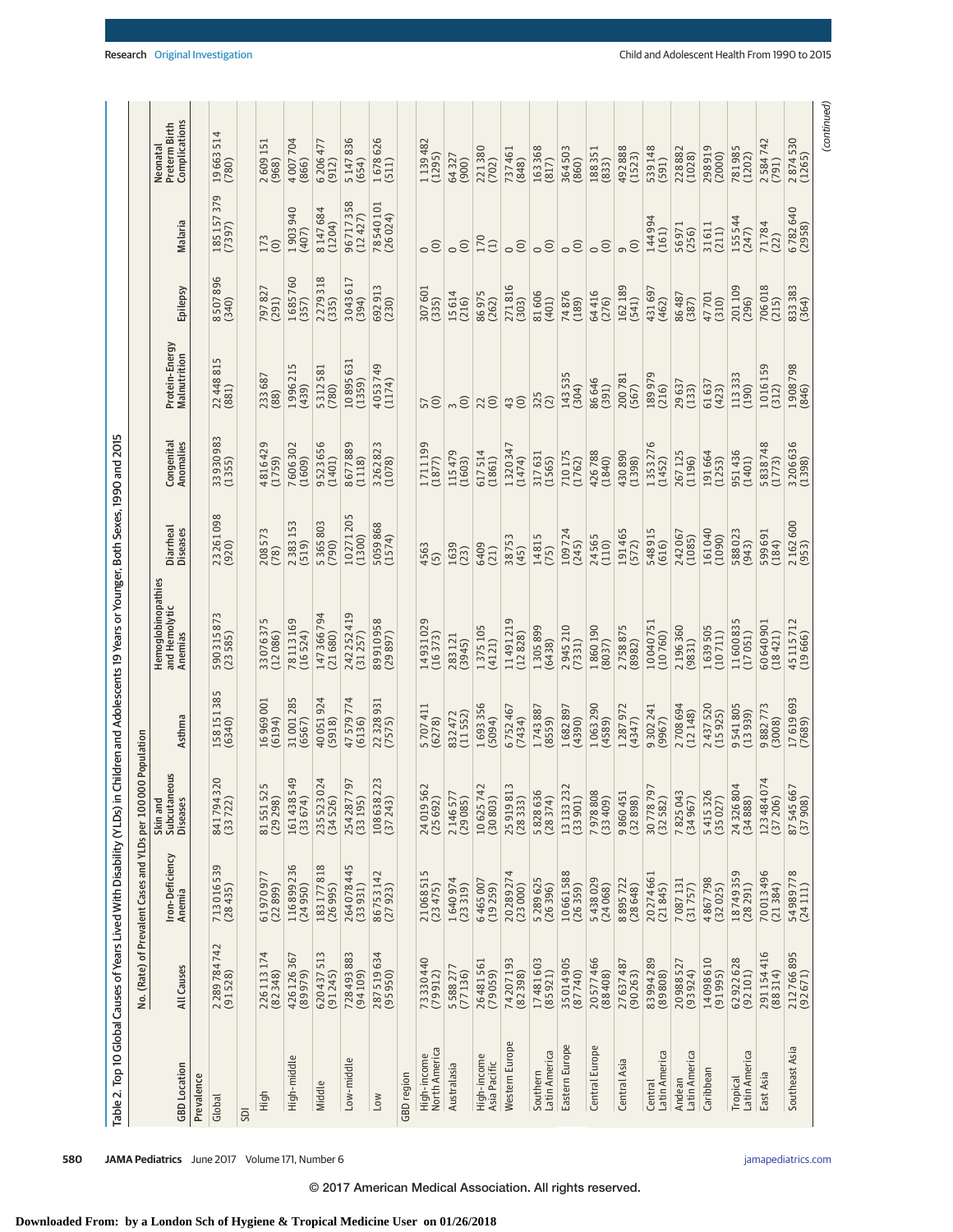| Table 2. Top 10 Global Causes of Years Lived With Disability (YLDs) in |                      |                                                 |                                                  |                    | Children and Adolescents 19 Years or Younger, Both Sexes, 1990 and 2015 (continued) |                              |                         |                                |                  |                        |                                            |
|------------------------------------------------------------------------|----------------------|-------------------------------------------------|--------------------------------------------------|--------------------|-------------------------------------------------------------------------------------|------------------------------|-------------------------|--------------------------------|------------------|------------------------|--------------------------------------------|
|                                                                        |                      | No. (Rate) of Prevalent Cases and YLDs per 1000 | 00 Population                                    |                    |                                                                                     |                              |                         |                                |                  |                        |                                            |
| <b>GBD</b> Location                                                    | All Causes           | Iron-Deficiency<br>Anemia                       | eous<br>Skin and<br>Subcutane<br><b>Diseases</b> | Asthma             | Hemoglobinopathies<br>and Hemolytic<br>Anemias                                      | Diarrheal<br><b>Diseases</b> | Congenital<br>Anomalies | Protein-Energy<br>Malnutrition | Epilepsy         | Malaria                | Complications<br>Preterm Birth<br>Neonatal |
| Oceania                                                                | 4801545<br>(95827)   | 1171545<br>(23282)                              | 2038890<br>(40964)                               | (10659)<br>533158  | (19230)<br>964886                                                                   | 43411<br>(852)               | (1290)<br>64763         | 23563<br>(453)                 | 13568<br>(270)   | 448392<br>(8959)       | 86629<br>(1689)                            |
| North Africa and<br>Middle East                                        | 203284245<br>(90320) | 3<br>5467867<br>(24033)                         | 63541624<br>(28678)                              | 15382502<br>(6882) | 47859607<br>(21205)                                                                 | 2159395<br>(902)             | 2804537<br>(1241)       | 2057860<br>(843)               | 1161561<br>(514) | 2712071<br>(1201)      | 1604 151<br>(690)                          |
| South Asia                                                             | 620847125<br>(93528) | 248419970<br>(37653)                            | 214109490<br>(32007)                             | 31947985<br>(4798) | 199 986 527<br>(30145)                                                              | 8261636<br>(1274)            | 7813202<br>(1179)       | 10067488<br>(1587)             | 2884194<br>(434) | 15450728<br>(2344)     | 4572823<br>(699)                           |
| sub-Saharan Africa<br>Southern                                         | 29695592<br>(94467)  | 8012341<br>(25410)                              | 11355636<br>(36285)                              | 3433792<br>(11094) | 6406425<br>(20356)                                                                  | 396166<br>(1220)             | 429423<br>(1362)        | 160371<br>(478)                | 66419<br>(212)   | 650182<br>(2065)       | 192464<br>(597)                            |
| sub-Saharan Africa<br>Western                                          | 206177716<br>(97079) | 71758741<br>(32759)                             | $\overline{10}$<br>718017<br>(35351)             | 12737815<br>(6197) | 86474216<br>(40608)                                                                 | 3127410<br>(1350)            | 2318812<br>(1079)       | 3389017<br>(1340)              | 435017<br>(204)  | 95 826 414<br>(44 837) | 996271<br>(422)                            |
| sub-Saharan Africa<br>Eastern                                          | 195800822<br>(95264) | 55706419<br>(26096)                             | 76085688<br>(37921)                              | 14829604<br>(7311) | 56946975<br>(27597)                                                                 | 3235815<br>(1488)            | 2311022<br>(1113)       | 2290920<br>(974)               | 393064<br>(189)  | 40319184<br>(19621)    | 1143654<br>(513)                           |
| sub-Saharan Africa<br>Central                                          | 62933394<br>(97393)  | 17537885<br>(26368)                             | 38<br>2397273<br>(38407)                         | 7030042<br>(11074) | 23492513<br>(36235)                                                                 | 342987<br>(1851)             | 730 306<br>(1114)       | 708630<br>(396)                | 182575<br>(284)  | 22506678<br>(35097)    | 387546<br>(525)                            |
| YLDs                                                                   |                      |                                                 |                                                  |                    |                                                                                     |                              |                         |                                |                  |                        |                                            |
| Global                                                                 | 153738779<br>(6151)  | 28929775<br>(1154)                              | 58<br>18 299 65<br>(732)                         | 7170928            | 4676015<br>(187)                                                                    | 3780968                      | 3169555<br>(127)        | 2779412<br>(109)               | 2512221<br>(100) | 2471320<br>(99)        | 2 2 2 0 0 9 8 (89)                         |
| SDI                                                                    |                      |                                                 |                                                  |                    |                                                                                     |                              |                         |                                |                  |                        |                                            |
| High                                                                   | 13873053<br>(5004)   | 2268673<br>(844)                                | $1903844$<br>(690)                               | 773452<br>(282)    | 333 309<br>(124)                                                                    | 34413<br>(13)                | 525720<br>(192)         | 29393<br>(11)                  | 142020<br>(52)   | $\widehat{c}$          | 234807<br>(86)                             |
| High-middle                                                            | 26454141<br>(5549)   | 4564413<br>(981)                                | 3547547<br>(745)                                 | 1445951<br>(306)   | 717114<br>(154)                                                                     | 402587<br>(88)               | 684 409<br>(145)        | 257535<br>(57)                 | 444 219<br>(94)  | 53564<br>(12)          | 489408<br>(104)                            |
| Middle                                                                 | 38514608<br>(5656)   | 7075700<br>(1047)                               | $\overline{0}$<br>497781<br>(731)                | 1785676<br>(264)   | 328362<br>(197)                                                                     | 356900<br>(126)              | 847 432<br>(125)        | 645 602<br>(95)                | 618917<br>(91)   | 193942<br>(29)         | 765470<br>(113)                            |
| Low-middle                                                             | 53056669<br>(6878)   | 11300366<br>(1445)                              | 550593<br>(715)                                  | 2153411<br>(278)   | 1798392<br>(230)                                                                    | 1668008<br>(211)             | 840951<br>(108)         | 1348008<br>(168)               | 1042262<br>(135) | 1097615<br>(140)       | 634062<br>(82)                             |
| Low                                                                    | 21751788<br>(7341)   | 3706095                                         | 2352608<br>(795)                                 | 1005581<br>(341)   | 497047<br>(162)                                                                     | 816972<br>(254)              | 269420<br>(89)          | 497910<br>(144)                | 263 420<br>(87)  | 1125089                | 96395<br>(31)                              |
| GBD region                                                             |                      |                                                 |                                                  |                    |                                                                                     |                              |                         |                                |                  |                        |                                            |
| North America<br>High-income                                           | 4837450<br>(5182)    | 768122<br>(858)                                 | 638731<br>(694)                                  | 260458<br>(287)    | 129016<br>(142)                                                                     | $768$<br>(1)                 | 215027<br>(236)         | $\overline{C}$                 | 50 603           | $\circ$                | 100598<br>(110)                            |
| Australasia                                                            | 390234<br>(5303)     | 59268<br>(858)                                  | 49823<br>(686)                                   | 37895<br>(526)     | 4278<br>(62)                                                                        | 271<br>(4)                   | 15090<br>(210)          | $\odot$<br>$\circ$             | 2535<br>(35)     | $\odot$                | 6068<br>(84)                               |
| High-income<br>Asia Pacific                                            | 1520962<br>(4430)    | 251785<br>(760)                                 | 262974<br>(782)                                  | 77277<br>(233)     | 20599<br>(63)                                                                       | 1068<br>$\overline{4}$       | 64847<br>(196)          | $\odot$                        | 14260<br>(43)    | $\overline{5}$         | 16610<br>(50)                              |
| Western Europe                                                         | 4510597<br>(4953)    | 737447<br>(837)                                 | 551452<br>(607)                                  | 307706<br>(339)    | 126465<br>(142)                                                                     | 6406<br>(8)                  | 141916<br>(158)         | $\overline{a}$                 | 44328<br>(49)    | $\circ$                | 65889<br>(73)                              |
| Latin America<br>Southern                                              | 1077954<br>(5267)    | 200602<br>(1002)                                | 140337<br>(687)                                  | 79492<br>(390)     | 12957<br>(64)                                                                       | 2432<br>(12)                 | 32320<br>(159)          | 29                             | 16539<br>(81)    | $\circ$                | 17326<br>(85)                              |
| Eastern Europe                                                         | 2064354<br>(5313)    | 396743<br>(992)                                 | 276676<br>(703)                                  | 76460<br>(199)     | 35684<br>(90)                                                                       | 18078<br>(40)                | 58397<br>(145)          | 18042<br>(38)                  | 17728<br>(45)    | $\circ$                | 34663<br>(86)                              |
| Central Europe                                                         | 1161550<br>(4923)    | 191996<br>(863)                                 | 165603<br>(702)                                  | 48427<br>(209)     | $18791$<br>(84)                                                                     | 4049<br>(18)                 | 40841<br>(176)          | 10900                          | 14567<br>(63)    | $\circ$                | 18275                                      |
|                                                                        |                      |                                                 |                                                  |                    |                                                                                     |                              |                         |                                |                  |                        | (continued)                                |

# **Downloaded From: by a London Sch of Hygiene & Tropical Medicine User on 01/26/2018**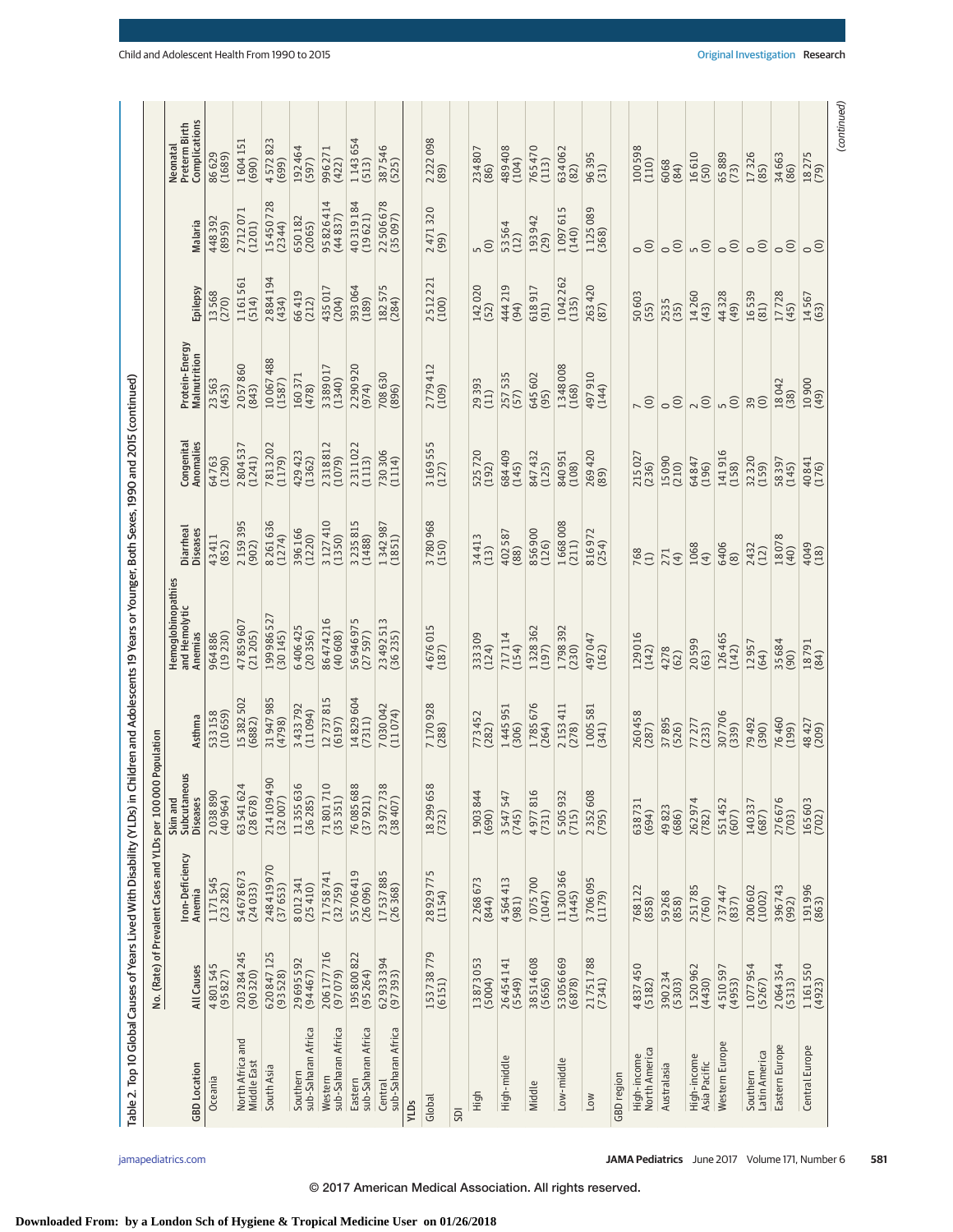|                                                                                                               |                     |                                                |                                             |                     | Table 2. Top 10 Global Causes of Years Lived With Disability (YLDs) in Children and Adolescents 19 Years or Younger, Both Sexes, 1990 and 2015 (continued) |                       |                         |                                |                  |                  |                                            |
|---------------------------------------------------------------------------------------------------------------|---------------------|------------------------------------------------|---------------------------------------------|---------------------|------------------------------------------------------------------------------------------------------------------------------------------------------------|-----------------------|-------------------------|--------------------------------|------------------|------------------|--------------------------------------------|
|                                                                                                               |                     | No. (Rate) of Prevalent Cases and YLDs per 100 | 000 Population                              |                     |                                                                                                                                                            |                       |                         |                                |                  |                  |                                            |
| <b>GBD</b> Location                                                                                           | <b>All Causes</b>   | Iron-Deficiency<br>Anemia                      | Subcutaneous<br>Skin and<br><b>Diseases</b> | Asthma              | <b>demoglobinopathies</b><br>and Hemolytic<br>Anemias                                                                                                      | Diarrheal<br>Diseases | Congenital<br>Anomalies | Protein-Energy<br>Malnutrition | Epilepsy         | Malaria          | Complications<br>Preterm Birth<br>Veonatal |
| Central Asia                                                                                                  | 1682951<br>(5565)   | 336361<br>(1095)                               | 204701<br>(676)                             | 58557<br>(198)      | 37625<br>(124)                                                                                                                                             | 31413<br>(94)         | 32170<br>(104)          | 25 109<br>(71)                 | 41611<br>(139)   | $\circ$          | 48759<br>(158)                             |
| -atin America<br>Central                                                                                      | 4890942<br>(5182)   | 755908<br>(814)                                | 706785<br>(753)                             | 423348<br>(454)     | 91052<br>(97)                                                                                                                                              | 90295<br>(101)        | 130554<br>(140)         | $\frac{23811}{(27)}$           | 113023<br>(121)  | 4853<br>(5)      | 61239<br>(66)                              |
| Latin America<br>Andean                                                                                       | 1350888             | 273511<br>(1228)                               | 181745<br>(813)                             | 122875<br>(551)     | 13153<br>(59)                                                                                                                                              | 39559<br>(177)        | 24264                   | 3687<br>(17)                   | 21852<br>(98)    | 1476<br>(7)      | 21706<br>(97)                              |
| Caribbean                                                                                                     | 1011612<br>(6566)   | 189319<br>(1248)                               | 134395<br>(875)                             | $110321$<br>$(721)$ | 10623                                                                                                                                                      | 26205                 | 17342<br>(113)          | 7640<br>(53)                   | 13827<br>(90)    | 545<br>(4)       | 30241<br>(198)                             |
| -atin America<br>Tropical                                                                                     | 4 242 662<br>(6106) | 718422<br>(1091)                               | 537515<br>(781)                             | 433087<br>(633)     | 51193<br>(76)                                                                                                                                              | 95950<br>(154)        | 91862<br>(135)          | 14096<br>(24)                  | 50 513<br>(74)   | 5329             | 92446<br>(136)                             |
| East Asia                                                                                                     | 15445604<br>(4670)  | 2583236<br>(796)                               | 2497965<br>(755)                            | 449 977<br>(137)    | 851152<br>(262)                                                                                                                                            | 98975<br>(30)         | 398918<br>(121)         | 127719<br>(39)                 | 186 159<br>(57)  | 1426<br>(0)      | 315729<br>(96)                             |
| Southeast Asia                                                                                                | 13292217<br>(5774)  | 2030377<br>(893)                               | 1954826<br>(849)                            | 800 218<br>(349)    | 359 444<br>(158)                                                                                                                                           | 353 453<br>(156)      | 254392<br>(111)         | 238 088                        | 236 992<br>(103) | 140513<br>(62)   | 343313<br>(150)                            |
| Oceania                                                                                                       | 344463<br>(6914)    | 49509<br>(987)                                 | 57805<br>(1154)                             | 24064<br>(481)      | 6559<br>(130)                                                                                                                                              | 7041<br>(138)         | 5006<br>(100)           | 2933<br>(56)                   | 4823<br>(96)     | 13309            | 7384<br>(147)                              |
| North Africa and<br><b>Viddle East</b>                                                                        | 13596683<br>(6087)  | 2051891<br>(903)                               | 1462893<br>(653)                            | 698 541<br>(313)    | 499378<br>(221)                                                                                                                                            | 353666<br>(148)       | 265 386<br>(117)        | 256 463<br>(105)               | 377985<br>(167)  | 42659<br>(19)    | 183712<br>(81)                             |
| South Asia                                                                                                    | 45458863<br>(6839)  | 10764532<br>(1635)                             | 4597805<br>(690)                            | 1445214<br>(217)    | 1485374<br>(225)                                                                                                                                           | 1338785               | 898 954<br>(136)        | 1243899<br>(196)               | 907416<br>(136)  | 328591<br>(50)   | 689132<br>(104)                            |
| sub-Saharan Africa<br>Southern                                                                                | 2006303<br>(6418)   | 302072<br>(967)                                | 248647<br>(793)                             | 155 539<br>(503)    | 19923<br>(64)                                                                                                                                              | 64622<br>(199)        | 42545<br>(135)          | 19996<br>(60)                  | 20611<br>(66)    | 13685<br>(44)    | $20124$<br>(64)                            |
| sub-Saharan Africa<br>Western                                                                                 | 15184327<br>(7224)  | 3262703<br>(1463)                              | 1433936<br>(694)                            | 574266<br>(279)     | 530793<br>(242)                                                                                                                                            | 505 014<br>(218)      | 162 495<br>(75)         | 416459<br>(165)                | 167049<br>(78)   | 1031751<br>(475) | 55031<br>(24)                              |
| sub-Saharan Africa<br>Eastern                                                                                 | 13844433<br>(6824)  | 2250727<br>(1048)                              | 1589604<br>(783)                            | 670667<br>(331)     | 268953<br>(128)                                                                                                                                            | 525 699<br>(242)      | 212384                  | 283 413<br>(121)               | 145 305<br>(70)  | 564410<br>(271)  | 76371<br>(36)                              |
| sub-Saharan Africa<br>Central                                                                                 | 5 823 721<br>(9255) | 755235<br>(1114)                               | 605429<br>(944)                             | 316530<br>(498)     | 102 992<br>(154)                                                                                                                                           | 217 210<br>(299)      | 64833<br>(98)           | 87093                          | 64 486<br>(100)  | 322762<br>(494)  | $17470$<br>(25)                            |
| Abbreviations: GBD, Global Burden of Diseases, Injuries, and Risk Factors Study; SDI, Socio-demographic Index |                     |                                                |                                             |                     |                                                                                                                                                            |                       |                         |                                |                  |                  |                                            |

**582 JAMA Pediatrics** June 2017 Volume 171, Number 6 **(Reprinted)** in the proportion of the proportion of the proportion of the proportion of the proportion of the proportion of the proportion of the proportion of the prop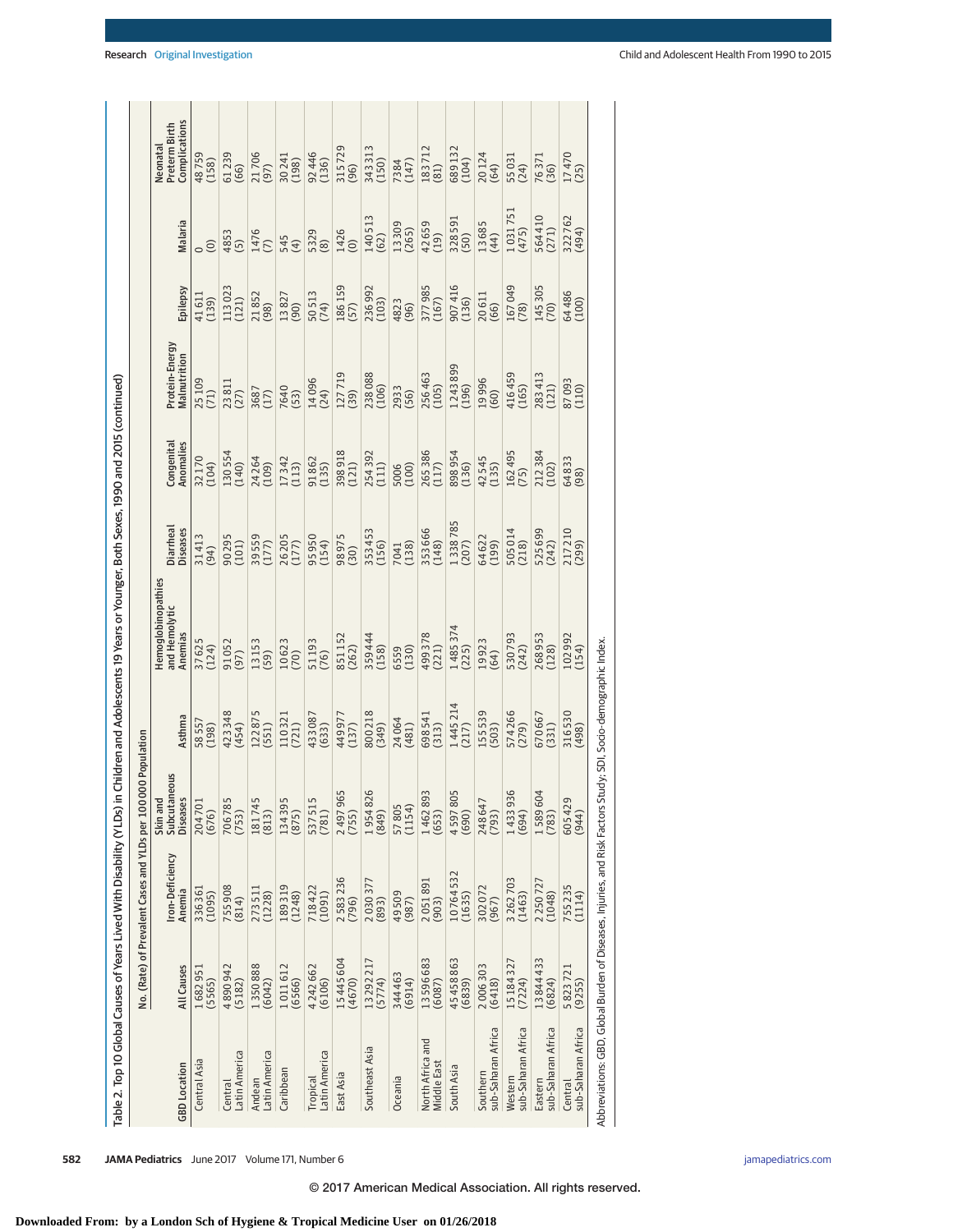and congenital anomalies. The burden of most conditions either decreased with increasing SDI or was relatively constant across different SDI quintiles. Two exceptions were congenital anomalies, which increased with increasing SDI, and hemoglobinopathies, which were highest in low- to middle-SDI geographical areas.

## Disability Burden From Conditions With Multiple Causes

Many clinical conditions cause significant disease burden in children and adolescents, but because they can arise frommultiple causes, their effect is not obvious when examining causes of GBD. Examples that would be in the top 10 global causes of YLDs if considered alone are anemia, developmental intellectual disability, epilepsy, hearing loss, and vision loss. For example, while iron-deficiency anemia was the leading level 3 cause of disability, it accounted for only about two-thirds of total anemia in children and adolescents 19 years or younger in 2015 (eTable 5 in the [Supplement\)](http://jama.jamanetwork.com/article.aspx?doi=10.1001/jamapediatrics.2017.0250&utm_campaign=articlePDF%26utm_medium=articlePDFlink%26utm_source=articlePDF%26utm_content=jamapediatrics.2017.0250), and each case tended to be less severe than other etiologic causes of anemia. Infectious diseases, hemoglobinopathies, malaria, hookworm, gynecologic conditions, and gastritis and duodenitis were other important causes of anemia in children and adolescents. Neonatal disorders were the most common nonidiopathic cause of both developmental intellectual disability (eTable 6 in the [Supplement\)](http://jama.jamanetwork.com/article.aspx?doi=10.1001/jamapediatrics.2017.0250&utm_campaign=articlePDF%26utm_medium=articlePDFlink%26utm_source=articlePDF%26utm_content=jamapediatrics.2017.0250) and epilepsy (eTable 7 in the [Supplement\)](http://jama.jamanetwork.com/article.aspx?doi=10.1001/jamapediatrics.2017.0250&utm_campaign=articlePDF%26utm_medium=articlePDFlink%26utm_source=articlePDF%26utm_content=jamapediatrics.2017.0250). Autism, iodine deficiency, and congenital disorders were important causes of intellectual disability, while much of the rest of intellectual disability and much of nonidiopathic epilepsy were secondary to infectious causes, especially malaria and meningitis. Hearing and vision loss also contributed to the disease burden within children and adolescents 19 years or younger, with age-associated and other hearing loss accounting for most hearing loss burden (eTable 8 in the [Supple](http://jama.jamanetwork.com/article.aspx?doi=10.1001/jamapediatrics.2017.0250&utm_campaign=articlePDF%26utm_medium=articlePDFlink%26utm_source=articlePDF%26utm_content=jamapediatrics.2017.0250)[ment\)](http://jama.jamanetwork.com/article.aspx?doi=10.1001/jamapediatrics.2017.0250&utm_campaign=articlePDF%26utm_medium=articlePDFlink%26utm_source=articlePDF%26utm_content=jamapediatrics.2017.0250). For vision loss, a range of causes contributed to the burden among children and adolescents 19 years or younger, including neonatal disorders and nutritional deficiencies (eTable 9 in the [Supplement\)](http://jama.jamanetwork.com/article.aspx?doi=10.1001/jamapediatrics.2017.0250&utm_campaign=articlePDF%26utm_medium=articlePDFlink%26utm_source=articlePDF%26utm_content=jamapediatrics.2017.0250).

#### Pregnancy Complications in Adolescents

Mortality was the primary driver of health loss owing to maternal disorders in adolescents. The global maternal mortality ratio per 100 000 live births was 278 (95% UI, 229-339) and 142 (95% UI, 123-166) in 2015 for children and adolescents aged 10 to 14 and 15 to 19 years, respectively, causing 1343 (95% UI, 1105- 1640) and 26 855 (95% UI, 23 254-31 521) maternal deaths. Both age groups had a maternal mortality ratio higher than the global aggregate of 132 (95% UI, 117-153) seen in women aged 25 to 29 years (eTable 10 in the [Supplement](http://jama.jamanetwork.com/article.aspx?doi=10.1001/jamapediatrics.2017.0250&utm_campaign=articlePDF%26utm_medium=articlePDFlink%26utm_source=articlePDF%26utm_content=jamapediatrics.2017.0250) and GBD 2015 maternal mortality publication $18$ ). The mean annualized decline in the maternal mortality ratio among adolescents aged 10 to 19 years was only 1.4% (95% UI, 0.8%-2.0%), which was slower than the global improvement rate of 2.6% for overall maternal mortality. Maternal hemorrhage was the highest-ranked level 3 cause of maternal mortality globally, driven largely by its prominence in low-SDI geographical areas where teenage pregnancy and the burden of maternal mortality are the highest (eFigures 3 and 4 in the [Supplement\)](http://jama.jamanetwork.com/article.aspx?doi=10.1001/jamapediatrics.2017.0250&utm_campaign=articlePDF%26utm_medium=articlePDFlink%26utm_source=articlePDF%26utm_content=jamapediatrics.2017.0250). Other top-ranked causes of maternal mortality included maternal hypertensive disorders, other

direct maternal disorders (eg, pulmonary embolism, cardiomyopathy, and surgical and anestheticcomplications), and thecombined category of abortion, ectopic pregnancy, and/or miscarriage. The risk of nonfatal complications during pregnancy is also higher in adolescents than in women in their 20s (eFigure 5 in the [Supplement\)](http://jama.jamanetwork.com/article.aspx?doi=10.1001/jamapediatrics.2017.0250&utm_campaign=articlePDF%26utm_medium=articlePDFlink%26utm_source=articlePDF%26utm_content=jamapediatrics.2017.0250). Abortion, ectopic pregnancy, and/ormiscarriage is the most common disabling outcome of pregnancy among adolescents, followed by maternal hemorrhage, maternal hypertensive disorders, maternal sepsis and other maternal infections, and obstructed labor.

#### Ranking and Trends of DALYs in Children and Adolescents

Ranking of the 25 leading level 3 causes of DALYs in 1990, 2005, and 2015, along with the changes in total number, all-ages rate, and age-standardized rate, are shown in Figure 2 for children and adolescents 19 years or younger. Corresponding DALY rankings disaggregated by SDI quintile are in eFigure 6A-E in the [Supplement.](http://jama.jamanetwork.com/article.aspx?doi=10.1001/jamapediatrics.2017.0250&utm_campaign=articlePDF%26utm_medium=articlePDFlink%26utm_source=articlePDF%26utm_content=jamapediatrics.2017.0250) Between 1990 and 2005, more than 40% declines in DALYs in children and adolescents 19 years or younger were seen for LRIs, diarrheal diseases, measles, tetanus, drowning, and neonatal hemolytic disease and other neonatal jaundice; similar declines between 2005 and 2015 were seen for malaria, measles, tetanus, and neonatal hemolytic disease and other neonatal jaundice. The most significant increase was for HIV and AIDS, which increased by close to 600% to rank 11th globally in 2005, a ranking that stayed largely static through 2015 despite a nearly 30% drop in DALYs from 2005 to 2015. Malaria and iron-deficiency anemia were the other group I conditions with significantly increased DALYs between 1990 and 2005; DALYs for both conditions also subsequently decreased significantly by 2015. Several NCDs increased in ranking from 1990 to 2015 for children and adolescents 19 years or younger. Some diseases—including congenital anomalies, asthma, and hemoglobinopathies and hemolytic anemias increased in ranking despite registering decreased agestandardized DALY rates for each time period. In contrast, other causes—including sense organ diseases, skin diseases, and mental and substance abuse disorders such as depression, anxiety, and conduct disorder—increased in ranking with largely unchanged or slightly increased global age-standardized DALY rates from 1990 to 2015. Road injuries and drowning were the 2 highest-ranking injuries in terms of DALYs despite significant decreases from 1990 to 2015.

# SDI and Epidemiologic Transition in Children and Adolescents

Figure 3A shows themean association between SDI and causespecific YLLs and YLDs from 1990 to 2015 for all level 2 causes. Nonlinearity of associations at times followed the nonlinearity of the SDI itself. There is a clear and substantial downward gradient in child and adolescent health losswith increasing SDI. Years of life lost are the dominant component of DALYs in the geographical areas with the lowest SDI, a trend that continues until an SDI of roughly 0.80, after which YLDs become responsible for a larger proportion of DALYs. There is also a clear increase in the all-ages rate of YLDs in the geographical areas with the highest SDI to the point where, at the highest SDI, 67% of all DALYs are owing to nonfatal health outcomes. Figure 3B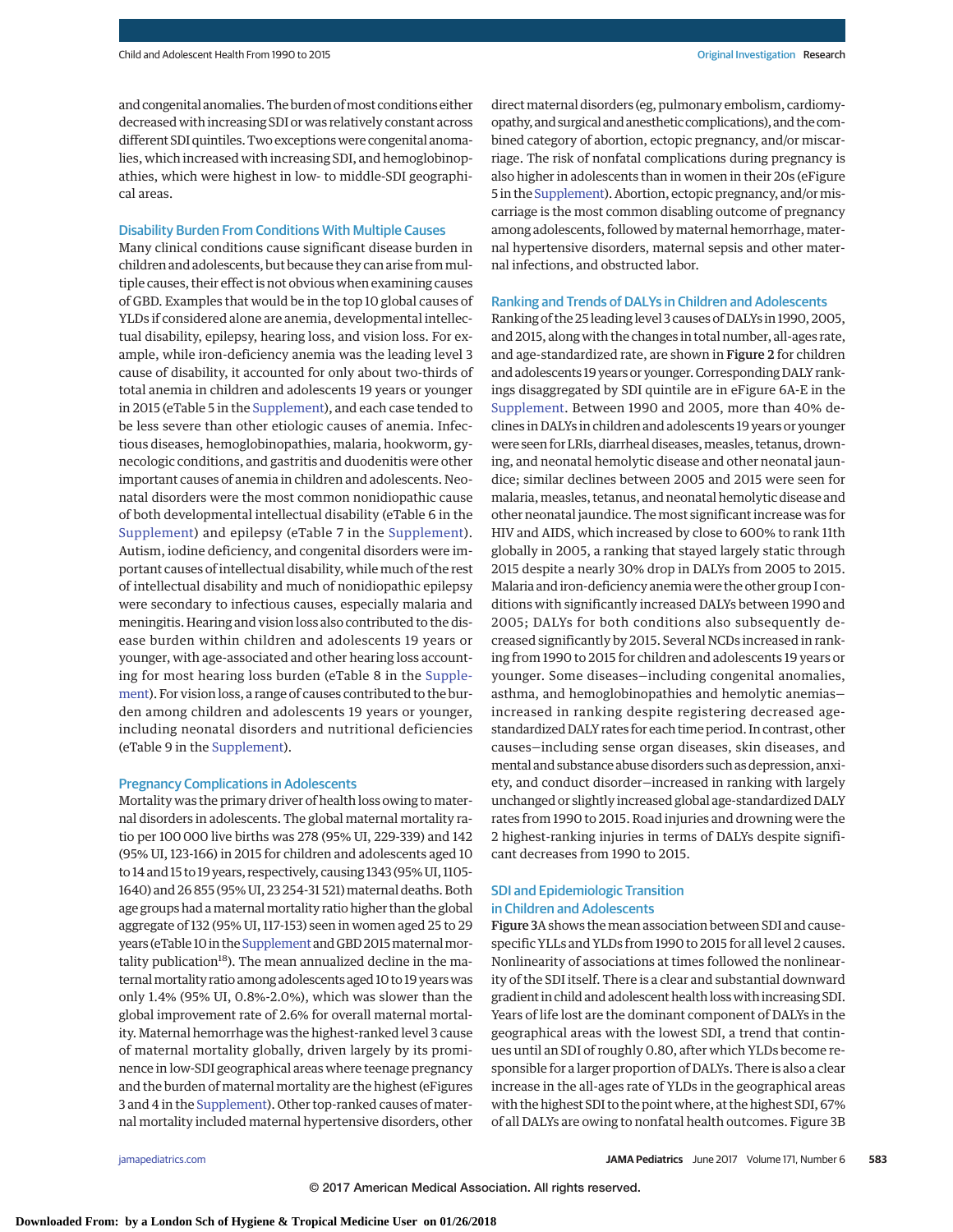#### Figure 2. Leading Level 3 Causes of Global Disability-Adjusted Life Years (DALYs) in the Global Burden of Diseases, Injuries, and Risk Factors Study

| <b>Leading Causes, 1990</b>                | Leading Causes, 2005                   | Mean<br>Change<br>in No. of<br>DALYs,<br>1990-<br>2005, % | Mean<br>Change<br>in All-Age<br>DALY Rate,<br>1990-<br>2005,% | Mean<br>Change<br>in Age-<br>Standardized<br>DALYs,<br>1990-<br>2005, % | Leading Causes, 2015                   | Mean<br>Change<br>in No. of<br>DALYs,<br>2005-<br>2015, % | Mean<br>Change<br>in All-Age<br>DALY Rate,<br>2005-<br>2015, % | Mean<br>Change<br>in Age-<br>Standardized<br>DALYs,<br>2005-<br>2015, % |
|--------------------------------------------|----------------------------------------|-----------------------------------------------------------|---------------------------------------------------------------|-------------------------------------------------------------------------|----------------------------------------|-----------------------------------------------------------|----------------------------------------------------------------|-------------------------------------------------------------------------|
| 1 Lower respiratory<br>tract infection     | 1 Lower respiratory<br>tract infection | $-46.0$                                                   | $-49.0$                                                       | $-37.5$                                                                 | 1 Neonatal preterm<br>birth            | $-25.4$                                                   | $-33.2$                                                        | $-28.6$                                                                 |
| 2 Neonatal preterm<br>birth                | 2 Neonatal preterm<br>birth            | $-38.8$                                                   | $-49.5$                                                       | $-36.1$                                                                 | 2 Lower respiratory<br>tract infection | $-34.8$                                                   | $-32.6$                                                        | $-31.0$                                                                 |
| 3 Diarrheal diseases                       | 3 Malaria                              | 17.4                                                      | $-1.9$                                                        | 18.3                                                                    | 3 Neonatal                             | $-15.5$                                                   | $-24.4$                                                        | $-19.2$                                                                 |
| 4 Neonatal<br>encephalopathy               | 4 Neonatal<br>encephalopathy           | $-3.1$                                                    | $-20.6$                                                       | 0.3                                                                     | encephalopathy<br>4 Diarrheal diseases | $-32.3$                                                   | $-35.6$                                                        | $-34.0$                                                                 |
| 5 Measles                                  | 5 Diarrheal diseases                   | $-43.0$                                                   | $-49.0$                                                       | $-39.3$                                                                 | 5 Congenital anomalies                 | $-2.2$                                                    | $-10.4$                                                        | $-5.5$                                                                  |
| 6 Malaria                                  | <b>6</b> Congenital anomalies          | $-17.7$                                                   | $-29.3$                                                       | $-13.4$                                                                 | 6 Malaria                              | $-41.3$                                                   | $-45.4$                                                        | $-43.1$                                                                 |
| 7 Congenital anomalies<br>8 Protein-energy | 7 Iron-deficiency<br>anemia            | 7.5                                                       | $-7.5$                                                        | $-1.3$                                                                  | 7 Iron-deficiency<br>anemia            | $-5.9$                                                    | $-14.4$                                                        | $-11.3$                                                                 |
| malnutrition                               | 8 Neonatal sepsis                      | 7.0                                                       | $-13.0$                                                       | 10.5                                                                    | 8 Neonatal sepsis                      | $-0.2$                                                    | $-11.7$                                                        | $-5.5$                                                                  |
| 9 Meningitis                               | 9 Measles                              | $-65.1$                                                   | $-71.6$                                                       | $-64.6$                                                                 | 9 Other neonatal                       | $-15.4$                                                   | $-24.3$                                                        | $-19.2$                                                                 |
| 10 Other neonatal                          | 10 Protein-energy<br>malnutrition      | $-38.4$                                                   | $-48.0$                                                       | $-36.2$                                                                 | 10 Skin diseases                       | 1.7                                                       | $-0.7$                                                         | 0.6                                                                     |
| 11 Drowning                                | 11 HIV and AIDS                        | 593.5                                                     | 457.0                                                         | 446.8                                                                   | 11 Meningitis                          | $-15.5$                                                   | $-20.9$                                                        | $-17.8$                                                                 |
| 12 Iron-deficiency<br>anemia               | 12 Other neonatal                      | $-24.9$                                                   | $-38.2$                                                       | $-21.9$                                                                 | 12 Protein-energy<br>malnutrition      | $-22.5$                                                   | $-30.0$                                                        | $-27.5$                                                                 |
| 13 Neonatal sepsis                         | 13 Meningitis                          | $-30.2$                                                   | $-38.1$                                                       | $-26.8$                                                                 | 13 HIV and AIDS                        | $-29.1$                                                   | $-40.4$                                                        | $-40.3$                                                                 |
| 14 Road injuries                           | 14 Road injuries                       | $-21.4$                                                   | $-9.0$                                                        | $-7.9$                                                                  | 14 Road injuries                       | $-22.4$                                                   | $-17.3$                                                        | $-17.6$                                                                 |
| 15 Tetanus                                 | 15 Skin diseases                       | 10.6                                                      | $-0.2$                                                        | 1.2                                                                     | 15 Hemoglobinopathies                  | $-1.9$                                                    | $-9.8$                                                         | $-7.2$                                                                  |
| 16 Skin diseases                           | 16 Drowning                            | $-48.5$                                                   | $-49.6$                                                       | $-42.8$                                                                 | 16 Intestinal infectious               | $-18.7$                                                   | $-25.8$                                                        | $-20.9$                                                                 |
| 17 STIs                                    | 17 Hemoglobinopathies                  | $-0.5$                                                    | $-13.9$                                                       | $-4.8$                                                                  | 17 Drowning                            | $-35.3$                                                   | $-34.7$                                                        | $-32.3$                                                                 |
| 18 Intestinal infectious                   | 18 Intestinal infectious               | $-18.4$                                                   | $-32.4$                                                       | $-23.6$                                                                 | 18 Asthma                              | $-7.4$                                                    | $-13.8$                                                        | $-16.9$                                                                 |
| 19 Hemoglobinopathies                      | 19 STIs                                | $-36.1$                                                   | $-45.4$                                                       | $-33.6$                                                                 | 19 STIs                                | $-20.6$                                                   | $-26.2$                                                        | $-22.7$                                                                 |
| 20 Whooping cough                          | 20 Asthma                              | $-22.0$                                                   | $-28.7$                                                       | $-31.2$                                                                 | 20 Sense organ diseases                | 3.3                                                       | 10.8                                                           | 0.6                                                                     |
| 21 Asthma                                  | 21 Whooping cough                      | $-38.0$                                                   | $-49.6$                                                       | $-36.7$                                                                 | 21 Measles                             | $-75.0$                                                   | $-77.9$                                                        | $-76.7$                                                                 |
| 22 Neonatal hemolytic                      | 22 Sense organ diseases                | 12.0                                                      | 13.4                                                          | 2.1                                                                     | 22 Depressive disorders                | 1.9                                                       | 4.5                                                            | 1.0                                                                     |
| 23 Tuberculosis                            | 23 Tuberculosis                        | $-37.0$                                                   | $-30.9$                                                       | $-35.8$                                                                 | 23 Anxiety disorders                   | $-0.5$                                                    | 1.5                                                            | 1.0                                                                     |
| 24 Mechanical forces                       | 24 Neonatal hemolytic                  | $-43.9$                                                   | $-53.1$                                                       | $-40.8$                                                                 | 24 Conduct disorder                    | 0.2                                                       | $-11.1$                                                        | 1.4                                                                     |
| 25 Foreign body                            | 25 Encephalitis                        | $-17.8$                                                   | $-26.8$                                                       | $-18.1$                                                                 | 25 Encephalitis                        | $-10.5$                                                   | $-15.5$                                                        | $-13.2$                                                                 |
| 27 Encephalitis                            | 26 Depressive disorders                |                                                           |                                                               |                                                                         | 28 Whooping cough                      |                                                           |                                                                |                                                                         |
| 33 Sense organ diseases                    | 27 Tetanus                             |                                                           |                                                               |                                                                         | 32 Mechanical forces                   |                                                           |                                                                |                                                                         |
| 38 Depressive disorders                    | 28 Anxiety disorders                   |                                                           |                                                               |                                                                         | 33 Foreign body                        |                                                           |                                                                |                                                                         |
| 39 Anxiety disorders                       | 29 Conduct disorder                    |                                                           |                                                               |                                                                         | 35 Tuberculosis                        |                                                           |                                                                |                                                                         |
| 40 Conduct disorder                        | 30 Mechanical forces                   |                                                           |                                                               |                                                                         | 37 Neonatal hemolytic                  |                                                           |                                                                |                                                                         |
| 53 HIV and AIDS                            | 34 Foreign body                        |                                                           |                                                               |                                                                         | 47 Tetanus                             |                                                           |                                                                |                                                                         |

This figure shows the rankings for the top 25 causes of global disability-adjusted life years among children and adolescents 19 years or younger at the global level in 1990, 2005, and 2015. Lines connecting the boxes illustrate changes in ranking. Any cause that appears in the top 25 in any year is listed, along with its ranking during each year. Group I causes (infectious, neonatal, nutritional, and

maternal) are shown in gray, noncommunicable diseases in red, and injuries in green. Changes in total DALYs are in the first column next to 2005, followed by changes in all-ages rates of DALYs, and age-standardized rates of DALYs. Statistically significant differences appear in bold. HIV indicates human immunodeficiency virus, and STI, sexually transmitted infection.

shows the corresponding information displayed as a proportion of total rates of YLL and YLD owing to each level 2 cause at each SDI level. For most level 2 causes, the proportion of all YLLs owing to group I causes decreases with increasing SDI. The exceptions are neonatal disorders and HIV and AIDS and tuberculosis, which increased in relative importance with increasing SDI. In the geographical areas with the highest SDI, self-harm and interpersonal violence, other NCDs, and neoplasms were responsible for an increasing proportion of YLLs. The proportion of YLDs owing to group I causes similarly decreased with increasing SDI, while the proportion owing to NCDs generally increased. Most level 3 causes followed this same pattern, with 2 notable exceptions among the top causes of child and adolescent DALYs: congenital anomalies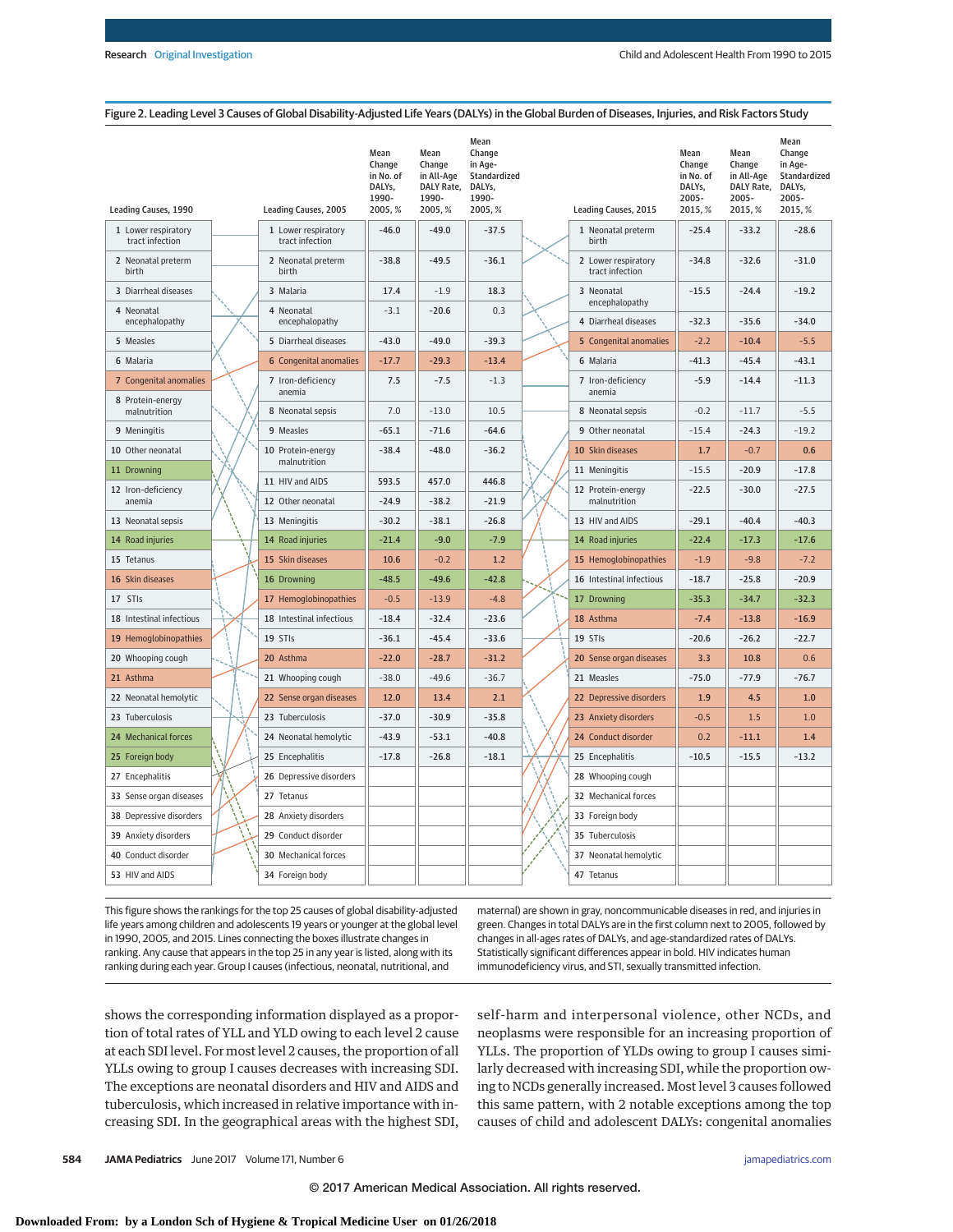## Figure 3. Expected Association Between Rates of Years of Life Lost (YLL) and Years Lived With Disability (YLD) Rates With Socio-demographic Index (SDI) for 21 Level 2 Causes in the Global Burden of Diseases, Injuries, and Risk Factors Study (GBD)







A, Expected association between rates of YLL and YLD with SDI for the 21 GBD level 2causesinchildrenandadolescents 19yearsoryounger,both sexes, 1990-2015.Each geography is assigned an SDI value for each year, and nonlinear spline regressions are used to find the average relationship between SDI and cause-specific burden rates. B, Expected association between rates of YLL and YLD and SDI for the 21 GBD level

2 causes as a proportion of total rates of YLL and YLD in children and adolescents 19 years or younger, both sexes, 1990-2015. Each geographical area is assigned an SDI value for each year, and nonlinear spline regressions are used to find the mean association between SDI and cause-specific rates of disease burden. HIV indicates human immunodeficiency virus.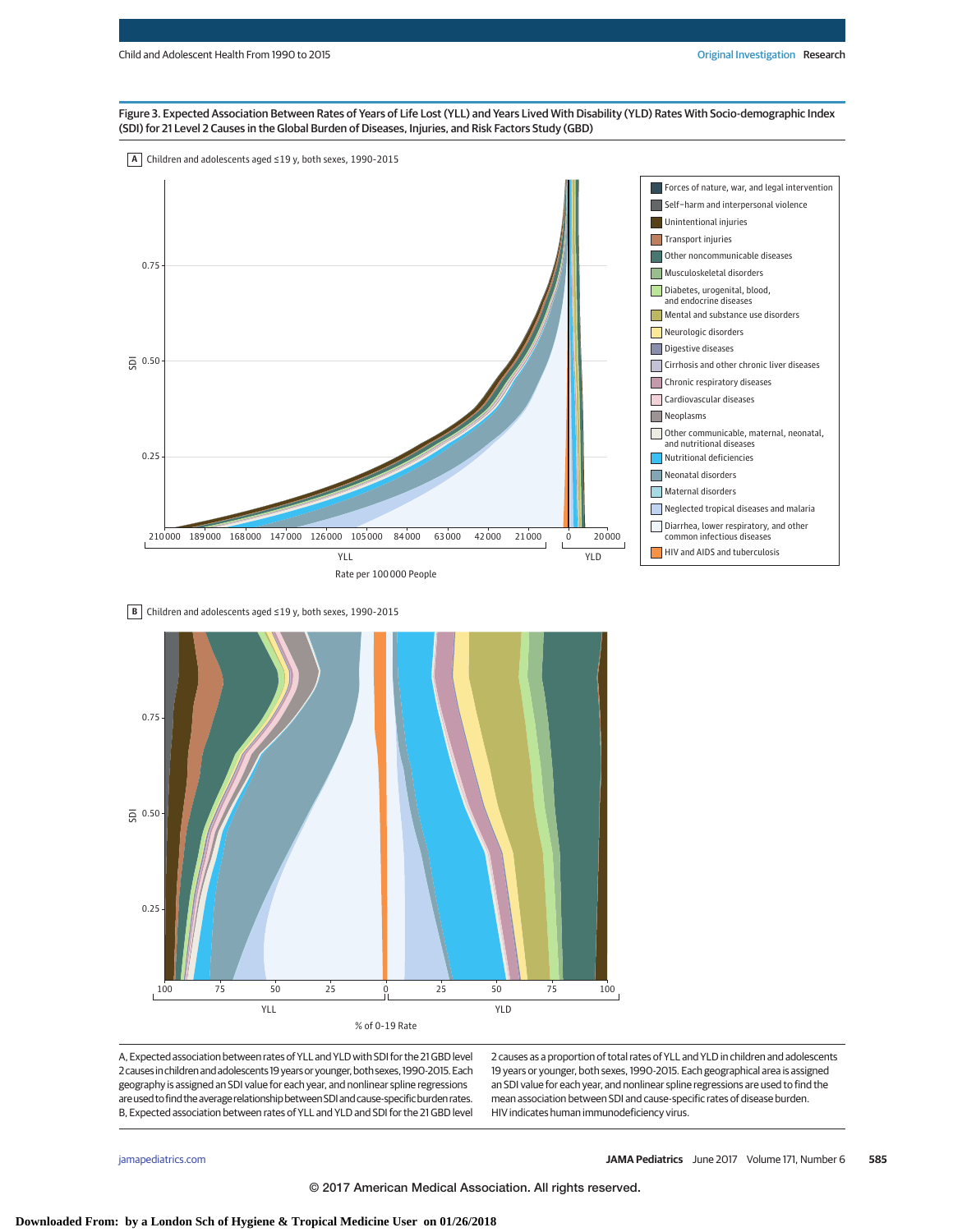(eFigure 7A in the [Supplement\)](http://jama.jamanetwork.com/article.aspx?doi=10.1001/jamapediatrics.2017.0250&utm_campaign=articlePDF%26utm_medium=articlePDFlink%26utm_source=articlePDF%26utm_content=jamapediatrics.2017.0250) and neonatal disorders (eFigure 7B in the [Supplement\)](http://jama.jamanetwork.com/article.aspx?doi=10.1001/jamapediatrics.2017.0250&utm_campaign=articlePDF%26utm_medium=articlePDFlink%26utm_source=articlePDF%26utm_content=jamapediatrics.2017.0250). For congenital anomalies, there was a consistent decrease in the rate of YLLs, with increasing SDI for all causes, but increases in the rate of YLDs for most level 3 congenital anomalies, especially congenital heart anomalies and other congenital anomalies. For neonatal disorders, increasing SDI was associated with consistent improvements in neonatal sepsis, hemolytic disease of the newborn, and other neonatal disorders but not for preterm birth complications. Rates of DALYs for preterm birth complications increased initially, and there was little suggestion of further improvement beyond an SDI of 0.85 for any neonatal disorder, especially preterm birth complications.

The mean association between SDI and sex-specific rates of DALYs of level 3 causes also showed broad consistency in that the burden owing tomost causes decreased with increasing SDI (eFigure 8A-V in the [Supplement\)](http://jama.jamanetwork.com/article.aspx?doi=10.1001/jamapediatrics.2017.0250&utm_campaign=articlePDF%26utm_medium=articlePDFlink%26utm_source=articlePDF%26utm_content=jamapediatrics.2017.0250). Exceptions were the level 3 causes that consistently increased with increasing SDI musculoskeletal and mental and substance abuse disorders—as well as those that either peaked in high-middle and middle SDI or improved only marginally until the highest SDI levels—asthma, epilepsy, migraine, road injuries, self-harm, interpersonal violence, and neoplasms such as leukemia, lymphoma, brain cancer, and other neoplasms. Sex differences were notable in that some conditions, such as neonatal disorders, neoplasms, nutritional deficiencies, hemoglobinopathies and hemolytic anemias, epilepsy, and all categories of injuries, had higher all-ages rates of DALYs in males, while others, such as migraine, gastrointestinal disorders, musculoskeletal disorders, and congenital anomalies, were higher in females.

# Discussion

We found widespread reductions in total disease burden among children and adolescents, but progress has been unequal. In 2015, an even greater share of global mortality burden was concentrated in the lowest-SDI countries than it was in 1990, and there has been a significant increase in the global proportion of nonfatal disease burden. Global reductions in disease burden from infectious, neonatal, maternal, and nutritionassociated causes have been accompanied by a growing importance of NCDs and injuries. Neonatal disorders and congenital anomalies remain large and, in some cases, growing problems in many countries. Nutritional deficiencies, along with infections such as HIV and AIDS, diarrhea, LRIs, malaria, intestinal infectious diseases, and vaccine-preventable diseases, also still cause enormous health loss in some countries. Some populations of children and adolescents have been struck by the massive effect of war on health, while others are struggling with the detrimental effects of road injuries, drowning, self-harm, and interpersonal violence, and the growing importance of NCDs such as mental and substance use disorders, cancer, congenital anomalies, and hemoglobinopathies. Leading causes of death and disability vary as a function of age, sex, and SDI status, so the precise challenges for each countrymay be very different. The SDGs set a series of absolute timebound targets for improving health, the environment, and societal development. By design, the SDG agenda is broader than the Millennium Development Goal framework, in which there was only one child target (Millennium Development Goal 4: reduce mortality by two-thirds in children younger than 5 years). By broadening the agenda and shifting to absolute targets, the SDGs provide an excellent starting point tojudge progress at the country level and should rightfully focus attention on the countries with the most progress yet to achieve.<sup>25</sup> Tracking the entire spectrum of disease in children and adolescents facilitates monitoring of the SDGs but can also highlight non-SDG health challenges, and it should be used to inform final decision making with respect to SDG indicators.

Besides neonatal mortality and mortality in children younger than 5 years,<sup>3</sup> other health-associated SDGs are important for understanding disease burden in children and adolescents given the age pattern of these conditions. Examples include infection-associated SDG targets addressing malaria, HIV and tuberculosis, neglected tropical diseases, severe malnutrition, and access to safe water, sanitation, and hygiene. Our analysis shows that these SDG indicators are improving for children and adolescents in most geographical areas. Sustainable Development Goals focusing on reproductive health targets such as maternal mortality, adolescent fertility, universal access to modern contraception, skilled birth attendance, and neonatal support services are also an important part of the discussion about child and adolescent health loss given the continued importance of teenage pregnancy, pregnancyassociated complications, and maternal death in many settings as well as the intricate links between maternal and child health. Many of the injury-associated SDG targets also are relevant to tracking child health progress, including those on disaster preparedness, road injuries, poisoning, self-harm, interpersonal violence, and war.

Most of the SDG targets addressing NCDs, such as those associated with mental health conditions and cardiovascular diseases, not only focus on NCDs that are primarily problems in adults but also specifically exclude children and adolescents. This exclusion is problematic, especially because of the growing importance found in our study of mental health, substance abuse, and self-harm among children and adolescents. Half of all mental illnesses begin by age 14 years and three-quarters begin by the mid-20s. If untreated, these conditions can predispose to self-harm and severely influence children's development, educational attainment, and long-term fulfillment and economic potential.<sup>26</sup> Other SDGs, such as those addressing education and sex equality, are not specifically associated with health but can have a significant effect on the health of children and adolescents.

One possible explanation for growing inequality in disease burden among children and adolescents is that many of the geographical areas with the lowest SDIs have not historically been significant recipients of development assistance for health (DAH).<sup>27,28</sup> Although development assistance for child and newborn health has been among the fastestgrowing focus areas of DAH since 1990 and is one of the few areas in which funding has continued to increase since 2010, it has been uneven. For example, most countries in Central and Western sub-Saharan Africa received less than half the DAH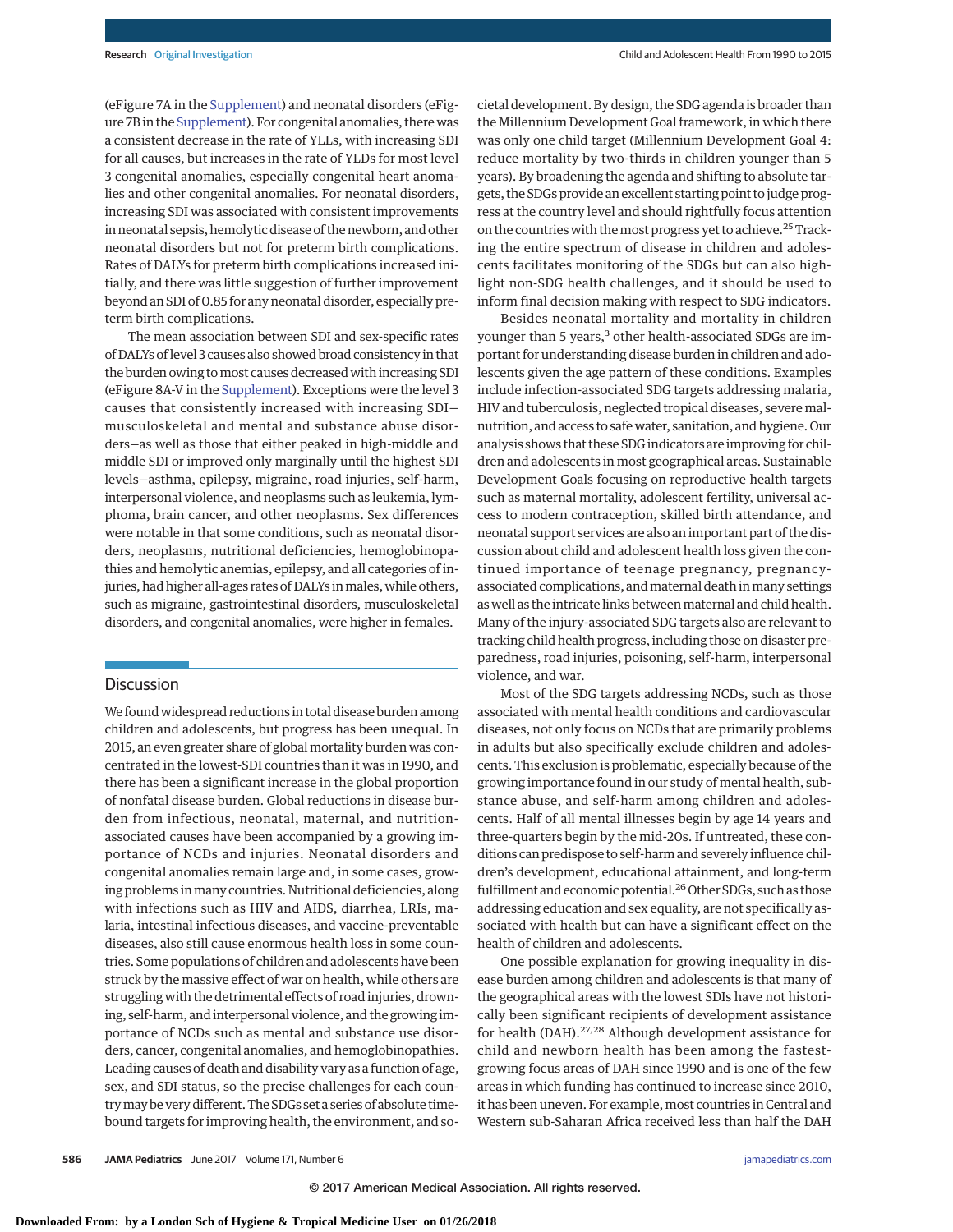per all-cause DALY in 2010 to 2012 received by countries in Southern sub-Saharan Africa, Eastern sub-Saharan Africa, and Central Latin America.29 Many DAH programs have concentrated on funding widespread delivery of proven preventive measures, including vaccines; nutritional support; maternal education; improved water, sanitation, and hygiene; and treatment of diarrhea, LRIs, and HIV and AIDS. Synergistic maternal health programs have also enjoyed strong support during this period. These programs must continue and be expanded, especially in low-SDI settings inwhich progress in child and adolescent health has been comparatively slow, but focus must also be turned to strengthening health systems, especially in geographical areas in which such systems are underdeveloped or have been weakened by conflict.

This finding leads to another possible explanation for growing inequality; namely, that there has been inadequate focus on increasing local health system capacity and capabilities. High-SDI settings have seen improved prevention and better outcomes for many childhood illnesses, such as neonatal disorders, as well as many congenital birth defects, injuries, and cancers, such as leukemia. Improved treatment has led to increasing numbers of children now reaching adulthood with ongoing medical needs.30-34 These medical advances have not been as readily realized in geographical areas with lower SDIs or in older children and adolescents.<sup>35,36</sup> Sustained investment is needed to improve prevention, diagnosis, and treatment for causes not traditionally targeted by DAH, including strengthening of workforces and facilities,  $37-39$  cooperation between health centers in the same region,<sup>40</sup> clinician specialization, $41-44$  improved surgical and anesthetic care, $34$ evidence-based case management for life-threatening complications, 45,46 injury prevention, and active screening to identify and treat high-risk children (eg, those with congenital heart disease<sup>47-49</sup> and hemoglobinopathies<sup>50,51</sup>). Integration of health care services across facilities and specialties to meet the varied needs of children and adolescents is paramount to successful intervention programs, especially in geographical areas with middle SDIs where there is a high likelihood of comorbid NCDs, injuries, and group I conditions.

Indeed, theWorld Health Organization Global Strategy for Women's, Children's, and Adolescents' Health (2016-2030)<sup>9</sup> addresses both explanations for growing inequality. In addition to advocating for programs supported by DAH, it recommends specific actions to address the interplay between environment, economics, and health through multisector action including investments and policy implementation, leadership engagement at regional and country levels, and building resilience of health systems through workforce development, human capital investment, sex equality, and youth empowerment.

One aspect of child and adolescent health that is not comprehensively addressed by the World Health Organization Global Strategy for Women's, Children's, and Adolescents' Health (2016-2030) $9$  is injuries. Minimizing the burden of injuries in children and adolescents requires the implementation of specific prevention policies where they do not exist and support for treatment and rehabilitation of injured youth. First and foremost, this implementation necessitates strict limitations on child labor and elimination of child slavery.<sup>52</sup> To reduce suicide, Sri Lanka and South Korea have both restricted the availability of pesticides with good effect,  $53,54$  while Australia has taken the step of implementing comprehensive mental health screening and treatment.<sup>55</sup> Along with suicide, interpersonal violence may be partially addressed via implementation of more stringent gun regulations,<sup>56</sup> although many other social, demographic, and societal factors, such as poverty, education, and drug use, also must be addressed in policies aimed at reducing homicide.<sup>57,58</sup> Road injuries, falls, and interpersonal violence are common etiologic causes of traumatic brain injury, a condition that can have significant mortality and morbidity.<sup>59,60</sup> Policies requiring seat belts, appropriate use of car seats, and helmets for cyclists can greatly reduce the risk of traumatic brain injury following road injuries.<sup>61</sup> Timely hospital care and ongoing rehabilitation services are necessary to minimize the long-term health burden of traumatic brain injury, <sup>62,63</sup> although optimal approaches are still in development.<sup>64</sup>

In addition to effective medical programs, comprehensive community-based approaches are needed tomaximize the development and empowerment of children and adolescents at the population level. One approach that could serve as a model—andmay be possible inmany high-SDI countries—is the Healthy Child, Healthy Future campaign in Northern Ireland.<sup>65</sup> The central tenet of the program is to promote a shift from an approach to child health that relies on medical screening to identify children with treatable conditions to an approach that also emphasizes promotion of general health, primary prevention of diseases and injuries, and active intervention for children at risk. Involving parents, schools, and communities in this effort is seen as a crucial part because they are the entities who have the most influence on the physical and social environment of children, and their own personal behaviors are likely to have a direct effect on children in their care.

#### Limitations

This analysis has several limitations. First, it is based on the GBD 2015 study results and is therefore subject to the same potential problems as the overall study, including variations in availability and quality of data, variations in coding practices, delays in release of data after their collection, paucity of data following conflict and natural disasters, and incomplete information or potential underreporting on nonfatal health outcomes in many geographical areas. Despite potential limitations, drawing conclusions on levels of and trends in child and adolescent health loss from this central study at least ensures that comparisons are all internally consistent with one another. Second, in this study we concentrated on only the leading global causes of fatal and nonfatal health loss in the aggregate age groups of children and adolescents 19 years or younger. This approach allows reporting on general patterns of health loss in children and adolescents, but given that childhood is a period of rapid development and change, it does not highlight less common conditions and may obscure some agespecific and geography-specific subtleties of epidemiologic factors of disease and injury. Third, data availability for children aged 5 to 14 years is not as robust as that for those 5 years or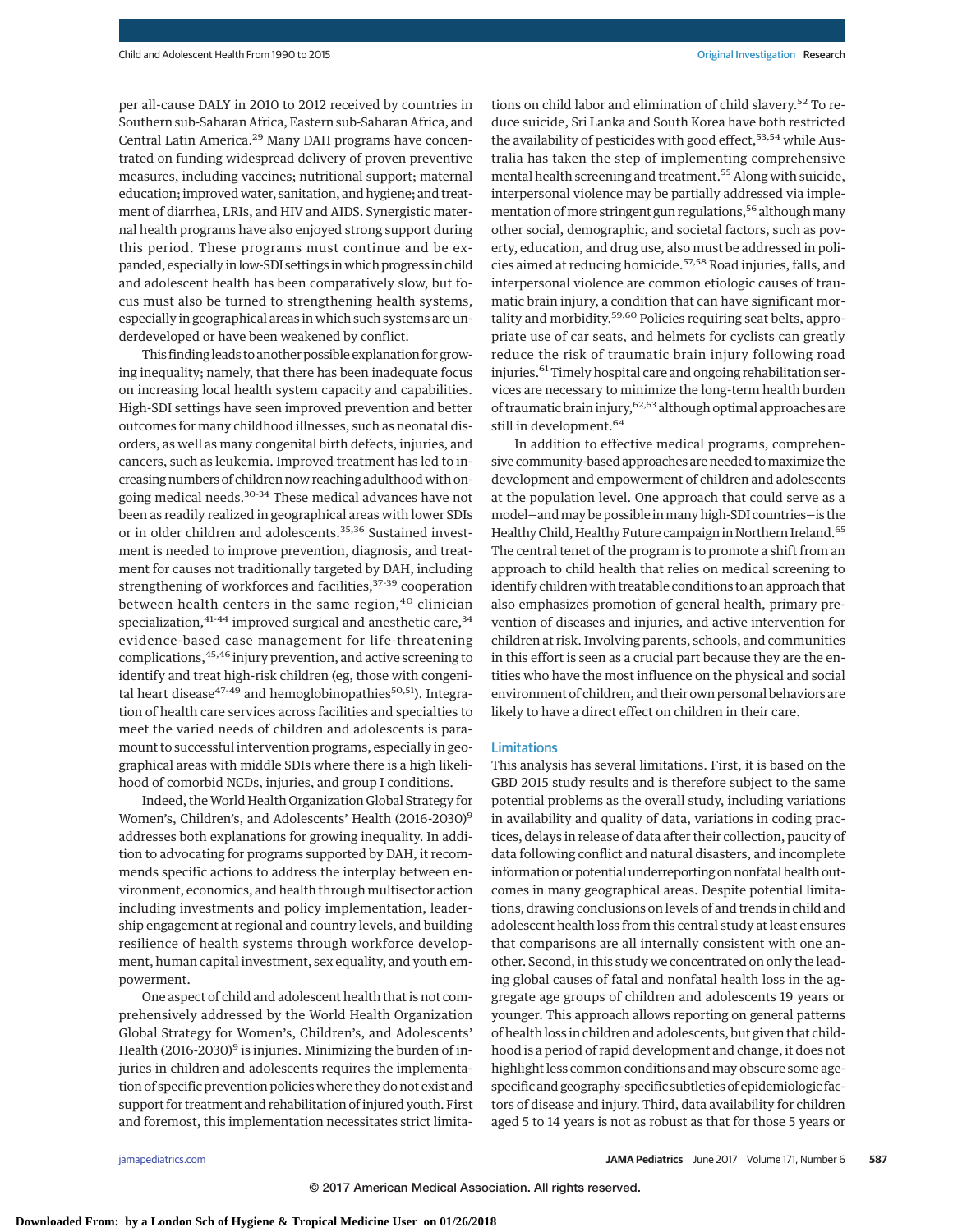younger and individuals aged 15 to 19 years. Estimates of allcause mortality were thus based primarily on extensive data sources in children 5 years or younger and individuals aged 15 to 19 years, with estimates for intervening age groups derived from a large collection of empirical life tables and use of survival history data from surveys and censuses.<sup>16</sup> We found broad agreement between our all-cause mortality estimates and primary data sources from the Sample Registration System and Demographic and Health Surveys in India, which supports the GBD findings. Hill and colleagues<sup>66</sup> have argued against this approach on the basis that it could underestimate mortality in populations in which interventions targeted at children 5 years or younger have not also led to improved survival in children aged 5 to 14 years. The implication is that such underestimation would dilute the perceived importance of causes that disproportionately affect children older than 5 years (eg, injuries, NCDs, and maternal disorders), but even if that were the case, it should have minimal effect on the interpretation of levels and trends within each age group or country. Fourth, given the geography-centric approach to GBD analyses, we have limited ability to evaluate disease burden in subpopulations that are not geographically based, such as refugees and many indigenous peoples. Fifth, while GBD 2015 has analyzed the total burden and underlying etiologic causes of several broad conditions, such as anemia and developmental intellectual disability, there are others that may be particularly important in children and adolescents that have not received the same level of scrutiny, including, for example, traumatic brain injury, hydrocephalus, and sepsis. Sixth, our quantification of disease burden focuses only on affected individuals and therefore does not capture indirect effects, including effects on education and development of child labor,<sup>52</sup> the long-term effects of war,  $67$ or the burden on parents, siblings, and communities of caring for ill or injured children and adolescents.<sup>68</sup>

# **Conclusions**

Timely, robust, and comprehensive assessment of disease burden among children and adolescents provides information that is essential to health policy decision making in countries at all points along the spectrum of economic development. Understanding the burden of disease and how it is changing helps identify context-specific successes, unmet needs, and future challenges. Child and adolescent health has dramatically improved from 1990 to 2015 throughout the world. International attention and investment have led to improvements in many infectious and nutritional diseases, but progress has been uneven. The burden of disease during childhood and adolescence is now even more concentrated in lower-SDI countries and territories than it was a generation ago, and there is an ongoing epidemiologic transition with a growing relative burden of NCDs and injuries. If we are going to continue the current pace of improvement in child and adolescent health, we must invest in better data collection, continue tomonitor trends in population disease burden, and adapt health systems tomeet the ongoing and changing needs of children and adolescents so that all can have a chance to grow up to be healthy.

#### ARTICLE INFORMATION

**Accepted for Publication:** January 16, 2017.

**Correction:** This article was corrected on June 5, 2017, to fix errors in author names and affiliations and on August 14, 2017, to add missing Open Access, Funding/Support, and Role of Funder/ Sponsor information.

**Published Online:** April 3, 2017. doi[:10.1001/jamapediatrics.2017.0250](http://jama.jamanetwork.com/article.aspx?doi=10.1001/jamapediatrics.2017.0250&utm_campaign=articlePDF%26utm_medium=articlePDFlink%26utm_source=articlePDF%26utm_content=jamapediatrics.2017.0250)

#### **Authors/Members of the Global Burden of Disease Child and Adolescent Health Collaboration:** Nicholas Kassebaum, MD; Hmwe

Hmwe Kyu, PhD; Leo Zoeckler, BA; Helen Elizabeth Olsen, MA; Katie Thomas, PhD; Christine Pinho, BA; Zulfiqar A. Bhutta, PhD; Lalit Dandona, MD, MPH; Alize Ferrari, PhD; Tsegaye Tewelde Ghiwot, MPH; Simon I. Hay, DSc; Yohannes Kinfu, PhD; Xiaofeng Liang, MD, MSc; Alan Lopez, PhD; Deborah Carvalho Malta, MD, PhD, MS; Ali H. Mokdad, PhD; Mohsen Naghavi, PhD; George C. Patton, MD, MBBS; Joshua Salomon, PhD; Benn Sartorius, PhD; Roman Topor-Madry, MD, PhD; Stein Emil Vollset, MD, DrPH; Andrea Werdecker, PhD; Harvey A. Whiteford, PhD; Kalkidan Hasen Abate, MS; Kaja Abbas, PhD, MPH; Solomon Abrha Damtew, MPH; Muktar Beshir Ahmed, MPH, MBA; Nadia Akseer, MSc; Rajaa Al-Raddadi, PhD; Mulubirhan Assefa Alemayohu, MPH; Khalid Altirkawi, MD; Amanuel Alemu Abajobir, MPH; Azmeraw T. Amare, MPH; Carl A. T. Antonio, MD, MPH; Johan Arnlov, MD, PhD; Al Artaman, MD, PhD; Hamid Asayesh, PhD; Euripide Frinel G. Arthur Avokpaho, MD, MPH; Ashish Awasthi, MSc; Beatriz Paulina Ayala

Quintanilla, PhD; Umar Bacha, PhD; Balem Demtsu Betsu, MS; Aleksandra Barac, MD, PhD, DSc, MPH; Till Winfried Bärnighausen, MD, DSc; Estifanos Baye, MPH; Neeraj Bedi, MD, MPH, MBA; Isabela M. Bensenor, MD, PhD; Adugnaw Berhane, PhD; Eduardo Bernabe, PhD; Oscar Alberto Bernal, MD, PhD; Addisu Shunu Beyene, MPH; Sibhatu Biadgilign, MPH, MSc; Boris Bikbov, MD, PhD; Cheryl Anne Boyce, PhD; Alexandra Brazinova, MD, PhD, MPH; Gessessew Bugssa Hailu, MSc; Austin Carter, BS; Carlos A. Castañeda-Orjuela, MD, MSc; Ferrán Catalá-López, PhD, MPH, MHEcon, PharmD; Fiona J. Charlson, PhD; Abdulaal A. Chitheer, MD, MPH, FETP; Jee-Young Jasmine Choi, PhD; Liliana G. Ciobanu, MS; John Crump, MD; Rakhi Dandona, PhD; Robert P. Dellavalle, MD, PhD; Amare Deribew, PhD; Gabrielle deVeber, MD; Daniel Dicker, BS; Eric L. Ding, ScD; Manisha Dubey, MPhil, MS; Amanuel Yesuf Endries, MPH; Holly E. Erskine, PhD; Emerito Jose Aquino Faraon, MD, MBA; Andre Faro, PhD, MS; Farshad Farzadfar, MD, DSc; Joao C. Fernandes, PhD; Daniel Obadare Fijabi, MBBS; Christina Fitzmaurice, MD, MPH; Thomas D. Fleming, BS; Luisa Sorio Flor, MPH; Kyle J. Foreman, MPH; Richard C. Franklin, PhD; Maya S. Fraser, BA; Joseph J. Frostad, MPH; Nancy Fullman, MPH; Gebremedhin Berhe Gebregergs, MPH; Alemseged Aregay Gebru, MPH; Johanna M. Geleijnse, PhD; Katherine B. Gibney, FRACP; Mahari Gidey Yihdego, MPH; Ibrahim Abdelmageem Mohamed Ginawi, MD; Melkamu Dedefo Gishu, MS; Tessema Assefa Gizachew, MPH; Elizabeth Glaser, PhD; Audra L. Gold, MSc; Ellen Goldberg, BS; Philimon Gona, PhD, MPH, MA, MS; Atsushi Goto, MD, PhD; Harish Chander Gugnani, PhD; Guohong Jiang, MD; Rajeev

Gupta, MD, PhD; Fisaha Haile Tesfay, MPH; Graeme J. Hankey, MD; Rasmus Havmoeller, MD, PhD; Martha Hijar, PhD; Masako Horino, MPH, RD; H. Dean Hosgood, PhD, MPH; Guoqing Hu, PhD; Kathryn H. Jacobsen, PhD; Mihajlo B. Jakovljevic, MD, PhD; Sudha P. Jayaraman, MD, MSc; Vivekanand Jha, DM; Tariku Jibat, DVM, MS; Catherine O. Johnson, PhD; Jost Jonas, MD; Amir Kasaeian, PhD; Norito Kawakami, MD; Peter N. Keiyoro, PhD; Ibrahim Khalil, MD, MPH; Young-Ho Khang, MD, PhD; Jagdish Khubchandani, MD, PhD, MPH; Aliasghar A. Ahmad Kiadaliri, PhD, MS; Christian Kieling, MD, PhD; Daniel Kim, MD, DrPH; Niranjan Kissoon, MD; Luke D. Knibbs, PhD, MPH; Ai Koyanagi, MD, PhD; Kristopher J. Krohn, BA; Barthelemy Kuate Defo, PhD; Burcu Kucuk Bicer, MD, PhD; Rachel Kulikoff, BA; G. Anil Kumar, PhD; Dharmesh Kumar Lal, MD; Hilton Y. Lam, PhD; Heidi J. Larson, PhD, MA; Anders Larsson, MD, PhD; Dennis Odai Laryea, MD, MPH; Janni Leung, PhD; Stephen S. Lim, PhD; Loon-Tzian Lo, MD; Warren D. Lo, MD; Katharine J. Looker, PhD; Paulo A. Lotufo, MD, DrPH; Hassan Magdy Abd El Razek, MBBCH; Reza Malekzadeh, MD; Desalegn Markos Shifti, MS; Mohsen Mazidi, PhD; Peter A. Meaney, MD, MPH; Kidanu Gebremariam Meles, MPH; Peter Memiah, PhD; Walter Mendoza, MD; Mubarek Abera Mengistie, PhD, MS; Gebremichael Welday Mengistu, MS; George A. Mensah, MD, FACC; Ted R. Miller, PhD; Charles Mock, MD, PhD; Alireza Mohammadi, PhD; Shafiu Mohammed, PhD, DSc, MPH; Lorenzo Monasta, DSc; Ulrich Mueller, MD, PhD; Chie Nagata, MD, PhD, MPH; Aliya Naheed, PhD; Grant Nguyen, MPH; Quyen Le Nguyen, MD, MS; Elaine Nsoesie, PhD; In-Hwan Oh, MD, PhD,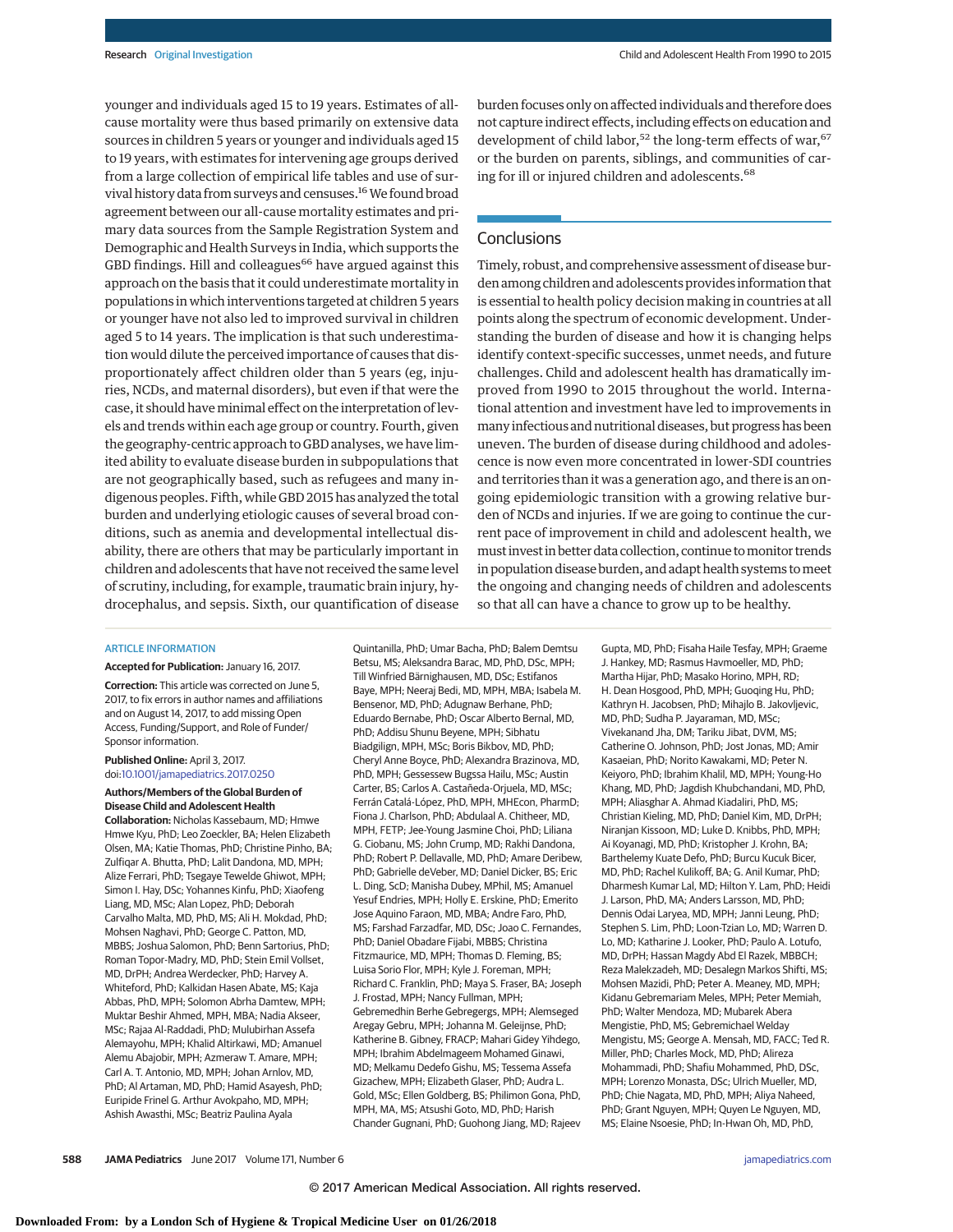MPH; Anselm Okoro, MD, MPH, MS; Jacob Olusegun Olusanya, MBA; Bolajoko O. Olusanya, PhD; Alberto Ortiz, MD, PhD; Deepak Paudel, PhD, MPH, MPA; David M. Pereira, PhD, MS; Norberto Perico, MD; Max Petzold, PhD, MS; Michael Robert Phillips, MD, MPH; Guilherme V. Polanczyk, MD, PhD; Farshad Pourmalek, MD, PhD, MPH; Mostafa Qorbani, PhD, MS; Anwar Rafay, MS, MBBS; Vafa Rahimi-Movaghar, MD; Mahfuzar Rahman, MD, PhD, BRAC; Rajesh Kumar Rai, MPH, MPhil, MA; Usha Ram, PhD; Zane Rankin, BA, BS; Giuseppe Remuzzi, MD; Andre M. N. Renzaho, PhD, MPH; Hirbo Shore Roba, MPH; David Rojas-Rueda, MD, PhD, MPH; Luca Ronfani, MD, PhD; Rajesh Sagar, MD; Juan Ramon Sanabria, MD, MSc; Muktar Sano Kedir Mohammed, MS; Itamar S. Santos, MD, PhD; Maheswar Satpathy, PhD; Monika Sawhney, PhD; Ben Schöttker, MPH; David C. Schwebel, PhD; James G. Scott, MD, PhD; Sadaf G. Sepanlou, MD, PhD, MPH; Amira Shaheen, PhD; Masood Ali Shaikh, MD, MPH, MA, MS; June She, MD, PhD; Rahman Shiri, MD, PhD, MPH; Ivy Shiue, PhD, MS; Inga Dora Sigfusdottir, PhD; Jasvinder Singh, MD, MPH; Naris Silpakit, BS; Alison Smith, BA; Chandrashekhar Sreeramareddy, MBBS, MD, MSc; Jeffrey D. Stanaway, PhD; Dan J. Stein, PhD; Caitlyn Steiner, MPH; Muawiyyah Babale Sufiyan, MD, MBA; Soumya Swaminathan, MD; Rafael Tabarés-Seisdedos, MD, PhD; Karen M. Tabb, PhD, MSW; Fentaw Tadese, MPH; Mohammad Tavakkoli, MD, MPH, MSc; Bineyam Taye, PhD, MPH; Stephanie Teeple, BA; Teketo Kassaw Tegegne, MPH; Girma Temam Shifa, MPH; Abdullah Sulieman Terkawi, MD; Bernadette Thomas, MD, MS; Alan J. Thomson, PhD; Ruoyan Tobe-Gai, PhD; Marcello Tonelli, MD, MS; Bach Xuan Tran, PhD; Christopher Troeger, MPH; Kingsley N. Ukwaja, MD; Olalekan Uthman, MD, PhD, MPH; Tommi Vasankari, MD, PhD; Narayanaswamy Venketasubramanian, FRCP; Vasiliy Victorovich Vlassov, MD; Elisabete Weiderpass, MD, PhD, MSc; Robert Weintraub, MBBS; Solomon Weldemariam Gebrehiwot, MS; Ronny Westerman, PhD, MA; Hywel C. Williams, DSc; Charles D. A. Wolfe, MD; Rachel Woodbrook, MLIS, MA; Yuichiro Yano, MD, PhD; Naohiro Yonemoto, MPH; Seok-Jun Yoon, MD, PhD; Mustafa Z. Younis, DrPH, MBA, MA; Chuanhua Yu, PhD; Maysaa El Sayed Zaki, PhD; Elias Asfaw Zegeye, MS; Liesl Joanna Zuhlke, PhD, MPH; Christopher J. L. Murray, MD, DPhil; Theo Vos, MD, PhD, MSc.

**Affiliations of Authors/Members of the Global Burden of Disease Child and Adolescent Health Collaboration:** Institute for Health Metrics and Evaluation, University of Washington, Seattle (Kassebaum, Kyu, Zoeckler, Olsen, K. Thomas, Pinho, L. Dandona, Hay, Mokdad, Naghavi, Carter, Dicker, Fitzmaurice, Fleming, Foreman, Fraser, Frostad, Fullman, Gold, Goldberg, Johnson, Khalil, Krohn, Kulikoff, Lim, G. Nguyen, Nsoesie, Rankin, Silpakit, Smith, Stanaway, Steiner, Teeple, B. Thomas, Troeger, Woodbrook, Murray, Vos); Centre of Excellence in Women and Child Health, Aga Khan University, Karachi, Pakistan (Bhutta); Public Health Foundation of India, Gurgaon– 122002, National Capital Region, India (L. Dandona); School of Public Health, University of Queensland, Brisbane, Queensland, Australia (Ferrari, Whiteford, Abajobir, Charlson, Knibbs, Larson, Leung); Jimma University, Jimma, Ethiopia (Ghiwot, Abate, Ahmed, Abera Mengistie); Oxford Big Data Institute, Li Ka Shing Centre for Health Information and Discovery, University of Oxford, Oxford, United Kingdom (Hay); Centre for Research & Action in Public Health, University of Canberra, Canberra, Australia (Kinfu); Chinese Center for Disease Control and Prevention, Beijing, China (Liang); Melbourne School of Population and Global Health, University of Melbourne, Melbourne, Victoria, Australia (Lopez); Universidade Federal de Minas Gerais, Belo Horizonte, Brazil (Malta); Murdoch Childrens Research Institute, University of Melbourne, Victoria, Australia (Patton); Harvard T. H. Chan School of Public Health, Harvard University, Boston, Massachusetts (Salomon, Bärnighausen, Ding); School of Nursing and Public Health, University of KwaZulu-Natal, South African Medical Research Council/University of KwaZulu-Natal Gastrointestinal Cancer Research Center, Durban, South Africa (Sartorius); Institute of Public Health, Faculty of Health Sciences, Jagiellonian University Medical College, Kraków, Poland (Topor-Madry); Center for Disease Burden, Norwegian Institute of Public Health, Bergen, Norway (Vollset); Federal Institute for Population Research, Wiesbaden, Germany (Werdecker, Mueller, Westerman); Department of Population Health, Virginia Tech, Blacksburg (Abbas); Wolaita Soda University, Wolaita Soda, Ethiopia (Damtew); The Hospital for Sick Children, Centre for Child Health, Toronto, Ontario, Canada (Akseer, deVeber); Ministry of Health, Jeddah, Saudi Arabia (Al-Raddadi); Mekelle University, Mekelle, Ethiopia (Alemayohu, Betsu, Hailu, Gebregergs, Gebru, Tesfay, Meles, Mengistu, Gebrehiwot); King Saud University, Riyadh, Saudi Arabia (Altirkawi); University of Adelaide, Adelaide, Australia (Amare, Ciobanu, Gizachew); Department of Health Policy and Administration, University of Philippines– Manila, Manila, Philippines (Antonio, Faraon); Department of Medical Services, Uppsala University, Uppsala, Sweden (Arnlov, Larsson); Dalarna University, Uppsala, Sweden (Arnlov); University of Manitoba, Winnipeg, Manitoba, Canada (Artaman); Qom University of Medical Sciences, Qom, Iran (Asayesh); Institute de Recherche Clinique du Bénin, Cotonou, Benin (Avokpaho); Sanjay Gandhi Postgraduate Institute of Medical Sciences, Lucknow, India (Awasthi); The Judith Lumley Centre for Mother, Infant, and Family Health Research, La Trobe University, Melbourne, Victoria, Australia (Ayala Quintanilla); School of Health Sciences, University of Management and Technology, Lahore, Pakistan (Bacha); Faculty of Medicine, University of Belgrade, Belgrade, Serbia (Barac); Monash University, Melbourne, Victoria, Australia (Baye); College of Public Health and Tropical Medicine, Jazan, Saudi Arabia (Bedi); University of Sao Paulo, Sao Paulo, Brazil (Bensenor, Polanczyk, Santos); College of Health Sciences, Debre Berhan University, Debre Berhan, Ethiopia (Berhane, Lotufo); King's College London, London, United Kingdom (Bernabe); University Andes, Bogota, Columbia (Bernal, Wolfe); Haramaya University, Dire Dawa, Ethiopia (Beyene, Roba); Independent Public Health Consultants, Addis Ababa, Ethiopia (Biadgilign, Gishu); Department of Nephrology Issues of Transplanted Kidney, V. I. Shumakov Federal Research Center of Transplantology and Artificial Organs, Moscow, Russia (Bikbov); National Heart, Lung, and Blood Institute, National Institutes of Health, Bethesda, Maryland (Boyce, Mensah); Faculty of Health Sciences and Social Work, Department of Public Health, Trnava University, Trnava, Slovakia (Brazinova); Instituto Nacional de Salud, Bogotá, Colombia (Castañeda-Orjuela); University of

Valencia, Valencia, Spain (Catalá-López, Tabarés-Seisdedos); Health Research Institute and CIBERSAM, Valencia, Spain (Catalá-López); Ministry of Health, Baghdad, Iraq (Chitheer); Seoul National University, Seoul, South Korea (Choi, Khang); Departmentà Centre for International Health, University of Otago, Dunedin, New Zealand (Crump); Public Health Foundation of India, New Delhi, India (R. Dandona, Kumar, Lal); School of Medicine, School of Public Health, University of Colorado, Aurora (Dellavalle); Nuffield Department of Medicine, University of Oxford, Oxford, United Kingdom (Deribew); International Institute for Population Sciences, Mumbai, India (Dubey, Ram); Arba Minch University, Arba Minch, Ethiopia (Endries, Temam Shifa); Queensland Centre for Mental Health Research, Brisbane, Queensland, Australia (Erskine); Federal University of Sergipe, Aracaju, Brazil (Faro); Non-Communicable Diseases Research Center, Tehran University of Medical Sciences, Tehran, Iran (Farzadfar, Kasaeian, Malekzadeh, Rahimi-Movaghar, Sepanlou); Center for Biotechnology and Fine Chemistry, Catholic University of Portugal, Porto, Portugal (Fernandes); Heller School for Social Policy and Management, Brandeis University, Waltham, Massachusetts (Fijabi, Glaser); Escola Nacional de Saúde Pública Sergio Arouca/Fiocruz, Rio De Janeiro, Brazil (Flor); James Cook University, Townsville, Queensland, Australia (Franklin); Wageningen University, Wageningen, Netherlands (Geleijnse, Jibat); The Peter Doherty Institute for Infection and Immunity, University of Melbourne, Melbourne, Victoria, Australia (Gibney); Addis Ababa University, Addis Ababa, Ethiopia (Gidey Yihdego, Jibat); Department of Public Health, Mizan-Tepi University, Ethiopia (Gidey Yihdego, Kedir Mohammed); College of Medicine, University of Hail, Hail, Saudi Arabia (Ginawi); University of Massachusetts–Boston (Gona); National Cancer Center, Tokyo, Japan (Goto); Department of Microbiology, Departments of Epidemiology and Biostatistics, St James School of Medicine, the Quarter, Anguilla (Gugnani); School of Public Health, Tianjin Medical University, Tianjin, China (Jiang); Eternal Heart Care Centre and Research Institute, Jaipur, India (Gupta); School of Medicine and Pharmacology, University of Western Australia, Perth, Australia (Hankey); Karolinska Institutet, Stockholm, Sweden (Havmoeller); Fundacion Entornos, Cuernavaca, Morelos, Mexico (Hijar); Nevada Division of Public and Behavioral Health, Carson City, Nevada (Horino); Albert Einstein College of Medicine, Bronx, New York (Hosgood); Department of Epidemiology and Health Statistics, School of Public Health, Central South University, Changsha, Hunan, China (Hu); Department of Global and Community Health, George Mason University, Fairfax, Virginia (Jacobsen); University of Kragujevac, Kragujevac, Serbia (Jakovljevic); Virginia Commonwealth University, Richmond (Jayaraman); George Institute for Global Health, New Delhi, India (Jha); University of Oxford, Oxford, United Kingdom (Jha); Department of Ophthalmology, Medical Faculty Mannheim, Ruprecht-Karlas University, Heidelberg, Germany (Jonas); School of Public Health, University of Tokyo, Tokyo, Japan (Kawakami); University of Nairobi, Nairobi, Kenya (Keiyoro); Ball State University, Muncie, Indiana (Khubchandani); Department of Clinical Sciences, Lund University, Lund, Sweden (Ahmad Kiadaliri); Federal University of Rio Grande de Sul, Porto Alegre, Brazil (Kieling); Hospital de Clinicas de Porto Alegre, Porto Alegre,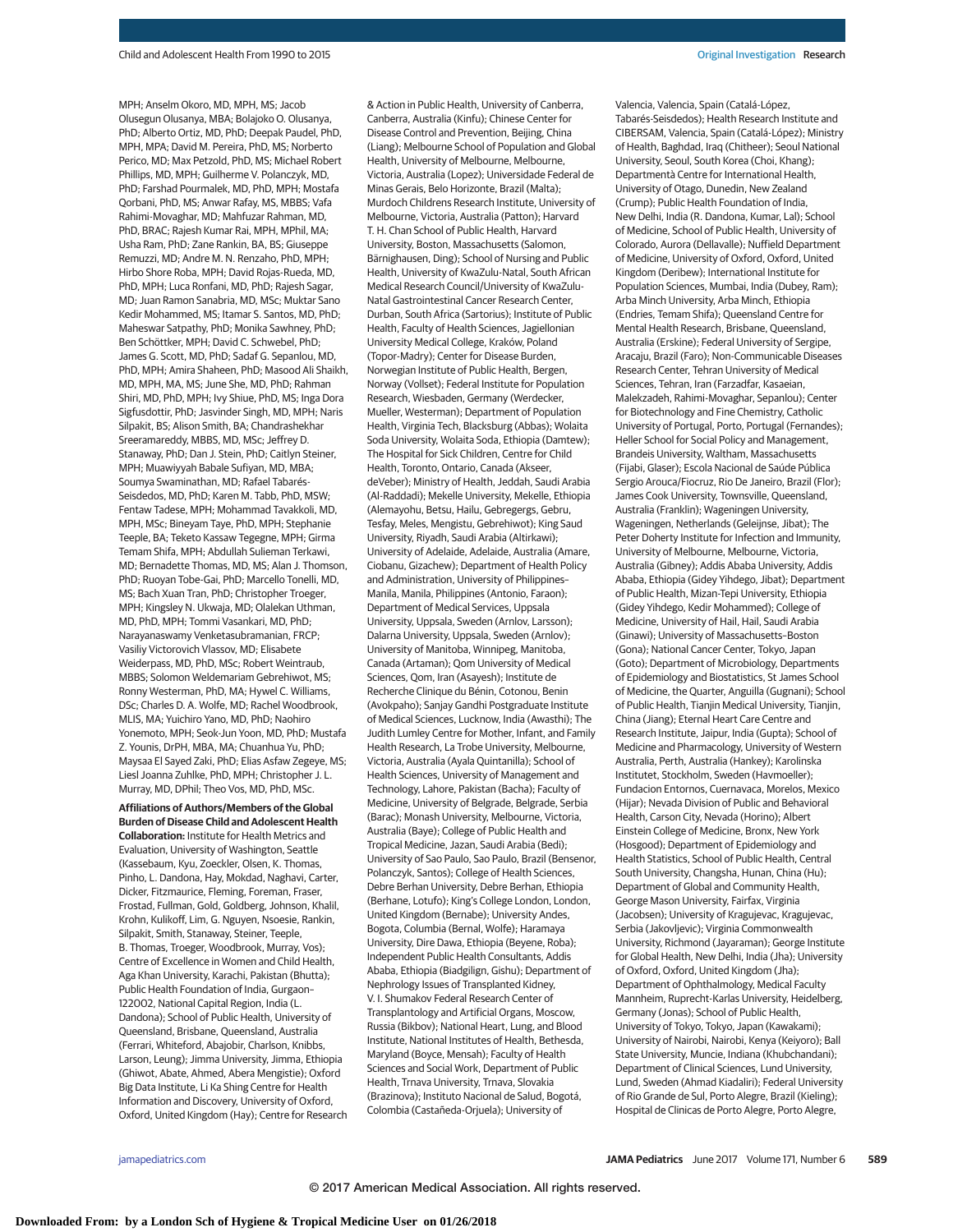Brazil (Kieling); Department of Health Sciences, Northeastern University, Boston, Massachusetts (Kim); University of British Columbia, Vancouver, British Columbia, Canada (Kissoon, Pourmalek); Research and Development Unit, Parc Sanitari Sant Joan de Deu, Barcelona, Spain (Koyanagi); University of Montreal, Montreal, Quebec, Canada (Kuate Defo); Institute of Public Health, Hacettepe University, Ankara, Turkey (Kucuk Bicer); Institute of Health Policy and Development Studies, National Institutes of Health, Manila, Philippines (Lam); Department of Infectious Disease Epidemiology, London School of Hygiene and Tropical Medicine, London, United Kingdom (Larson); Komfo Anokye Teaching Hospital, Kumasi, Ghana (Laryea); UnionHealth Associates LLC, St Louis, Missouri (L. Lo); Alton Mental Health Center, Alton, Illinois (L. Lo); Department of Pediatrics, Department of Neurology, The Ohio State University, Columbus (W. D. Lo); University of Bristol, Bristol, United Kingdom (Looker); Faculty of Medicine, Mansoura University, Mansoura, Egypt (Magdy Abd El Razek, Zaki); Madda Walabu University, Robe, Ethiopia (Markos Shifti); Institute of Genetics and Developmental Biology, Key State Laboratory of Molecular Developmental Biology, Chinese Academy of Sciences, Beijing, China (Mazidi); Perelman School of Medicine, University of Pennsylvania, Philadelphia (Meaney); University of West Florida, Pensacola (Memiah); United Nations Population Fund, Lima, Peru (Mendoza); Pacific Institute for Research and Evaluation, Calverton, Maryland (Miller); School of Medicine, School of Global Health, University of Washington, Seattle (Mock); Baqiyatallah University of Medical Sciences, Tehran, Iran (Mohammadi, Sufiyan); Ahmadu Bello University, Zaria, Kaduna, Nigeria (Mohammed); Institute for Maternal and Child Health IRCCS Burlo Garofolo, Trieste, Italy (Monasta, Ronfani); National Center for Child Health and Development, Tokyo, Japan (Nagata, Tobe-Gai); International Centre for Diarrheal Disease Research, Dhaka, Bangladesh (Naheed); Institute for Global Health, Duy Tan University, Da Nang, Vietnam (Q. L. Nguyen); Department of Preventive Medicine, College of Medicine, Kyung Hee University, Seoul, South Korea (Oh); Society for Family Health, Abuja, Nigeria (Okoro); Center for Healthy Start Initiative, Lagos, Nigeria (J. O. Olusanya); IIS-Fundacion Jimenez Diaz-UAM, Madrid, Spain (B. O. Olusanya, Ortiz); UK Department for International Development, Lalitpur, Nepal (Paudel); Universidade do Porto, Porto, Portugal (Pereira); Istituto di Richerche Farmacologiche Mario Negri, Bergamo, Italy (Perico); Health Metrics Unit, University of Gothenburg, Gothenburg, Sweden (Petzold); School of Medicine, Shanghai Jiao Tong University, Shanghai, China (Phillips); School of Medicine, Alborz University of Medical Sciences, Karaj, Iran (Qorbani); Contect International Health Consultants, Lahore, Punjab, Pakistan (Rafay); Research and Evaluation Division, Building Resources Access Communities, Dhaka, Bangladesh (Rahman); Society for Health and Demographic Surveillance, Suri, India (Rai); International Society of Nephrology, Brussels, Belgium (Remuzzi); Western Sydney University, Penrith, Australia (Renzaho); ISGlobal Instituto de Salud Global de Barcelona, Barcelona, Spain (Rojas-Rueda); All India Institute of Medical Sciences, New Delhi, India (Sagar, Satpathy); Marshall University, Huntington, West Virginia (Sanabria, Sawhney); Division of Clinical Epidemiology and Aging Research, German

Cancer Research Center, Heidelberg, Germany (Schöttker); Institute of Health Care and Social Sciences, FOM University, Essen, Germany (Schöttker); University of Alabama at Birmingham (Schwebel, Singh); Centre for Clinical Research, University of Queensland, Brisbane, Queensland, Australia (Scott); Department of Public Health, An-Najah University, Nablus, Palestine (Shaheen); Independent Consultant, Karachi, Pakistan (Shaikh); Department of Pulmonary Medicine, Zhongshan Hospital, Fudan University, Shanghai, China (She); Finnish Institute of Occupational Health, Work Organizations, Disability Program, University of Helsinki, Helsinki, Finland (Shiri); Faculty of Health and Life Sciences, Northumbria University, Newcastle Upon Tyne, United Kingdom (Shiue); Reykjavik University, Reykjavik, Iceland (Sigfusdottir); Department of Community Medicine, International Medical University, Kuala Lumpur, Selangor, Malaysia (Sreeramareddy); Department of Psychiatry, University of Cape Town, Cape Town, South Africa (Stein); Indian Council of Medical Research, Chennai, India (Swaminathan); University of Illinois at Urbana-Champaign, Champaign (Tabb); Debre Markos University, Debre Markos, Ethiopia (Tadese, Tegegne); New York Medical Center, Valhalla (Tavakkoli); Department of Biology, Colgate University, Hamilton, New York (Taye); University of Virginia, Charlottesville (Terkawi); Adaptive Knowledge Management, Victoria, British Columbia, Canada (Thomson); University of Calgary, Calgary, Alberta, Canada (Tonelli); The Johns Hopkins University, Baltimore, Maryland (Tran); Federal Teaching Hospital, Abakaliki, Nigeria (Ukwaja); University of Warwick, Coventry, United Kingdom (Uthman); Institute for Health Promotion Research, Tampere, Finland (Vasankari); Raffles Neuroscience Centre, Raffles Hospital, Singapore, Singapore (Venketasubramanian); National Research University Higher School of Economics, Moscow, Russia (Vlassov); Department of Medical Epidemiology and Biostatistics, Karolinska Insitutet, Stockholm, Sweden (Weiderpass); Institute of Population-based Cancer Research, Cancer Registry of Norway, Oslo, Norway (Weiderpass); Royal Children's Hospital, Melbourne, Victoria, Australia (Weintraub); University of Nottingham, Nottingham, United Kingdom (Williams); Department of Preventive Medicine, Northwestern University, Chicago, Illinois (Yano); Kyoto University, Kyoto, Japan (Yonemoto); Department of Preventive Medicine, School of Medicine, Korea University, Seoul, South Korea (Yoon); Jackson State University, Jackson, Missouri (Younis); Wuhan University, Wuhan, China (Yu); University of KwaZulu-Natal, Durban, South Africa (Zegeye); Red Cross War Memorial Children's Hospital, Cape Town, South Africa (Zuhlke).

**Open Access:** This is an open access article distributed under the terms of the [CC-BY License.](http://jamanetwork.com/journals/jamapediatrics/pages/instructions-for-authors#SecOpenAccess/?utm_campaign=articlePDF%26utm_medium=articlePDFlink%26utm_source=articlePDF%26utm_content=jamapediatrics.2017.0250) © 2017 The Global Burden of Disease Child and Adolescent Health Collaboration. JAMA Pediatrics.

**Author Contributions:** Dr Kassebaum had full access to all the data in the study and takes responsibility for the integrity of the data and the accuracy of the data analysis. Study concept and design: Kassebaum, Kyu, Kinfu, Liang, Mokdad, Naghavi, Alemayohu, Keiyoro, L.-T. Lo, Memiah, Rahimi-Movaghar, Satpathy, Sawhney, Schöttker, Schwebel, Troeger, Weiderpass, Younis, Murray, Vos. Acquisition, analysis, or interpretation of data:

Kassebaum, Kyu, Zoeckler, Olsen, K. Thomas, Pinho, Bhutta, L. Dandona, Ferrari, Ghiwot, Hay, Lopez, Malta, Mokdad, Naghavi, Patton, Salomon, Sartorius, Topor-Madry, Vollset, Werdecker, Whiteford, Abate, Abbas, Damtew, Ahmed, Akseer, Al-Raddadi, Altirkawi, Abajobir, Amare, Antonio, Arnlov, Artaman, Asayesh, Avokpaho, Awasthi, Ayala Quintanilla, Bacha, Betsu, Barac, Bärnighausen, Baye, Bedi, Bensenor, Berhane, Bernabe, Bernal, Beyene, Biadgilign, Bikbov, Boyce, Brazinova, Hailu, Carter, Castañeda-Orjuela, Catalá-López, Charlson, Chitheer, Choi, Ciobanu, Crump, R. Dandona, Dellavalle, Deribew, deVeber, Dicker, Ding, Dubey, Endries, Erskine, Faraon, Faro, Farzadfar, Fernandes, Fijabi, Fitzmaurice, Fleming, Flor, Foreman, Franklin, Fraser, Frostad, Fullman, Gebregergs, Gebru, Geleijnse, Gibney, Gidey Yihdego, Ginawi, Gishu, Gizachew, Glaser, Gold, Goldberg, Gona, Goto, Gugnani, Jiang, Gupta, Tesfay, Hankey, Havmoeller, Hijar, Horino, Hosgood, Hu, Jacobsen, Jakovljevic, Jayaraman, Jha, Jibat, Johnson, Jonas, Kasaeian, Kawakami, Khalil, Khang, Khubchandani, Ahmad Kiadaliri, Kieling, Kim, Kissoon, Knibbs, Koyanagi, Krohn, Kuate Defo, Kucuk Bicer, Kulikoff, Kumar, Lal, Larson, Larsson, Laryea, Leung, Lim, L.-T. Lo, W. D. Lo, Looker, Lotufo, Magdy Abd El Razek, Malekzadeh, Markos Shifti, Mazidi, Meaney, Meles, Mendoza, Abera Mengistie, Mengistu, Mensah, Miller, Mock, Mohammadi, Mohammed, Monasta, Mueller, Nagata, Naheed, G. Nguyen, Q. L. Nguyen, Nsoesie, Oh, Okoro, J. Olusanya, B. O. Olusanya, Ortiz, Paudel, Pereira, Perico, Petzold, Phillips, Polanczyk, Pourmalek, Qorbani, Rafay, Rahman, Rai, Ram, Rankin, Remuzzi, Renzaho, Roba, Rojas-Rueda, Ronfani, Sagar, Sanabria, Kedir Mohammed, Santos, Satpathy, Sawhney, Schöttker, Schwebel, Scott, Sepanlou, Shaheen, Shaikh, She, Shiri, Shiue, Sigfusdottir, Singh, Silpakit, Smith, Sreeramareddy, Stanaway, Stein, Steiner, Sufiyan, Swaminathan, Tabares-Seisdedos, Tabb, Tadese, Tavakkoli, Taye, Teeple, Tegegne, Temam Shifa, Terkawi, B. Thomas, Thomson, Tobe-Gai, Tonelli, Tran, Troeger, Ukwaja, Uthman, Vasankari, Venketasubramanian, Vlassov, Weiderpass, Weintraub, Gebrehiwot, Westerman, Williams, Wolfe, Woodbrook, Yano, Yonemoto, Yoon, Younis, Yu, Zaki, Zegeye, Zuhlke, Vos. Drafting of the manuscript: Kassebaum, Kyu, Zoeckler, Olsen, K. Thomas, Pinho, L. Dandona, Abate, Bernal, Carter, Fleming, W. D. Lo, Magdy Abd El Razek, Mazidi, G. Nguyen, Okoro, B. O. Olusanya, Rahimi-Movaghar, Rojas-Rueda, Satpathy, Silpakit, Uthman, Weiderpass, Zaki. Critical revision of the manuscript for important intellectual content: Kassebaum, Kyu, Olsen, K. Thomas, Bhutta, L. Dandona, Ferrari, Ghiwot, Hay, Kinfu, Liang, Lopez, Malta, Mokdad, Naghavi, Patton, Salomon, Sartorius, Topor-Madry, Vollset, Werdecker, Whiteford, Abate, Abbas, Damtew, Ahmed, Akseer, Al-Raddadi, Alemayohu, Altirkawi, Abajobir, Amare, Antonio, Arnlov, Artaman, Asayesh, Avokpaho, Awasthi, Ayala Quintanilla, Bacha, Betsu, Barac, Bärnighausen, Baye, Bedi,

Bensenor, Berhane, Bernabe, Bernal, Beyene, Biadgilign, Bikbov, Boyce, Brazinova, Hailu, Castañeda-Orjuela, Catalá-López, Charlson, Chitheer, Choi, Ciobanu, Crump, R. Dandona, Dellavalle, Deribew, deVeber, Dicker, Ding, Dubey, Endries, Erskine, Faraon, Faro, Farzadfar, Fernandes, Fijabi, Fitzmaurice, Flor, Foreman, Franklin, Fraser, Frostad, Fullman, Gebregergs, Gebru, Geleijnse, Gibney, Gidey Yihdego, Ginawi, Gishu, Gizachew, Glaser, Gold, Goldberg, Gona,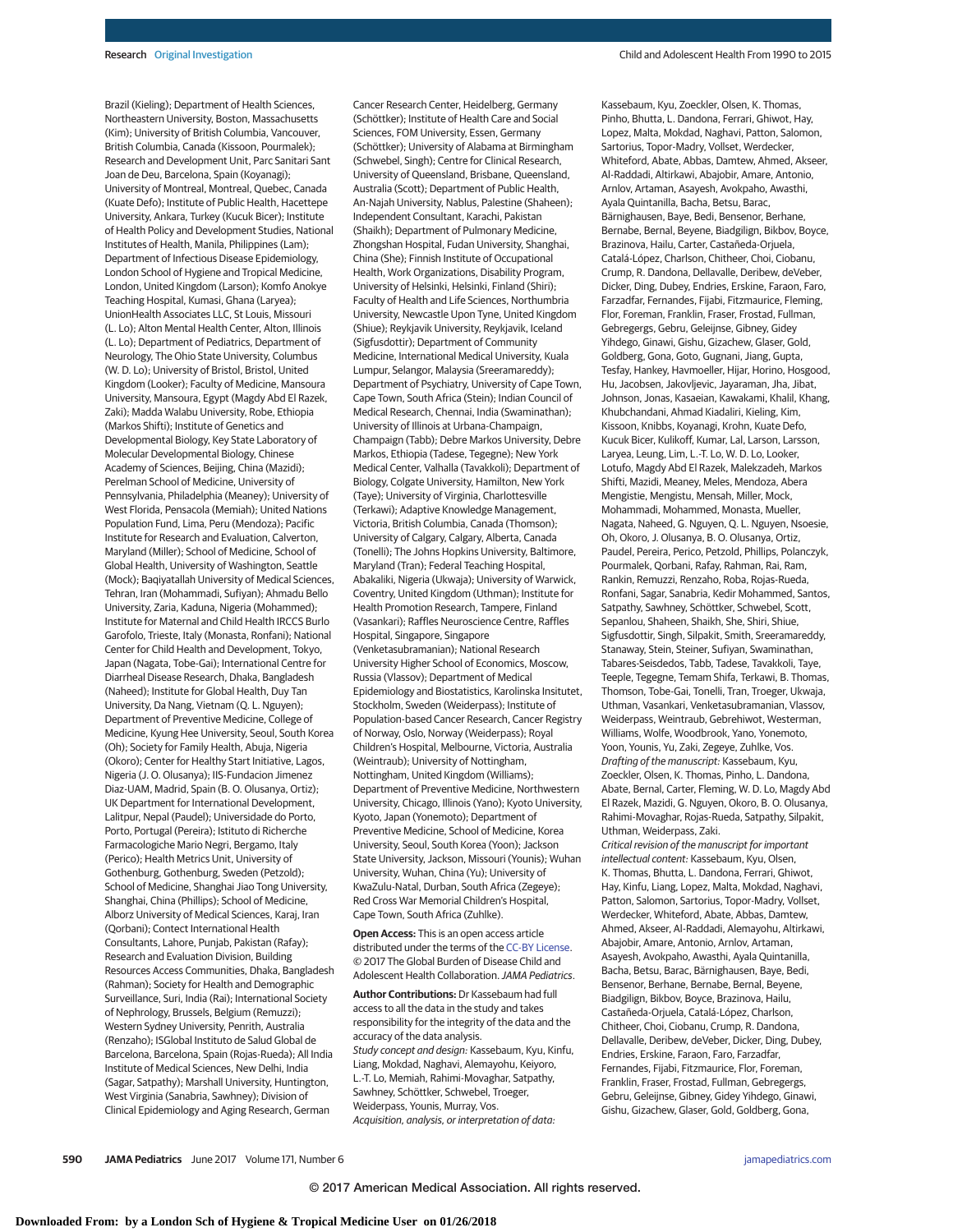Goto, Gugnani, Jiang, Gupta, Tesfay, Hankey, Havmoeller, Hijar, Horino, Hosgood, Hu, Jacobsen, Jakovljevic, Jayaraman, Jha, Jibat, Johnson, Jonas, Kasaeian, Kawakami, Keiyoro, Khalil, Khang, Khubchandani, Ahmad Kiadaliri, Kieling, Kim, Kissoon, Knibbs, Koyanagi, Krohn, Kuate Defo, Kucuk Bicer, Kulikoff, Kumar, Lal, Lam, Larson, Larsson, Laryea, Leung, Lim, L.-T. Lo, W. D. Lo, Looker, Lotufo, Magdy Abd El Razek, Malekzadeh, Markos Shifti, Mazidi, Meaney, Meles, Memiah, Mendoza, Abera Mengistie, Mengistu, Mensah, Miller, Mock, Mohammadi, Mohammed, Monasta, Mueller, Nagata, Naheed, Q. L. Nguyen, Nsoesie, Oh, Okoro, J. O. Olusanya, B. O. Olusanya, Ortiz, Paudel, Pereira, Perico, Petzold, Phillips, Polanczyk, Pourmalek, Qorbani, Rafay, Rahman, Rai, Ram, Rankin, Remuzzi, Renzaho, Roba, Ronfani, Sagar, Sanabria, Kedir Mohammed, Santos, Satpathy, Sawhney, Schöttker, Schwebel, Scott, Sepanlou, Shaheen, Shaikh, She, Shiri, Shiue, Sigfusdottir, Singh, Smith, Sreeramareddy, Stanaway, Stein, Steiner, Sufiyan, Swaminathan, Tabarés-Seisdedos, Tabb, Tadese, Tavakkoli, Taye, Teeple, Tegegne, Temam Shifa, Terkawi, B. Thomas, Thomson, Tobe-Gai, Tonelli, Tran, Troeger, Ukwaja, Uthman, Vasankari, Venketasubramanian, Vlassov, Weiderpass, Weintraub, Gebrehiwot, Westerman, Williams, Wolfe, Woodbrook, Yano, Yonemoto, Yoon, Younis, Yu, Zaki, Zegeye, Zuhlke, Murray, Vos. Statistical analysis: Kassebaum, Kyu, Zoeckler, Ferrari, Ghiwot, Mokdad, Naghavi, Salomon, Abate, Barac, Bernal, Carter, Charlson, R. Dandona, Dicker, Endries, Erskine, Fleming, Foreman, Fraser, Frostad, Gebregergs, Gebru, Ginawi, Glaser, Goldberg, Gona, Jha, Johnson, Jonas, Kasaeian, Khubchandani, Kuate Defo, Kulikoff, Larsson, Leung, Mazidi, Meles, Mohammed, Mueller, G. Nguyen, Q. L. Nguyen, Okoro, J. Olusanya, Petzold, Qorbani, Rahman, Rankin, Satpathy, Sawhney, Silpakit, Smith, Stanaway, Steiner, Tabarés-Seisdedos, Tadese, Tavakkoli, Taye, Teeple, Thomson, Tran, Troeger, Ukwaja, Westerman, Yoon, Yu, Zaki, Vos. Obtained funding: Kassebaum, Mokdad, Ciobanu, Kawakami, Murray, Vos.

Administrative, technical, or material support: Kassebaum, Zoeckler, Olsen, K. Thomas, L. Dandona, Kinfu, Liang, Mokdad, Whiteford, Abate, Awasthi, Bacha, Bensenor, Berhane, Biadgilign, Catalá-López, Deribew, Dicker, Dubey, Fernandes, Fijabi, Flor, Gishu, Gold, Khalil, Khubchandani, Krohn, Kumar, Leung, Mazidi, Mohammadi, Mohammed, Oh, J. Olusanya, B. O. Olusanya, Pereira, Rahman, Satpathy, Sawhney, Scott, Shaheen, Shaikh, She, Steiner, Tabarés-Seisdedos, Temam Shifa, Tobe-Gai, Ukwaja, Vasankari, Weiderpass, Younis, Murray. Study supervision: Kassebaum, Hay, Liang, Lopez, Mokdad, Naghavi, Barac, Biadgilign, Foreman, Jiang, Jakovljevic, Lim, Magdy Abd El Razek, B. O. Olusanya, Rahimi-Movaghar, Satpathy, Schöttker, Scott, Steiner, Weiderpass, Murray, Vos.

**Conflict of Interest Disclosures:** Dr Larson reported that her research group at the London School of Hygiene and Tropical Medicine has received funding from GlaxoSmithKline and Merck to convene research symposia, that she has received funding from GlaxoSmithKline for advising on issues related to vaccine hesitancy, and that she has have served on the Merck Vaccines Strategy Advisory Board. No other disclosures were reported.

**Funding/Support:** The Institute for Health Metrics and Evaluation received funding from the Bill & Melinda Gates Foundation.

**Role of the Funder/Sponsor:** The BMGF has no role in the design and conduct of the study; collection, management, analysis, and interpretation of the data; preparation, review, or approval of the manuscript; and decision to submit the manuscript for publication.

#### **REFERENCES**

**1**. The United Nations. Convention on the Rights of the Child. New York, NY: United Nations; 1989. Treaty Series; 1577, 3.

**2**. United Nations. Millennium Development Goals and beyond 2015. [http://www.un.org](http://www.un.org/millenniumgoals/) [/millenniumgoals/.](http://www.un.org/millenniumgoals/) Published October 29, 2015. Accessed October 29, 2015.

**3**. United Nations. Sustainable Development Goals. [http://www.un.org/sustainabledevelopment](http://www.un.org/sustainabledevelopment/sustainable-development-goals/) [/sustainable-development-goals/.](http://www.un.org/sustainabledevelopment/sustainable-development-goals/) Accessed October 29, 2015.

**4**. Wang H, Bhutta ZA, Coates MM, et al. Global, regional, national, and selected subnational levels of stillbirths, neonatal, infant, and under-5 mortality, 1980-2015: a systematic analysis for the Global Burden of Disease Study 2015. Lancet[. 2016;](https://www.ncbi.nlm.nih.gov/pubmed/27733285) [388\(10053\):1725-1774.](https://www.ncbi.nlm.nih.gov/pubmed/27733285)

**5**. Patton GC, Sawyer SM, Santelli JS, et al. Our future: a Lancet commission on adolescent health and wellbeing. Lancet[. 2016;387\(10036\):2423-2478.](https://www.ncbi.nlm.nih.gov/pubmed/27174304)

**6**. Jakovljevic M, Burazeri G, Milovanovic O, Rancic N, Laaser U. BRICS vs N-11: population aging and health expenditures in global emerging markets—historical records and UN forecasts 1975-2025. In: Jakovljevic M, ed. Health Economics and Policy Challenges in Global Emerging Markets. Hauppauge, NY: Nova Publishers; 2016:1-18.

**7**. Heckman JJ. Skill formation and the economics of investing in disadvantaged children. [Science](https://www.ncbi.nlm.nih.gov/pubmed/16809525). [2006;312\(5782\):1900-1902.](https://www.ncbi.nlm.nih.gov/pubmed/16809525)

**8**. Knudsen EI, Heckman JJ, Cameron JL, Shonkoff JP. Economic, neurobiological, and behavioral perspectives on building America's future workforce. Proc Natl Acad Sci U S A. 2006;103(27): [10155-10162.](https://www.ncbi.nlm.nih.gov/pubmed/16801553)

**9**. World Health Organization. Global Strategy for women's, children's and adolescents' health, 2016-2030. [http://www.who.int/life-course](http://www.who.int/life-course/partners/global-strategy/global-strategy-2016-2030/en/) [/partners/global-strategy/global-strategy-2016](http://www.who.int/life-course/partners/global-strategy/global-strategy-2016-2030/en/) [-2030/en/.](http://www.who.int/life-course/partners/global-strategy/global-strategy-2016-2030/en/) Accessed April 26, 2016.

**10**. Alkema L, Raftery AE, Gerland P, et al. Probabilistic projections of the total fertility rate for all countries. Demography[. 2011;48\(3\):815-839.](https://www.ncbi.nlm.nih.gov/pubmed/21748544)

**11**. Raftery AE, Li N, Ševčíková H, Gerland P, Heilig GK. Bayesian probabilistic population projections for all countries. Proc Natl Acad Sci U S A. 2012;109 [\(35\):13915-13921.](https://www.ncbi.nlm.nih.gov/pubmed/22908249)

**12**. Belli PC, Appaix O. The economic benefits of investing in child health: HNP discussion paper series. World Bank Group/Open Knowledge Repository website. [http://hdl.handle.net/10986](http://hdl.handle.net/10986/13789) [/13789.](http://hdl.handle.net/10986/13789) Published May 2003. Accessed February 22, 2017.

**13**. Kyu HH, Pinho C, Wagner JA, et al; Global Burden of Disease Pediatrics Collaboration. Global and national burden of diseases and injuries among children and adolescents between 1990 and 2013:

findings from the Global Burden of Disease 2013 Study.JAMA Pediatr[. 2016;170\(3\):267-287.](https://www.ncbi.nlm.nih.gov/pubmed/26810619)

**14**. Mokdad AH, Forouzanfar MH, Daoud F, et al. Global burden of diseases, injuries, and risk factors for young people's health during 1990-2013: a systematic analysis for the Global Burden of Disease Study 2013. Lancet[. 2016;387\(10036\):](https://www.ncbi.nlm.nih.gov/pubmed/27174305) [2383-2401.](https://www.ncbi.nlm.nih.gov/pubmed/27174305)

**15**. World Health Organization. Definition of key terms. [http://www.who.int/hiv/pub/guidelines](http://www.who.int/hiv/pub/guidelines/arv2013/intro/keyterms/en/) [/arv2013/intro/keyterms/en/.](http://www.who.int/hiv/pub/guidelines/arv2013/intro/keyterms/en/) Published June 2013. Accessed October 5, 2016.

**16**. Wang H, Naghavi M, Allen C, et al; GBD 2015 Mortality and Causes of Death Collaborators. Global, regional, and national life expectancy, all-cause mortality, and cause-specific mortality for 249 causes of death, 1980-2015: a systematic analysis for the Global Burden of Disease Study 2015. Lancet[. 2016;388\(10053\):1459-1544.](https://www.ncbi.nlm.nih.gov/pubmed/27733281)

**17**. Vos T, Allen C, Arora M, et al; GBD 2015 Disease and Injury Incidence and Prevalence Collaborators. Global, regional, and national incidence, prevalence, and years lived with disability for 310 diseases and injuries, 1990-2015: a systematic analysis for the Global Burden of Disease Study 2015. Lancet[. 2016;388\(10053\):1545-1602.](https://www.ncbi.nlm.nih.gov/pubmed/27733282)

**18**. Kassebaum NJ, Barber RM, Bhutta ZA, et al; GBD 2015 Maternal Mortality Collaborators. Global, regional, and national levels of maternal mortality, 1990-2015: a systematic analysis for the Global Burden of Disease Study 2015. Lancet[. 2016;388](https://www.ncbi.nlm.nih.gov/pubmed/27733286) [\(10053\):1775-1812.](https://www.ncbi.nlm.nih.gov/pubmed/27733286)

**19**. Kassebaum NJ, Arora M, Barber RM, et al; GBD 2015 DALYs and HALE Collaborators. Global, regional, and national disability-adjusted life-years (DALYs) for 315 diseases and injuries and healthy life expectancy (HALE), 1990-2015: a systematic analysis for the Global Burden of Disease Study 2015. Lancet[. 2016;388\(10053\):1603-1658.](https://www.ncbi.nlm.nih.gov/pubmed/27733283)

**20**. Wang H, Wolock TM, Carter A, et al; GBD 2015 HIV Collaborators. Estimates of global, regional, and national incidence, prevalence, and mortality of HIV, 1980-2015: the Global Burden of Disease Study 2015. Lancet HIV[. 2016;3\(8\):e361-e387.](https://www.ncbi.nlm.nih.gov/pubmed/27470028)

**21**. Stevens GA, Alkema L, Black RE, et al; GATHER Working Group. Guidelines for Accurate and Transparent Health Estimates Reporting: the GATHER statement. PLoS Med[. 2016;13\(6\):](https://www.ncbi.nlm.nih.gov/pubmed/27351744) [e1002056.](https://www.ncbi.nlm.nih.gov/pubmed/27351744)

**22**. Flaxman AD, Vos T, Murray CJL, et al. Integrated Meta-Regression Framework for Descriptive Epidemiology. Seattle, WA: University of Washington Press; 2014.

**23**. Salomon JA, Haagsma JA, Davis A, et al. Disability weights for the Global Burden of Disease 2013 Study. Lancet Glob Health[. 2015;3\(11\):e712-e723.](https://www.ncbi.nlm.nih.gov/pubmed/26475018)

**24**. Salomon JA, Vos T, Hogan DR, et al. Common values in assessing health outcomes from disease and injury: disability weights measurement study for the Global Burden of Disease Study 2010 [published correction appears in Lancet. 2013;381(9867):628]. Lancet[. 2012;380\(9859\):](https://www.ncbi.nlm.nih.gov/pubmed/23245605) [2129-2143.](https://www.ncbi.nlm.nih.gov/pubmed/23245605)

**25**. GBD 2015 SDG Collaborators. Measuring the health-related Sustainable Development Goals in 188 countries: a baseline analysis from the Global Burden of Disease Study 2015. Lancet[. 2016;388](https://www.ncbi.nlm.nih.gov/pubmed/27665228) [\(10053\):1813-1850.](https://www.ncbi.nlm.nih.gov/pubmed/27665228)